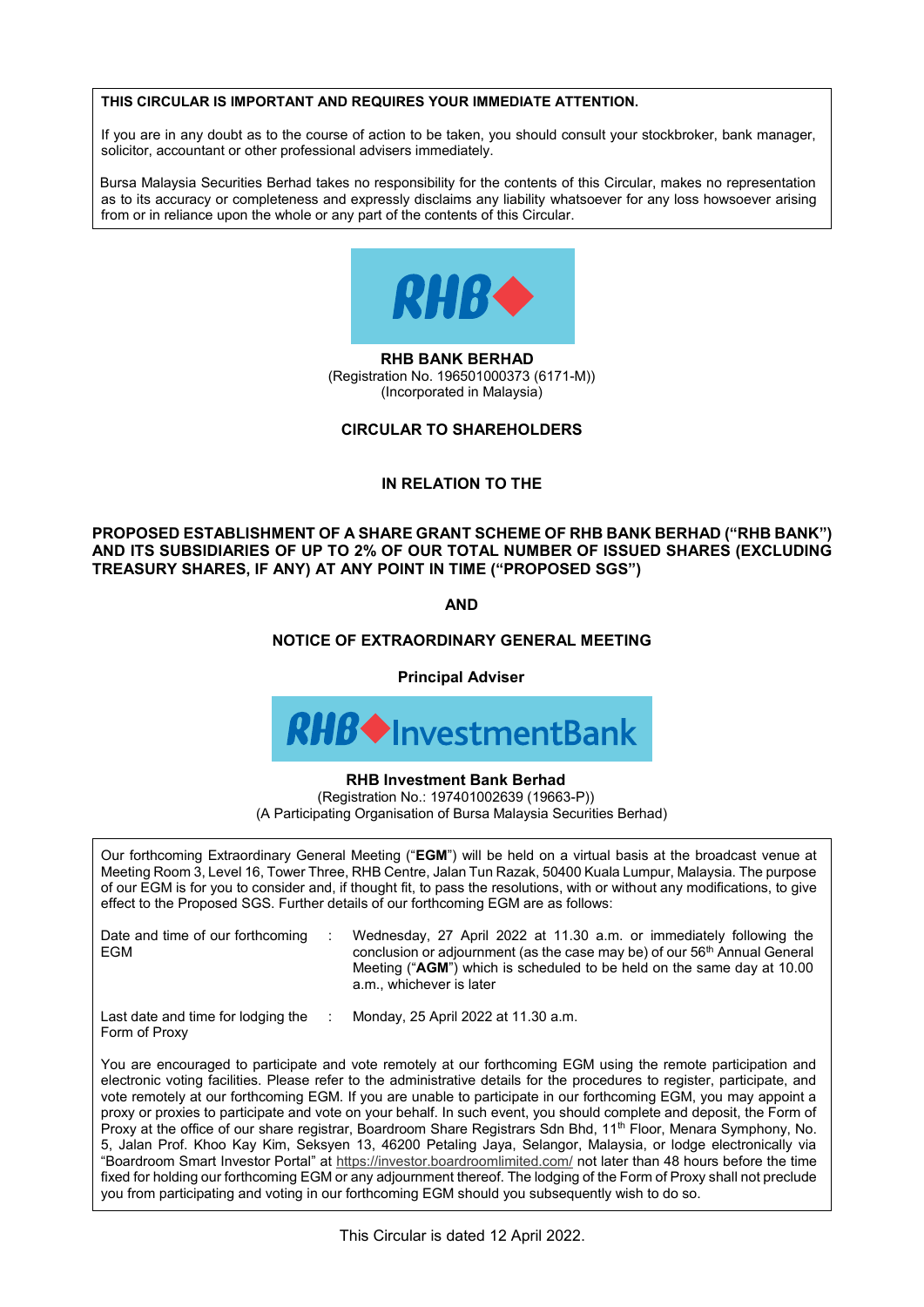# **DEFINITIONS**

The following abbreviations and definitions shall apply throughout this Circular unless the context otherwise requires:

| Act                                         | Companies Act 2016                                                                                                                                                                                                  |
|---------------------------------------------|---------------------------------------------------------------------------------------------------------------------------------------------------------------------------------------------------------------------|
| <b>BNM</b>                                  | Bank Negara Malaysia                                                                                                                                                                                                |
| <b>BNRC</b>                                 | Board Nominating and Remuneration Committee of our Company<br>comprising such persons as may be appointed and duly authorised by<br>our Board to implement and administer the Proposed SGS following the<br>By-Laws |
| Board                                       | The board of directors of our Company as at the material date                                                                                                                                                       |
| <b>Bursa Depository</b>                     | Bursa Malaysia Depository Sdn Bhd                                                                                                                                                                                   |
| <b>Bursa Securities</b>                     | Bursa Malaysia Securities Berhad                                                                                                                                                                                    |
| By-Laws                                     | By-laws governing the Proposed SGS                                                                                                                                                                                  |
| <b>CDS</b>                                  | Central Depository System governed under Securities Industry (Central<br>Depositories) Act, 1991                                                                                                                    |
| <b>CDS Account</b>                          | The Central Depository System account established by Bursa Depository<br>for a depositor for the recording of deposit and withdrawal of securities<br>and for dealings in such securities by a depositor            |
| Circular                                    | This circular dated 12 April 2022 in relation to the Proposed SGS                                                                                                                                                   |
| Director                                    | Director of our Company as at the material date                                                                                                                                                                     |
| EGM                                         | Extraordinary general meeting                                                                                                                                                                                       |
| <b>Effective Date</b>                       | The date the Proposed SGS takes effect, being the date of full<br>compliance with all relevant requirements of the Listing Requirements<br>which will be determined by our BNRC                                     |
| Eligible Employee                           | An employee or Executive Director of RHB Banking Group who fulfil the<br>eligibility criteria for participation in the Proposed SGS as set out in<br>Section 2.3 of this Circular                                   |
| <b>EPS</b>                                  | Earnings per share                                                                                                                                                                                                  |
| <b>Executive Director</b>                   | A Director of RHB Banking Group who is involved in the day-to-day<br>management of RHB Banking Group                                                                                                                |
| Grant                                       | An Offer which has been accepted by a Selected Employee                                                                                                                                                             |
| Grantee                                     | A Selected Employee who has duly accepted an Offer made under the<br>By-Laws                                                                                                                                        |
| Group                                       | For the purpose of this Circular, our Company, our subsidiaries and our<br>associated companies                                                                                                                     |
| <b>Listing Requirements</b>                 | Main Market Listing Requirements of Bursa Securities                                                                                                                                                                |
| <b>LPD</b>                                  | 15 March 2022, being the latest practicable date before the printing of<br>this Circular                                                                                                                            |
| Maximum RHB Bank<br><b>Shares Available</b> | As defined in Section 2.1 of this Circular                                                                                                                                                                          |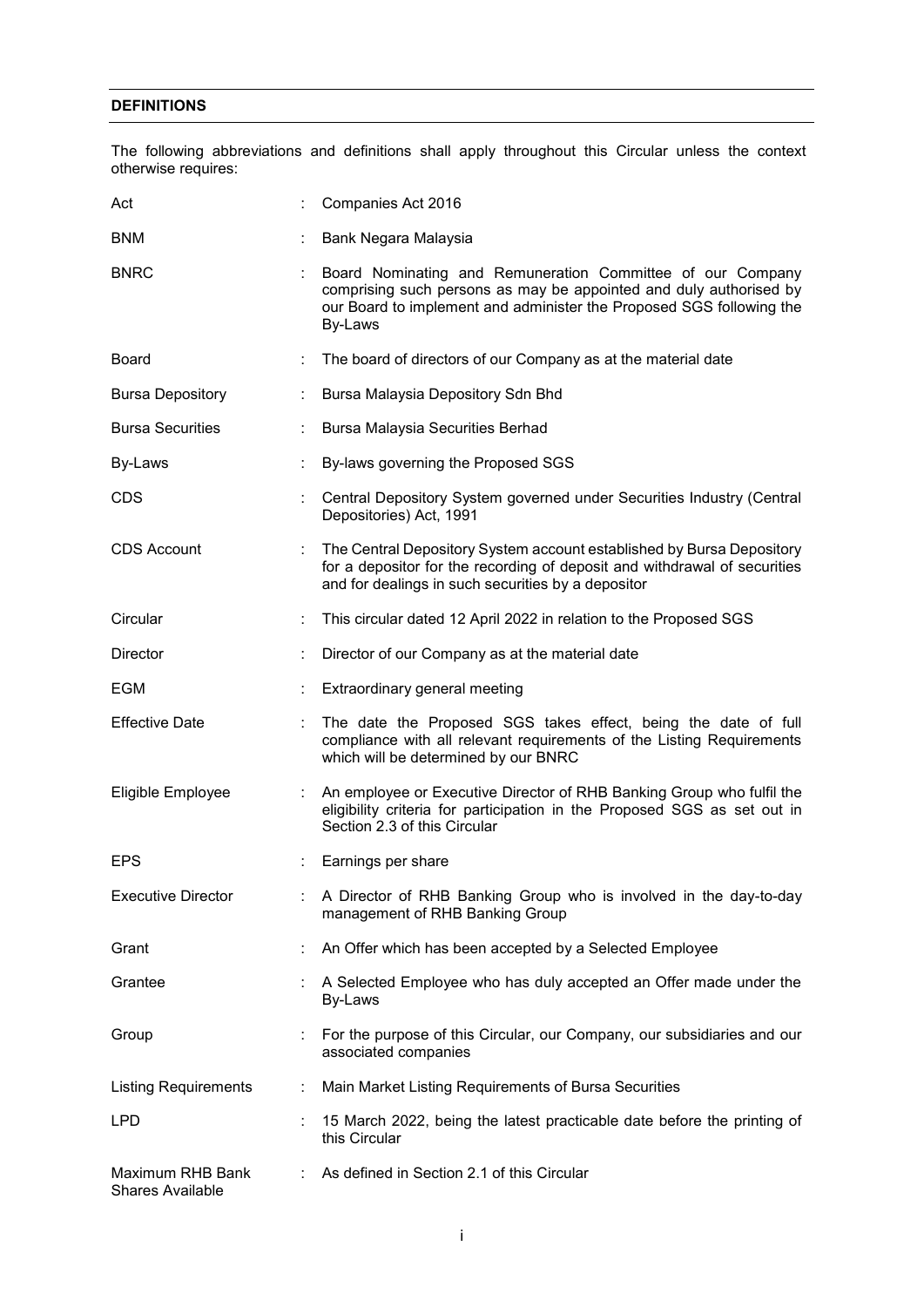| <b>DEFINITIONS</b>                                 |                      |                                                                                                                                                                                                                                                                                                                                                                                                               |
|----------------------------------------------------|----------------------|---------------------------------------------------------------------------------------------------------------------------------------------------------------------------------------------------------------------------------------------------------------------------------------------------------------------------------------------------------------------------------------------------------------|
| MFRS 2                                             |                      | Malaysian Financial Reporting Standard 2 on Share-based Payment as<br>issued by the Malaysian Accounting Standards Board                                                                                                                                                                                                                                                                                      |
| MFRS 2 Cost                                        |                      | The potential MFRS 2 cost of awarding the Grant under the Proposed<br>SGS                                                                                                                                                                                                                                                                                                                                     |
| NA                                                 |                      | Net assets                                                                                                                                                                                                                                                                                                                                                                                                    |
| Offer                                              |                      | An offer made in writing by our Company to a Selected Employee                                                                                                                                                                                                                                                                                                                                                |
| Offer Date                                         |                      | The date on which an Offer is made or deemed made by our Company<br>to a Selected Employee                                                                                                                                                                                                                                                                                                                    |
| Person Connected                                   | ÷                    | Person connected as defined in paragraph 1.01 of the Listing<br>Requirements                                                                                                                                                                                                                                                                                                                                  |
| Proposed SGS                                       |                      | Proposed establishment of a SGS of up to 2% of our total number of<br>issued shares (excluding treasury shares, if any) at any point in time<br>during the duration of the Proposed SGS for the Eligible Employees                                                                                                                                                                                            |
| RHB Bank or Company                                | ÷                    | <b>RHB Bank Berhad</b>                                                                                                                                                                                                                                                                                                                                                                                        |
| <b>RHB Banking Group</b>                           |                      | For the purpose of the Proposed SGS means, collectively, our Company<br>and our Subsidiaries (excluding subsidiaries which are dormant)                                                                                                                                                                                                                                                                       |
| <b>RHB Banking Group</b><br>Member                 |                      | Any corporation comprised in RHB Banking Group                                                                                                                                                                                                                                                                                                                                                                |
| <b>RHB Bank Shares</b>                             | ÷                    | Ordinary shares of our Company                                                                                                                                                                                                                                                                                                                                                                                |
| RHB Investment Bank or<br><b>Principal Adviser</b> |                      | RHB Investment Bank Berhad                                                                                                                                                                                                                                                                                                                                                                                    |
| RM                                                 |                      | Ringgit Malaysia                                                                                                                                                                                                                                                                                                                                                                                              |
| Selected Employee                                  |                      | Eligible Employee to whom Offer is or is to be made                                                                                                                                                                                                                                                                                                                                                           |
| SGS                                                |                      | The RHB Banking Group Share Grant Scheme established under, and<br>governed by the By-Laws                                                                                                                                                                                                                                                                                                                    |
| <b>SGS Period</b>                                  |                      | A period of nine years commencing from the Effective Date                                                                                                                                                                                                                                                                                                                                                     |
| <b>Subsidiaries</b>                                |                      | For the purpose of the Proposed SGS, any subsidiary of our Company<br>as defined in Section 4 of the Act, and shall include such subsidiaries<br>which are existing as of the Effective Date and those subsequently<br>acquired or incorporated at any time during the SGS Period, unless<br>determined by our Board and/or our BNRC to fall outside the expression<br>"Subsidiaries" pursuant to the By-Laws |
| Trust                                              | $\ddot{\phantom{a}}$ | The trust established to facilitate the implementation of the Proposed SGS<br>(if required)                                                                                                                                                                                                                                                                                                                   |
| <b>Trust Deed</b>                                  |                      | The trust deed constituting the Trust                                                                                                                                                                                                                                                                                                                                                                         |
| Trustee                                            |                      | The trustee for the time being to be appointed by our Company for the<br>Proposed SGS                                                                                                                                                                                                                                                                                                                         |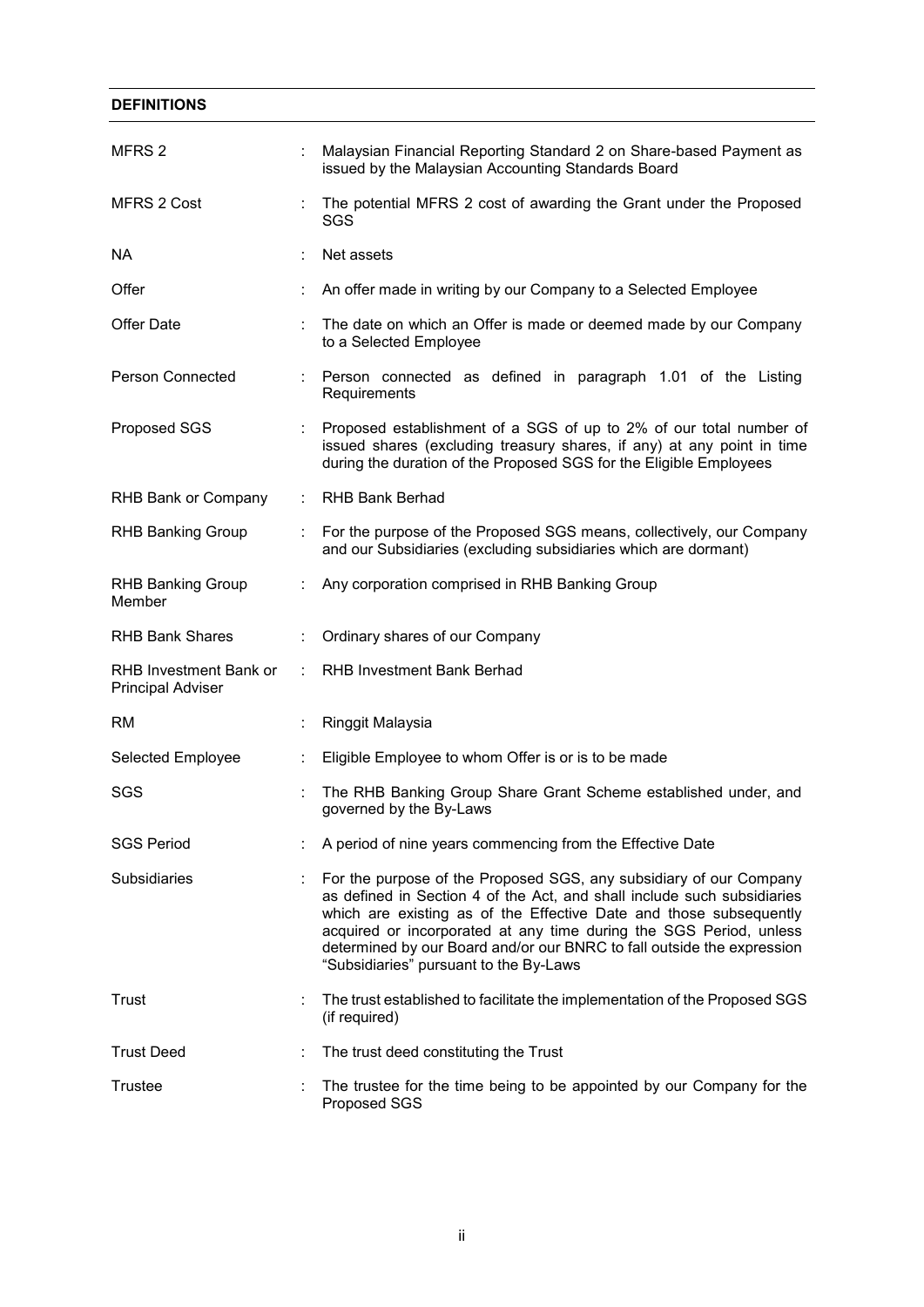#### **PRESENTATION OF INFORMATION**

All references to "**you**" and "**your**" in this Circular are to the shareholders of our Company. References to "**we**", "**us**", "**our**" and "**ourselves**" are to our Company, and if the context otherwise requires, our Group.

Unless specifically referred to, words denoting the singular shall, if applicable, include the plural and vice versa and words denoting the masculine gender shall, if applicable, include the feminine and/or neuter genders and vice versa. References to persons shall include corporations, unless otherwise specified.

Any reference in this Circular to the provisions of any statute, rules, regulation or rules of stock exchange shall (when the context admits) be construed as a reference to the provisions of such statute, rules, regulation or rules of stock exchange (as the case may be) as modified by any written law or (if applicable) amendments to the statute, rules, regulation or rules of stock exchange for the time being in force.

Any reference to a time of day in this Circular shall be a reference to Malaysian local time and date, respectively, unless otherwise specified.

Certain amounts and percentage figures included herein have been subject to rounding adjustments.

Certain statements in this Circular may be forward-looking in nature, which are subject to uncertainties and contingencies. Forward-looking statements may contain estimates and assumptions made by our Board after due inquiry, which are nevertheless subject to known or unknown risks, uncertainties and other factors which may cause the actual results, performance or achievements to differ materially from the anticipated results, performance or achievements expressed or implied in such forward-looking statements. In light of these and other uncertainties, the inclusion of a forward-looking statement in this Circular should not be regarded as a representation or warranty that our Company's and/or our Group's plans and objectives will be achieved.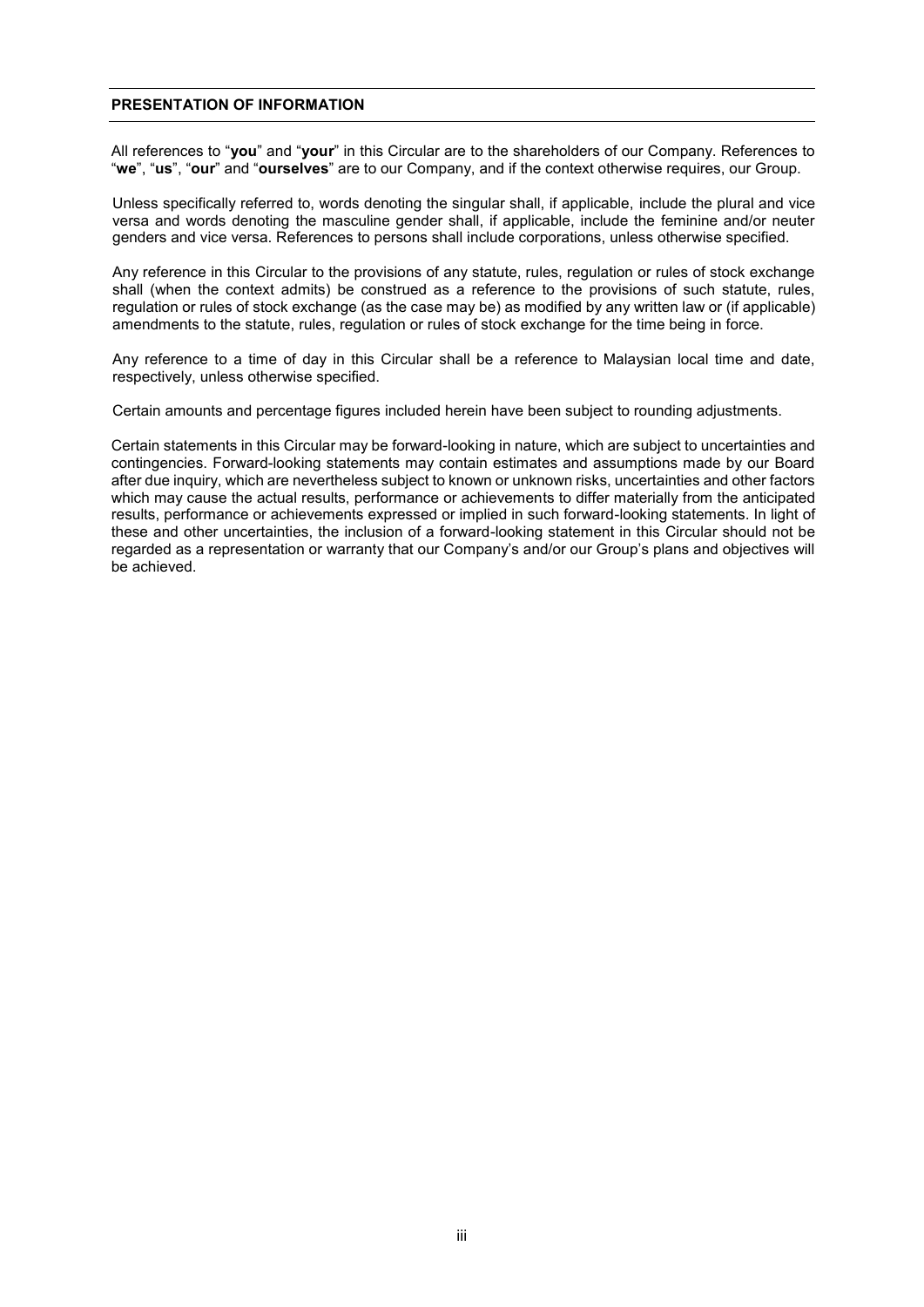# TABLE OF CONTENTS

|                | LETTER TO OUR SHAREHOLDERS CONTAINING:                                 | <b>PAGE</b> |
|----------------|------------------------------------------------------------------------|-------------|
| 1.             |                                                                        |             |
| 2.             |                                                                        |             |
| 3.             |                                                                        |             |
| 4.             |                                                                        |             |
| 5.             |                                                                        |             |
| 6.             |                                                                        |             |
| 7 <sub>1</sub> |                                                                        |             |
| 8.             | INTERESTS OF DIRECTORS, MAJOR SHAREHOLDERS, CHIEF EXECUTIVE AND PERSON |             |
|                |                                                                        |             |
| 9.             |                                                                        |             |
| 10.            | CORPORATE EXERCISES/SCHEMES ANNOUNCED BUT PENDING COMPLETION  12       |             |
| 11.            |                                                                        |             |
| 12.            |                                                                        |             |
| 13.            |                                                                        |             |
|                | <b>APPENDICES</b>                                                      |             |
| $\mathbf{L}$   |                                                                        |             |
| $\mathbf{H}$   |                                                                        |             |
|                |                                                                        |             |
|                |                                                                        |             |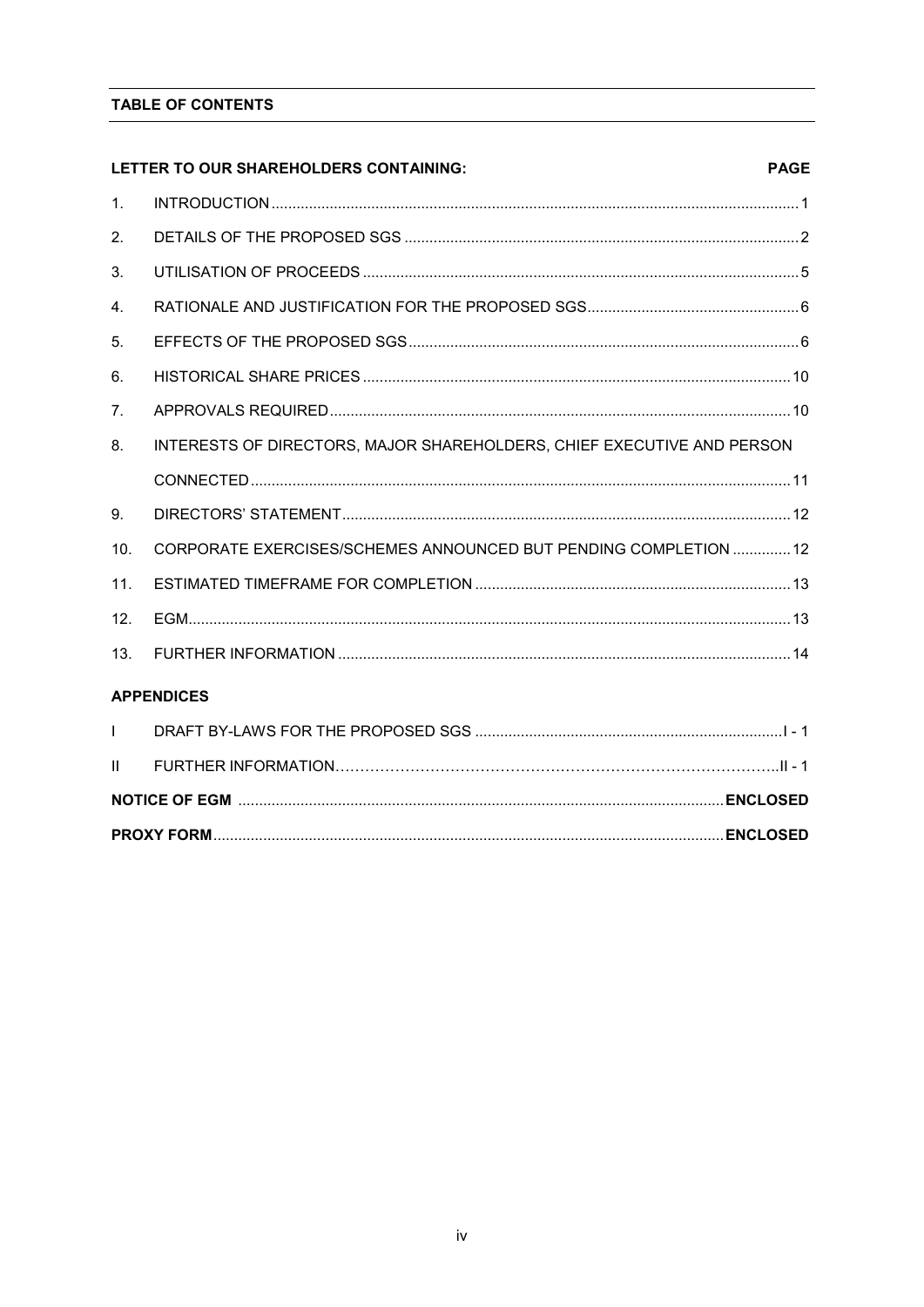

**RHB BANK BERHAD RHB BANK BERHAD**  (Registration No. 196501000373 (6171-M)) (Registration No. 196501000373 (6171-M)) (Incorporated in Malaysia) (Incorporated in Malaysia)

> **Registered office Registered office**  Level 10, Tower One Level 10, Tower One RHB Centre RHB Centre Jalan Tun Razak Jalan Tun Razak 50400 Kuala Lumpur 50400 Kuala Lumpur

> > 12 April 2022 12 April 2022

Malaysia Malaysia

# **Board of Directors: Board of Directors:**

Tan Sri Ahmad Badri Mohd Zahir (*Non-Independent Non-Executive Chairman*) Tan Sri Ahmad Badri Mohd Zahir (*Non-Independent Non-Executive Chairman*) Tan Sri Dr Rebecca Fatima Sta Maria (*Senior Independent Non-Executive Director*) Tan Sri Dr Rebecca Fatima Sta Maria (*Senior Independent Non-Executive Director*) Tan Sri Ong Leong Huat @ Wong Joo Hwa (*Non-Independent Non-Executive Director*) Tan Sri Ong Leong Huat @ Wong Joo Hwa (*Non-Independent Non-Executive Director*) Ong Ai Lin (*Independent Non-Executive Director*) Ong Ai Lin (*Independent Non-Executive Director*) Lim Cheng Teck (*Independent Non-Executive Director*) Lim Cheng Teck (*Independent Non-Executive Director*) Sharifatu Laila Syed Ali *(Independent Non-Executive Director)* Sharifatu Laila Syed Ali *(Independent Non-Executive Director)* Dato' Mohamad Nasir Ab Latif *(Non-Independent Non-Executive Director)* Dato' Mohamad Nasir Ab Latif *(Non-Independent Non-Executive Director)* Donald Joshua Jaganathan *(Independent Non-Executive Director)* Donald Joshua Jaganathan *(Independent Non-Executive Director)* Datuk Iain John Lo *(Independent Non-Executive Director)*  Datuk Iain John Lo *(Independent Non-Executive Director)*  Mohd Rashid Mohamad *(Group Managing Director) (effective on 1 April 2022)* Mohd Rashid Mohamad *(Group Managing Director) (effective on 1 April 2022)*

# **To: Our shareholders To: Our shareholders**

Dear Sirs/Madam, Dear Sirs/Madam,

# **PROPOSED SGS PROPOSED SGS**

# **1. INTRODUCTION 1. INTRODUCTION**

On 15 December 2021, RHB Investment Bank had, on behalf of our Board, announced that our On 15 December 2021, RHB Investment Bank had, on behalf of our Board, announced that our Company proposes to establish and implement a share grant scheme of up to 2% of our total Company proposes to establish and implement a share grant scheme of up to 2% of our total number of issued shares (excluding treasury shares, if any) at any point in time during the SGS number of issued shares (excluding treasury shares, if any) at any point in time during the SGS Period for the Eligible Employees. Period for the Eligible Employees.

On 27 January 2022, RHB Investment Bank had, on behalf of our Board, announced that the On 27 January 2022, RHB Investment Bank had, on behalf of our Board, announced that the approval obtained on 4 October 2016 from BNM (for an increase of up to 5% of our total number approval obtained on 4 October 2016 from BNM (for an increase of up to 5% of our total number of issued shares arising from the issuance of new RHB Bank Shares under the previous of issued shares arising from the issuance of new RHB Bank Shares under the previous proposed share grant scheme which was not implemented as per the announcement made by us proposed share grant scheme which was not implemented as per the announcement made by us on 21 December 2017) shall remain valid for the increase of up to 2% of our total number of on 21 December 2017) shall remain valid for the increase of up to 2% of our total number of issued shares arising from the issuance of new RHB Bank Shares under the Proposed SGS. issued shares arising from the issuance of new RHB Bank Shares under the Proposed SGS.

On 18 February 2022, RHB Investment Bank had, on behalf of our Board, announced that Bursa On 18 February 2022, RHB Investment Bank had, on behalf of our Board, announced that Bursa Securities had vide its letter dated 17 February 2022, approved the listing of such new RHB Bank Securities had vide its letter dated 17 February 2022, approved the listing of such new RHB Bank Shares representing up to 2% of our total number of issued shares to be issued pursuant to the Shares representing up to 2% of our total number of issued shares to be issued pursuant to the Proposed SGS, subject to the conditions as set out in Section 7(i) of this Circular. Proposed SGS, subject to the conditions as set out in Section 7(i) of this Circular.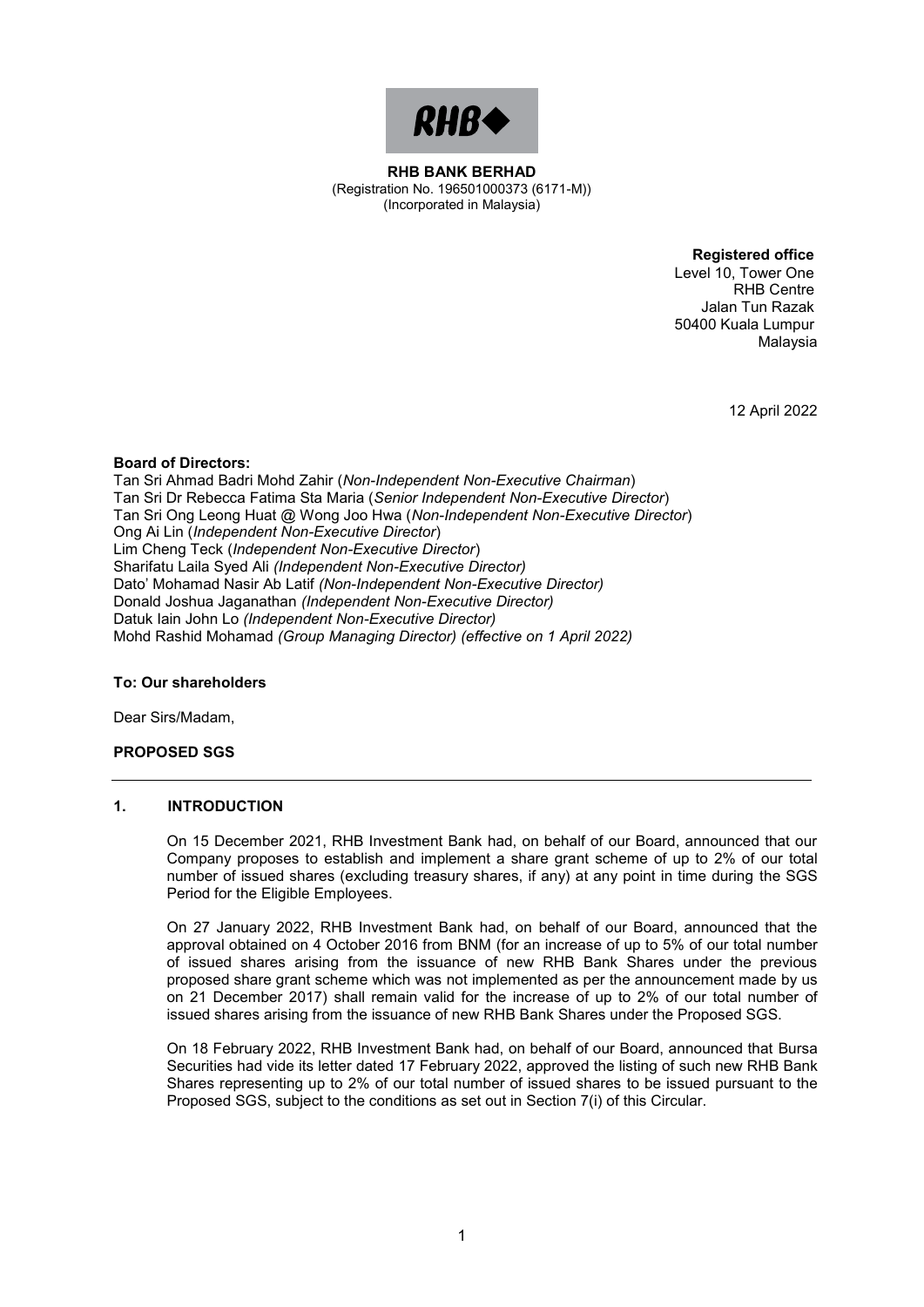**THE PURPOSE OF THIS CIRCULAR IS TO PROVIDE YOU WITH THE DETAILS OF THE PROPOSED SGS AND TO SEEK YOUR APPROVAL FOR THE RESOLUTIONS PERTAINING TO THE PROPOSED SGS TO BE TABLED AT OUR FORTHCOMING EGM.**

**YOU ARE ADVISED TO READ AND CAREFULLY CONSIDER THE CONTENTS OF THIS CIRCULAR TOGETHER WITH THE APPENDICES CONTAINED HEREIN BEFORE VOTING ON THE RESOLUTIONS PERTAINING TO THE PROPOSED SGS TO BE TABLED AT OUR FORTHCOMING EGM.**

# **2. DETAILS OF THE PROPOSED SGS**

We intend to establish and implement the Proposed SGS to motivate employees, attract talents and retain key employees through the grant of RHB Bank Shares to be vested in Selected Employees for the attainment of identified performance objectives. The Proposed SGS is to be administered by our BNRC and governed under a set of By-Laws.

Under the Proposed SGS, the new RHB Bank Shares are to be awarded to the Selected Employees in tranches during the SGS Period, of which the RHB Bank Shares comprised in each tranche are to be vested to the Grantees after three years from the date of the Grant upon fulfillment of the vesting conditions by the Grantee. However, our BNRC may determine at any time other vesting period for each tranche pursuant to the By-Laws.

As at LPD, the maximum number of RHB Bank Shares to be allocated for each financial year has not been determined. Further, our BNRC may determine the vesting conditions at any time and from time to time and recommend the same to be approved by our Board. The vesting conditions to be considered by our BNRC would include our Group meeting our performance targets, the Grantee meeting his individual work performance rating, and the Grantee being still an employee of RHB Banking Group.

In implementing the Proposed SGS, our BNRC may at its discretion decide that the vesting of any RHB Bank Shares comprised in a Grant under the Proposed SGS for the Grantees be satisfied by any of the following methods:

- (i) allotment and issuance of new RHB Bank Shares to the Grantees;
- (ii) acquisition of existing RHB Bank Shares from the Main Market of Bursa Securities followed by the transfer of such RHB Bank Shares to the Grantees;
- (iii) transfer of RHB Bank Shares held in treasury to the Grantees;
- (iv) cash payment in lieu of (i), (ii) or (iii) above;
- (v) any other methods as may be permitted by the Act; or
- (vi) any combination of any of the above.

It is our intention to settle the Grant via issuance of new RHB Bank Shares. However, in considering the settlement mode of the Grant as described in (i) to (vi) above, our BNRC will take into consideration, amongst others, factors such as the prevailing market price of the RHB Bank Shares, the dilutive effects on our Company's share capital base, funding consideration and cash requirements of our Group and any applicable laws including any foreign laws, regulatory requirements and/or administrative constraints, if relevant, for which opinions from the relevant foreign advisers would be sought.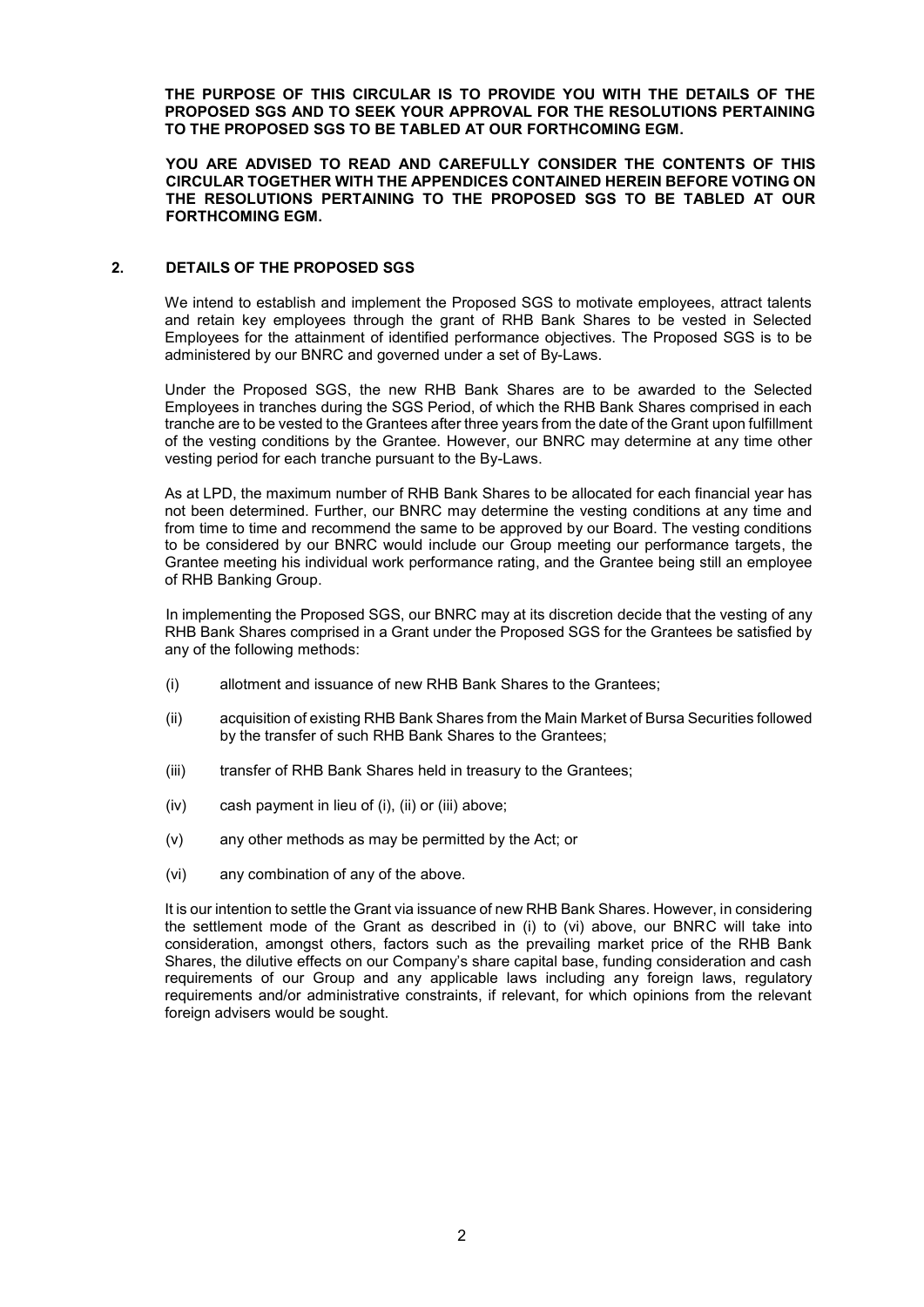The cash payment in lieu of RHB Bank Shares ("**Alternative Settlement**") is intended to provide flexibility to our Company if and when circumstances such as regulatory, legal or market constraints arise which may have the effect of preventing, delaying or restricting the ability of our Company to expediently settle the Grant via the issuance of new RHB Bank Shares. The Grantee who receives the Alternative Settlement will have the option to invest the equivalent cash amount of the vested RHB Bank Shares in RHB Bank Shares or any other alternative investments to meet their investment objective.

# **2.1 Maximum number of RHB Bank Shares available under the Proposed SGS**

The maximum number of RHB Bank Shares which may be made available under the Proposed SGS shall be 2% of our total number of issued shares (excluding treasury shares, if any) at any point in time during the SGS Period ("**Maximum RHB Bank Shares Available**").

If the total number of RHB Bank Shares made available under the Proposed SGS exceeds the Maximum RHB Bank Shares Available as a result of us:

- (i) purchasing our own shares or reducing our total number of issued shares; and/or
- (ii) undertaking any other corporate proposal resulting in the reduction of our total number of issued shares,

all Grants awarded before the said variation of our total number of issued shares shall remain valid and may be vested as if that purchase and/or reduction had not occurred. However, no additional Offer shall be made unless the total number of RHB Bank Shares and/or treasury shares which may be issued or transferred, as the case may be, under the Proposed SGS falls below the Maximum RHB Bank Shares Available.

In the case of transfer of treasury shares and/or existing RHB Bank Shares to the Grantees under the Proposed SGS, our BNRC will use all reasonable efforts to ensure that sufficient treasury shares and/or RHB Bank Shares are available to satisfy the Grants made during the SGS Period.

#### **2.2 Basis of allocation and maximum allowable allotment**

The total number of RHB Bank Shares that may be offered to a Selected Employee under the Proposed SGS by our Company at any time shall be at the absolute discretion of our BNRC after taking into consideration:

- (i) our Group's performance;
- (ii) Selected Employees' individual work performance and personal grade;
- (iii) Selected Employees' contribution to the continued success of our Group;
- (iv) such other criteria as our BNRC may deem relevant, subject always to the By-Laws and any applicable laws; or
- (v) any combination of any of the above.

Notwithstanding the foregoing and subject to any applicable laws, not more than 10% of the Maximum RHB Bank Shares Available shall be allocated to any individual Selected Employee who, either singly or collectively through persons connected with the said Selected Employee, holds 20% or more of our total number of issued shares (excluding treasury shares, if any) ("**Maximum Limit For Selected Employees**").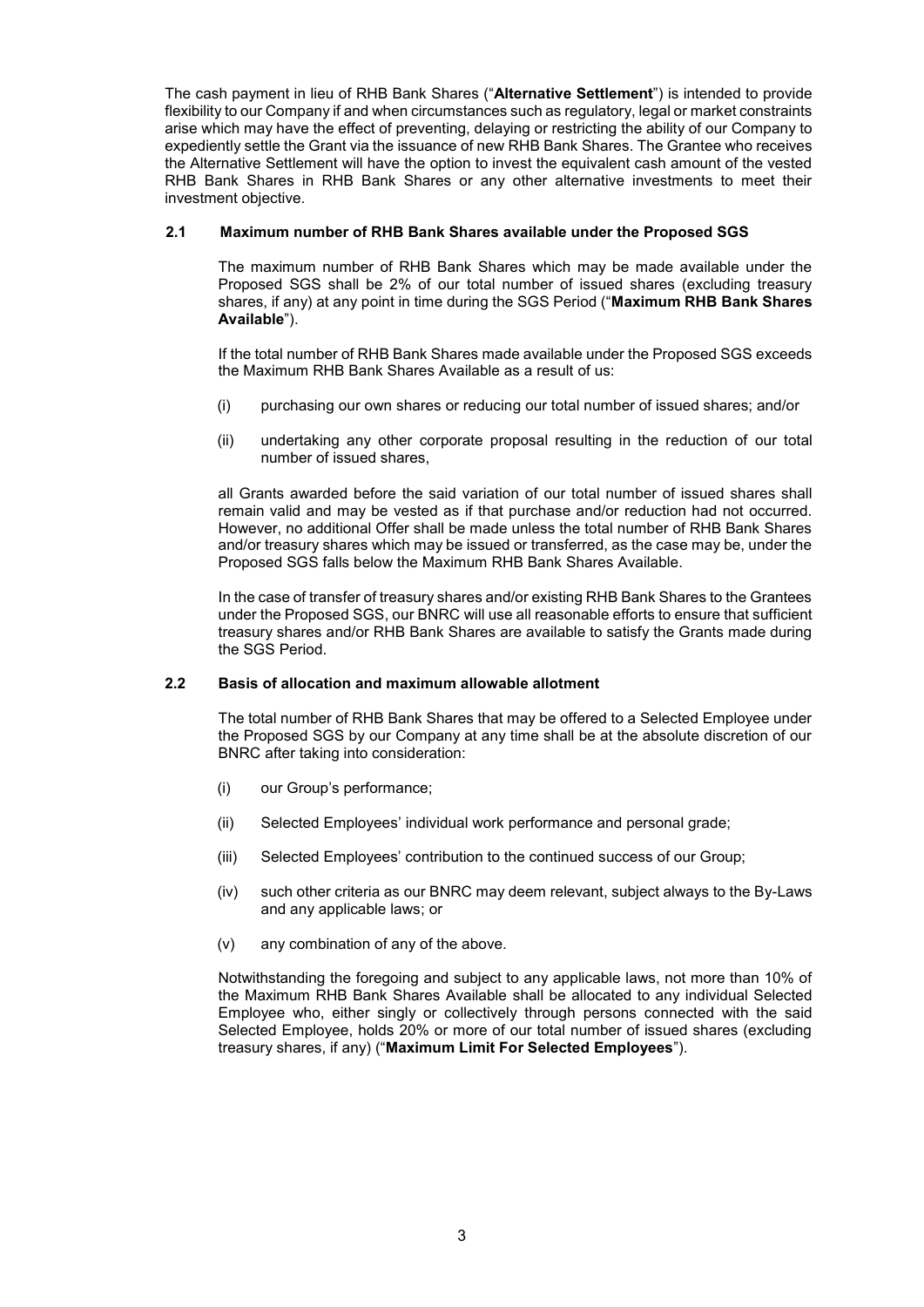The maximum aggregate allocation of RHB Bank Shares to be offered to the Directors and senior management of our Company and any RHB Banking Group Member under the Proposed SGS shall be 40% of the Maximum RHB Bank Shares Available and subject to the Maximum Limit for Selected Employees. In arriving at this allocation, our Company considered the number of eligible Directors and senior management as well as their grades, position, seniority, length of service, performance and contribution to the RHB Banking Group. The allocation to such individuals is intended to incentivise them for their attainment of higher performance, commitment, dedication and loyalty.

The Directors and senior management of our Company and any RHB Banking Group Member shall not participate in any deliberation or discussion on their own respective allocations and/or allocations to persons connected to them under the Proposed SGS.

Our Company may, during the SGS Period, make one or more Offers to any Selected Employee, whom our BNRC may at its absolute discretion, decide. Subject to the above limit, each Offer made to any Selected Employee by our Company shall be separate and independent from any previous or later Offer made by our Company to that Selected Employee.

#### **2.3 Eligibility**

Any Eligible Employee in RHB Banking Group who meets the following criteria as at the Offer Date shall be eligible for consideration and selection as a Selected Employee by our BNRC:

- (i) has attained the age of 18 years and is not an undischarged bankrupt;
- (ii) has entered into a full-time or fixed-term contract of employment with, and is on the payroll of any company within RHB Banking Group and has not served a notice of resignation or received a notice of termination;
- (iii) is working in any company incorporated in Malaysia within RHB Banking Group or holds a Malaysian citizenship if he/she is working in any company incorporated overseas within RHB Banking Group;
- (iv) is an Executive Director or holds a senior management position in any company within RHB Banking Group or whose contribution is critical to the continued success of RHB Banking Group (if applicable); and
- (v) has fulfilled any other eligibility criteria which has been determined by our BNRC at its discretion from time to time, as the case may be.

Subject to applicable laws, our BNRC may vary or revise any of the eligibility criteria set forth in this section at any time and from time to time at its absolute discretion. The selection of any Selected Employee for participation in the Proposed SGS shall be determined at the sole discretion of our BNRC whose decision shall be final and binding.

Eligibility for consideration under the Proposed SGS does not confer an Eligible Employee with any right whatsoever under or to participate in the Proposed SGS unless our Company has made an Offer under the By-Laws and the Selected Employee has accepted the Offer following the terms of the Offer and the By-Laws.

#### **2.4 Duration of the Proposed SGS**

The Proposed SGS shall be in force for a period of nine years commencing from the Effective Date.

All unvested RHB Bank Shares comprised in any Grant shall forthwith cease to be capable of vesting upon expiration of the Proposed SGS.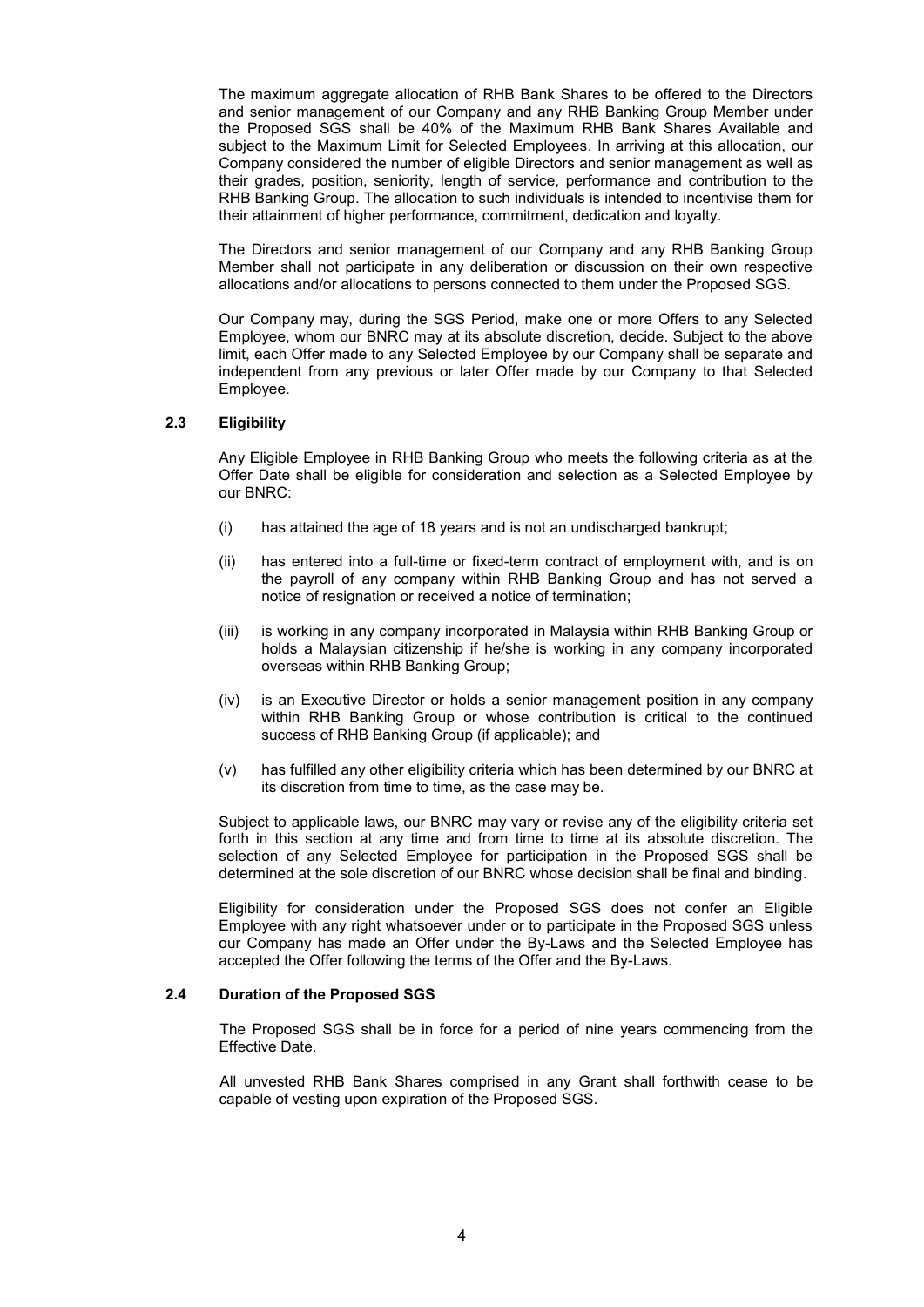# **2.5 Ranking of the RHB Bank Shares**

The new RHB Bank Shares to be allotted and issued to the Grantees pursuant to the Proposed SGS will be subject to the provisions of our Constitution and shall, upon allotment and issuance, rank equally in all respects with the existing RHB Bank Shares except that the new RHB Bank Shares shall not be entitled to any voting rights, dividends, rights, allotments, entitlements and/or any other distributions, that may be declared, made or paid, for which the record date precedes the date of allotment and issuance of the new RHB Bank Shares.

The existing RHB Bank Shares and/or treasury shares to be transferred to the Grantees pursuant to the Proposed SGS shall be transferred together with all voting rights, dividends, rights, allotments, entitlements and/or any other distributions that may be declared, made or paid, for which the record date is on or after the transfer date.

For the avoidance of doubt, 'record date' refers to the date as at the close of business on which shareholders must be registered as members of our Company to participate in any voting, dividend, right, allotment, entitlement and/or distribution.

For the avoidance of doubt:

- (i) treasury shares that are not transferred to the Grantees shall not be conferred any right to attend meeting, voting, dividends, allotments, entitlements and/or any other distributions whether cash or otherwise and any purported exercise of such rights is void; and
- (ii) any voting rights, dividends, rights, allotments, entitlements and/or any other distributions which are attributable to the RHB Bank Shares held by the Trustee but which are not transferred, vested or given to any Grantees shall accrue to the Trustee and be dealt with under the Trust Deed.

# **2.6 Listing and quotation of new RHB Bank Shares**

The new RHB Bank Shares to be allotted and issued pursuant to the Proposed SGS will be listed and quoted on the Main Market of Bursa Securities.

#### **2.7 Trust arrangement**

For purposes of facilitating the implementation and administration of the Proposed SGS, our Company may, if required, establish a Trust to be administered by the Trustee. The Trustee shall administer the Trust based on Trust Deed to be executed between us and the Trustee. The Trustee will be entitled to accept funding and/or assistance, financial or otherwise from our Company, our subsidiaries and/or third party, to enable the Trustee to subscribe for new RHB Bank Shares, acquire existing RHB Bank Shares and/or receive treasury shares for the purpose of the Proposed SGS and to pay expenses in relation to the administration of trust. Our BNRC shall have the discretion to instruct the Trustee to subscribe for new RHB Bank Shares, acquire existing RHB Bank Shares, and/or receive treasury shares for the purpose of the Proposed SGS at any time and from time to time and also to revoke or suspend any such instruction that has earlier been given to the Trustee.

# **3. UTILISATION OF PROCEEDS**

Our Company will not receive any proceeds as the Grantee will not be required to pay for the RHB Bank Shares and/or treasury shares to be allotted and issued and/or transferred to them. However, the Selected Employees are required to pay a nominal sum of RM1.00 as nonrefundable consideration to our Company to accept the Offer.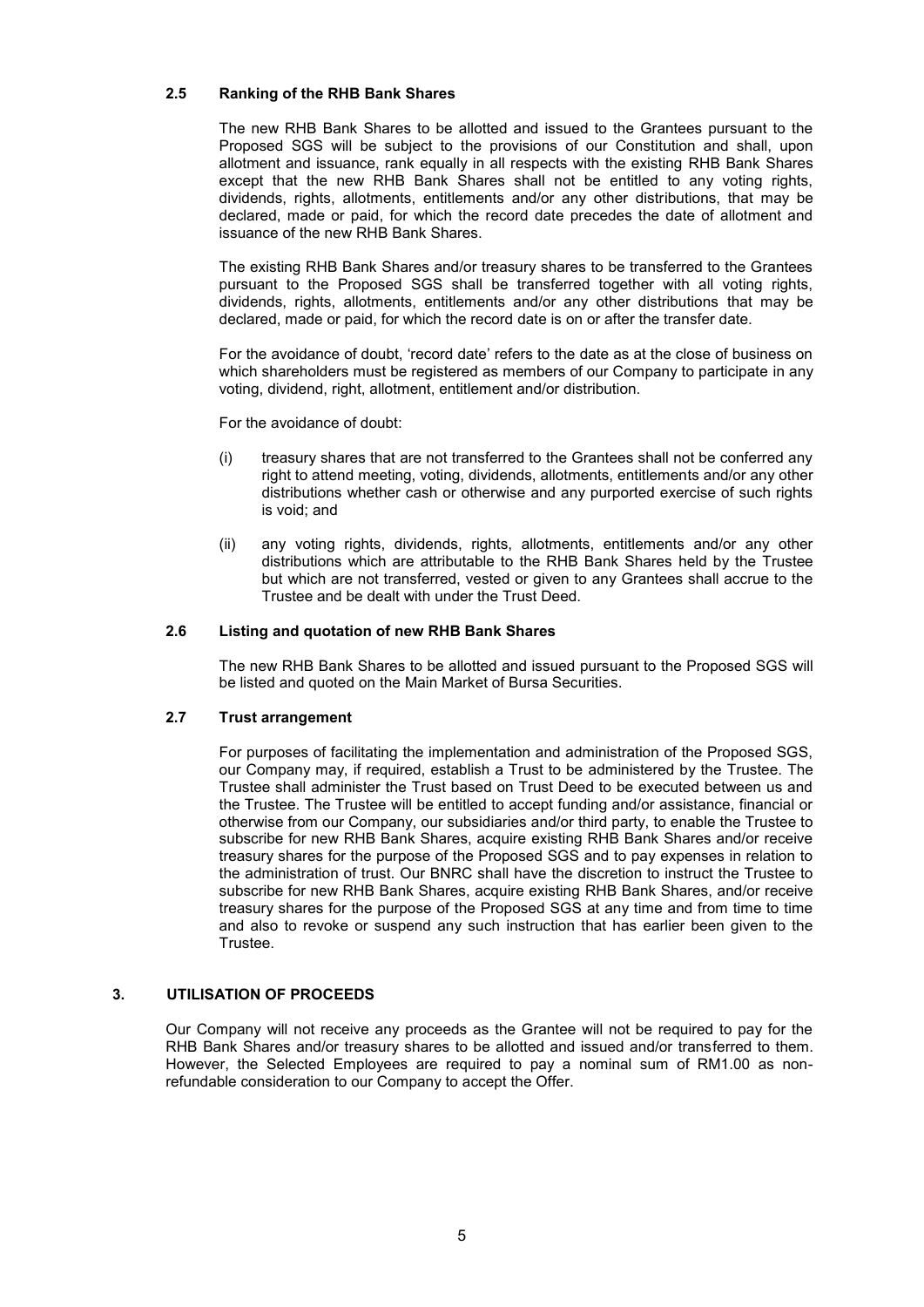# **4. RATIONALE AND JUSTIFICATION FOR THE PROPOSED SGS**

The Proposed SGS is intended to:

- (i) reward Eligible Employees who have control and influence over key business decisions. The Eligible Employees may also include individuals who are deemed to have high potential;
- (ii) drive individual key performance indicator and at the same time motivate and bring employees together collaboratively to achieve RHB Banking Group's common goal and aspiration;
- (iii) attract talents and retain key employees that will be pertinent in driving RHB Banking Group's objectives;
- (iv) align interests of the Eligible Employees with the interest of the shareholders of our Company; and
- (v) ensure our Company's compensation mix is aligned with the industry and to enhance the competitiveness of our Company's total remuneration package.

Our Company currently has in place a cash deferred scheme ("**Cash Deferred Scheme**") which was established in the year 2019 for selected employees of our Company ("**Cash Deferred Scheme Employees**"). Under the Cash Deferred Scheme, the Cash Deferred Scheme Employees are entitled for a cash amount which we pay to them in tranches over a period of five years. Such cash amount payable is subject to the Cash Deferred Scheme Employees meeting the relevant performance targets as determined by us. Accordingly, any tranches of cash entitlement that are still pending fulfillment of performance targets by the relevant Cash Deferred Scheme Employees ("**Pending Cash Tranches**") may be converted to an equivalent value in RHB Bank Shares to be awarded to them under the Proposed SGS. This conversion will apply to Pending Cash Tranches that subsist following the first vesting of the Grant under the Proposed SGS. Further, the Cash Deferred Scheme Employees may be compensated through other variable payments for any potential losses that they may suffer arising from this conversion.

# **5. EFFECTS OF THE PROPOSED SGS**

#### **5.1 Issued share capital**

The Proposed SGS will not have any immediate effect on our issued share capital. However, our issued share capital may increase progressively depending on the number of new RHB Bank Shares to be allotted and issued pursuant to the vesting of RHB Bank Shares comprised in the Grant under the Proposed SGS.

For illustrative purposes only, assuming the Maximum RHB Bank Shares Available are fully satisfied by the issuance of new RHB Bank Shares, the proforma effects of the Proposed SGS on our issued share capital are set out in the table below:

|                                                        | No. of RHB Bank<br><b>Shares</b> | <b>RM</b>                  |
|--------------------------------------------------------|----------------------------------|----------------------------|
| Issued share capital of our Company as at<br>the $1PD$ | 4,142,918,508                    | 7,612,611,635              |
| To be issued pursuant to the Proposed SGS              | 82,858,370                       | 497,315,937 <sup>(1)</sup> |
| <b>Enlarged issued share capital</b>                   | 4,225,776,878                    | 8,109,927,572              |

# **Note:**

(1) Computed based on the 5-day volume weighted average market price of up to and including the LPD of RM6.002 per RHB Bank Share.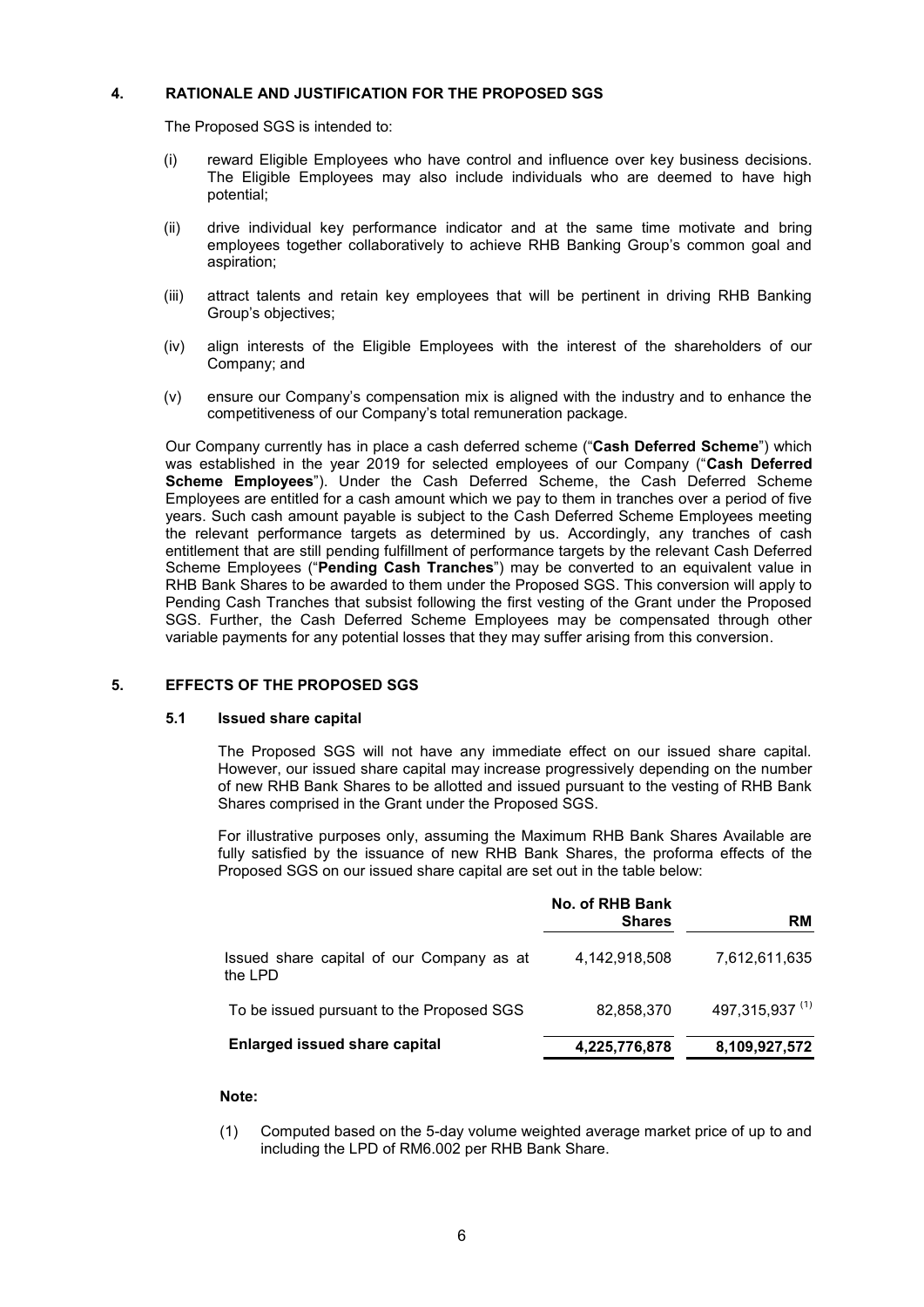The actual number of new RHB Bank Shares to be issued may be less due to the following:

- (i) the Grantees would need to meet the vesting conditions to be entitled to RHB Bank Shares comprised in their Grant under the Proposed SGS;
- (ii) the unvested RHB Bank Shares comprised in any Grant cease to be capable of vesting;
- (iii) the Grants may be satisfied through the transfer of treasury shares and/or existing RHB Bank Shares purchased from the Main Market of Bursa Securities instead of via the issuance and allotment of new RHB Bank Shares; and/or
- (iv) our Company may pay the equivalent cash value of the Grant in satisfaction of the vesting of RHB Bank Shares comprised in the Grant under the Proposed SGS.

#### **5.2 Substantial shareholders' shareholdings**

The Proposed SGS will not have any immediate effect on the shareholdings of our substantial shareholders until such time as and when the new RHB Bank Shares are allotted and issued, pursuant to the vesting of RHB Bank Shares comprised in the Grant under the Proposed SGS. Any potential effect on the shareholdings of our substantial shareholders in the future would also depend upon the mode of settlement of the Grant at the date of vesting.

For illustrative purposes only, assuming the Maximum RHB Bank Shares Available are fully satisfied by the issuance of new RHB Bank Shares, and the persons connected with our substantial shareholders are not awarded the Grant under the Proposed SGS, the proforma effects of the Proposed SGS on the shareholdings of our substantial shareholders are set out in the table below: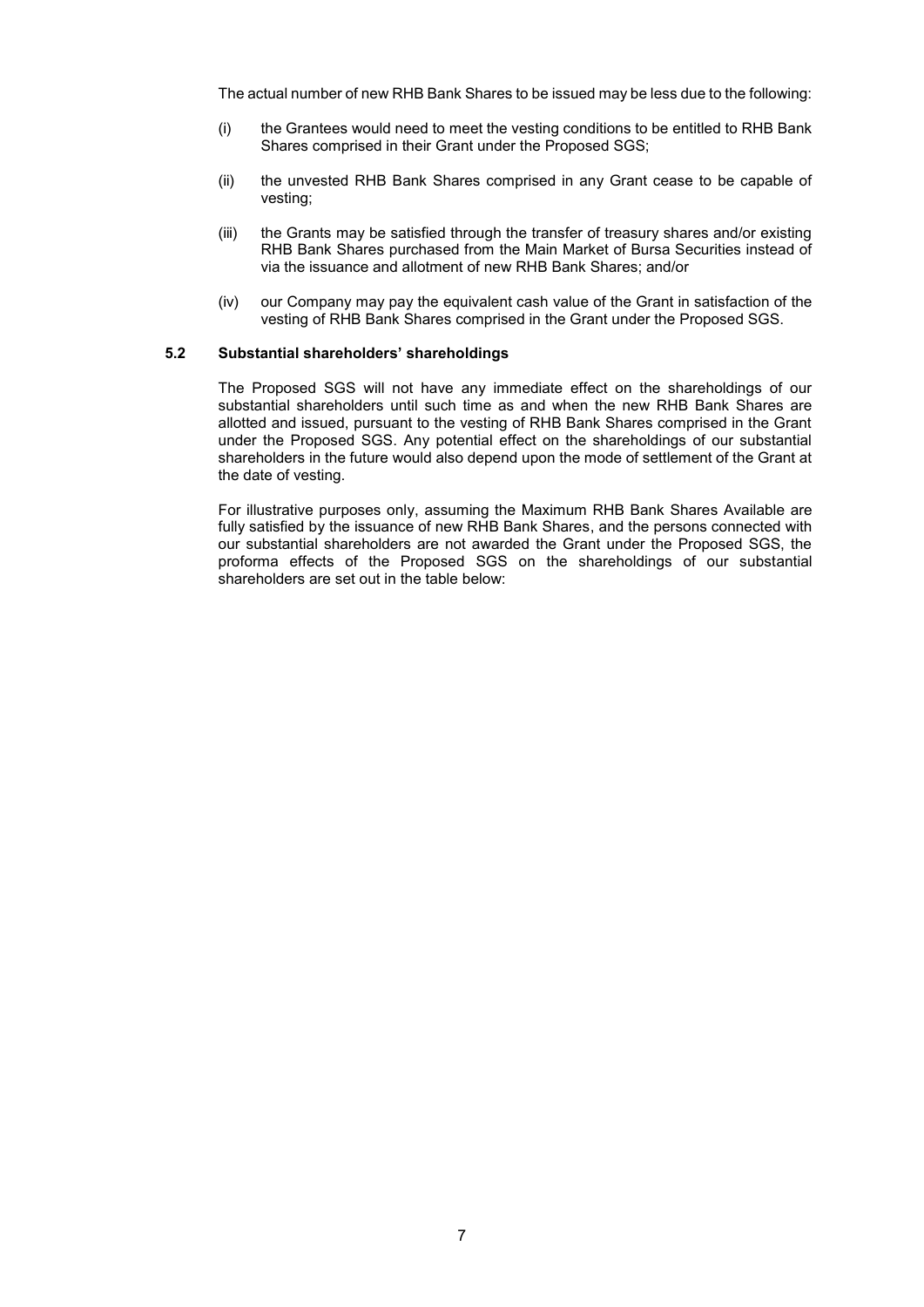|                                                          |                    | As at the LPD |                 |       |                    |       | After the Proposed SGS |      |
|----------------------------------------------------------|--------------------|---------------|-----------------|-------|--------------------|-------|------------------------|------|
|                                                          | <b>Direct</b>      |               | <b>Indirect</b> |       | <b>Direct</b>      |       | Indirect               |      |
|                                                          | No. of RHB         |               | No. of RHB      |       | No. of RHB         |       | No. of RHB             |      |
|                                                          | <b>Bank Shares</b> | వ్            | Bank Shares     | ಸಿ    | <b>Bank Shares</b> | ಸಿ    | <b>Bank Shares</b>     | వ్   |
| Employees Provident Fund Board<br>("EPF") <sup>(1)</sup> | 1,751,972,821      | 42.29         |                 |       | 1,751,972,821      | 41.46 |                        |      |
| OSK Holdings Berhad ("OSKH")                             | 421,715,757        | 10.18         |                 |       | 421,715,757        | 9.98  | ı                      |      |
| Persaraan<br>Wang<br>(Diperbadankan)<br>Kumpulan         | 196,912,810        | 4.75          | 41,307,905      | 1.00  | 196,912,810        | 4.66  | 41,307,905             | 0.98 |
| Tan Sri Ong Leong Huat @ Wong<br>Joo Hwa <sup>(2)</sup>  |                    |               | 421,715,757     | 10.18 |                    |       | 421,715,757            | 9.98 |
| OSK Equity Holdings Sdn Bhd <sup>(2)</sup>               |                    |               | 421,715,757     | 10.18 |                    |       | 421,715,757            | 9.98 |
| Puan Sri Khor Chai Moi <sup>(2)</sup>                    | 31,144             | ×             | 421,715,757     | 10.18 | 31,144             | ×     | 421,715,757            | 9.98 |
| Notes:                                                   |                    |               |                 |       |                    |       |                        |      |
| Negligible percentage.                                   |                    |               |                 |       |                    |       |                        |      |

The interest of EPF is held through various fund managers. (1) The interest of EPF is held through various fund managers.  $\widehat{z}$  Deemed interested pursuant to Section 8(4) of the Act, by virtue of shares held through OSKH. (2) Deemed interested pursuant to Section 8(4) of the Act, by virtue of shares held through OSKH.  $\widehat{z}$  The dilution effect to our substantial shareholders' shareholdings illustrated above will be reduced to the extent the vesting of RHB Bank Shares<br>comprised in the Grants under the Proposed SGS are satisfied through transfe The dilution effect to our substantial shareholders' shareholdings illustrated above will be reduced to the extent the vesting of RHB Bank Shares comprised in the Grants under the Proposed SGS are satisfied through transfer of treasury shares and/or existing RHB Bank Shares and/or cash settlement to the Grantees. Additionally, the dilution effect to our substantial shareholders' shareholdings may also be lesser if some or all the settlement to the Grantees. Additionally, the dilution effect to our substantial shareholders' shareholdings may also be lesser if some or all the unvested RHB Bank Shares comprised in any Grant cease to be capable of vesting. unvested RHB Bank Shares comprised in any Grant cease to be capable of vesting.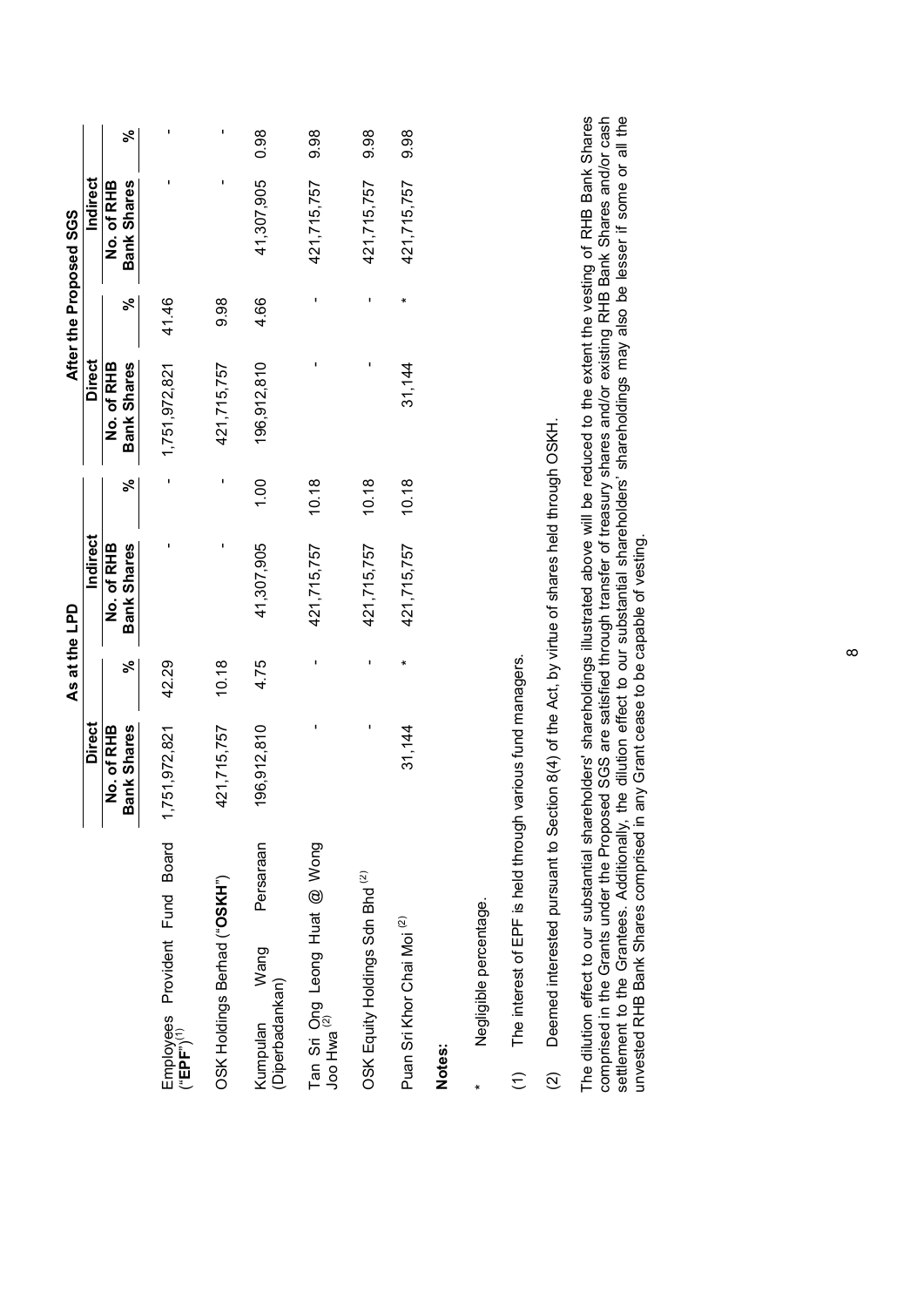# **5.3 NA, NA per RHB Bank Share and gearing**

Save for the estimated expenses (including the MFRS 2 Cost) for the Proposed SGS, the Proposed SGS will not have any effect on our consolidated NA and gearing ratio if the Grant is satisfied by way of issuance of new RHB Bank Shares. The Proposed SGS will not have any immediate effect on our consolidated NA per RHB Bank Share until such time as and when the new RHB Bank Shares are allotted and issued pursuant to the vesting of RHB Bank Shares comprised in the Grant under the Proposed SGS. Any potential dilution on our consolidated NA per RHB Bank Share will depend on the number of new RHB Bank Shares to be issued under the Proposed SGS (excluding the effects of the future earnings contribution to our Group).

In the case of settlement by transfer of treasury shares and/or existing RHB Bank Shares and/or cash, the Proposed SGS will reduce our consolidated NA, our consolidated NA per RHB Bank Share and increase the gearing of our Group accordingly.

# **5.4 Earnings and EPS**

Under the MFRS 2, the potential MFRS 2 Cost, after taking into account, among others, the price of RHB Bank Shares, will need to be measured at fair value on the date of the Grant and recognised as an expense in the consolidated statement of comprehensive income over the vesting period in which the employees rendered their services.

The extent of the effect of the Proposed SGS on our Group's earnings and EPS cannot be determined at this juncture as it depends on various factors that affect the fair value of the RHB Bank Shares as at the respective dates of the Grant and the settlement mode of the Grant (as described in Section 2 above).

Excluding the effects on the future earnings contribution to our Group and the estimated expenses (including the MFRS 2 Cost) for the Proposed SGS, and if the Grant is being satisfied via issuance of new RHB Bank Shares to the Grantee, the Proposed SGS will have a dilutive effect on our Group's EPS due to the increase in the number of RHB Bank Shares.

The estimated expenses in relation to the Proposed SGS (excluding MFRS 2 Cost) are approximately RM0.66 million, which will be paid by our Company through internally generated funds. The breakdown of the estimated expenses for the Proposed SGS is illustrated below:

| <b>Estimated expenses</b>                                                           | <b>RM'000</b> |
|-------------------------------------------------------------------------------------|---------------|
| Professional fees <sup>(1)</sup>                                                    | 369           |
| Fees to Bursa Securities                                                            | 20            |
| despatch, advertising and expenses in relation to<br>Printing,<br>convening the EGM | 213           |
| Miscellaneous expenses and contingencies                                            | 60            |
| <b>Total</b>                                                                        | 662           |

#### **Note:**

(1) Comprising fees payable to our Principal Adviser, Solicitors, and other professionals.

Our Board will take into consideration the potential impact of the MFRS 2 on our Group's future earnings when considering award of the Grant to the Eligible Employees.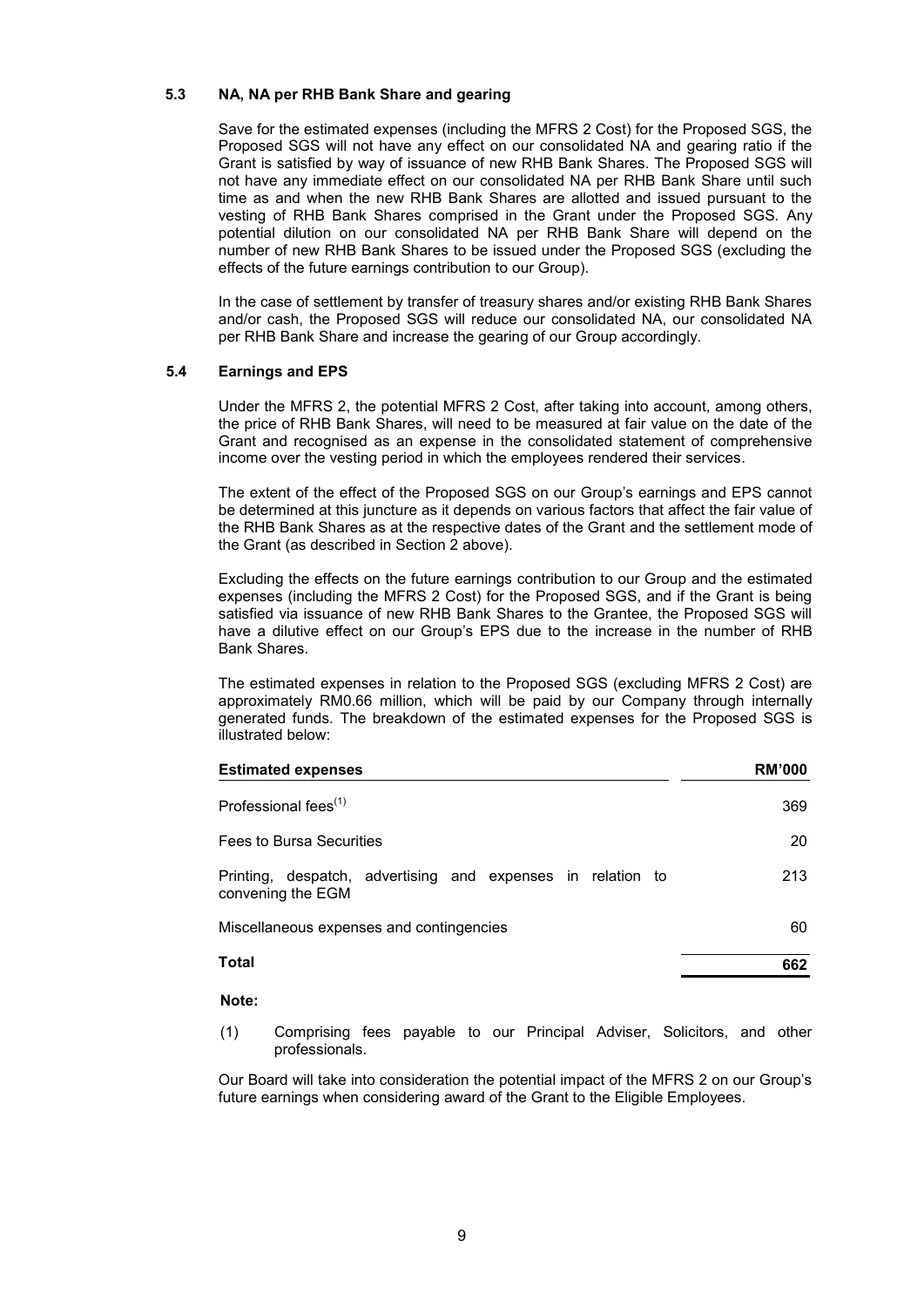# **5.5 Existing convertible securities**

Our Company does not have any existing convertible securities as at the LPD.

# **6. HISTORICAL SHARE PRICES**

The monthly highest and lowest closing prices of RHB Bank Shares as traded on the Main Market of Bursa Securities for the last 12 months before the date of this Circular are set out in the table below:

| Month                                                                                                                                                           | High | Low       |
|-----------------------------------------------------------------------------------------------------------------------------------------------------------------|------|-----------|
|                                                                                                                                                                 | RM   | <b>RM</b> |
| <u>2021</u>                                                                                                                                                     |      |           |
| April                                                                                                                                                           | 5.40 | 5.21      |
| May                                                                                                                                                             | 5.37 | 5.11      |
| June                                                                                                                                                            | 5.48 | 5.30      |
| July                                                                                                                                                            | 5.41 | 5.10      |
| August                                                                                                                                                          | 5.59 | 5.16      |
| September                                                                                                                                                       | 5.52 | 5.30      |
| October                                                                                                                                                         | 5.89 | 5.30      |
| November                                                                                                                                                        | 5.40 | 5.26      |
| December                                                                                                                                                        | 5.42 | 5.24      |
| 2022                                                                                                                                                            |      |           |
| January                                                                                                                                                         | 5.89 | 5.40      |
| February                                                                                                                                                        | 5.90 | 5.57      |
| March                                                                                                                                                           | 6.02 | 5.57      |
| Last transacted price of RHB Bank Shares on 14 December 2021, being<br>the last Market Day prior to the announcement of the Proposed SGS on<br>15 December 2021 |      | 5.36      |
| Last transacted price of RHB Bank Shares as at the LPD                                                                                                          |      | 5.77      |

*(Source: Bloomberg)*

# **7. APPROVALS REQUIRED**

The Proposed SGS is subject to approvals being obtained from the following:

- (i) Bursa Securities, for the listing of such new RHB Bank Shares representing up to 2% of our total number of issued shares to be issued pursuant to the Proposed SGS, which was obtained vide its letter dated 17 February 2022, subject to, amongst others, the following conditions:
	- (a) RHB Investment Bank is required to submit a confirmation to Bursa Securities of full compliance of the Proposed SGS pursuant to Paragraph 6.43(1) of the Listing Requirements and to state the effective date of implementation together with a certified true copy of the resolution passed by you in our forthcoming EGM approving the Proposed SGS; and
	- (b) our Company is required to furnish Bursa Securities on a quarterly basis a summary of the total number of shares listed pursuant to the Proposed SGS as at the end of each quarter together with a detailed computation of listing fees payable;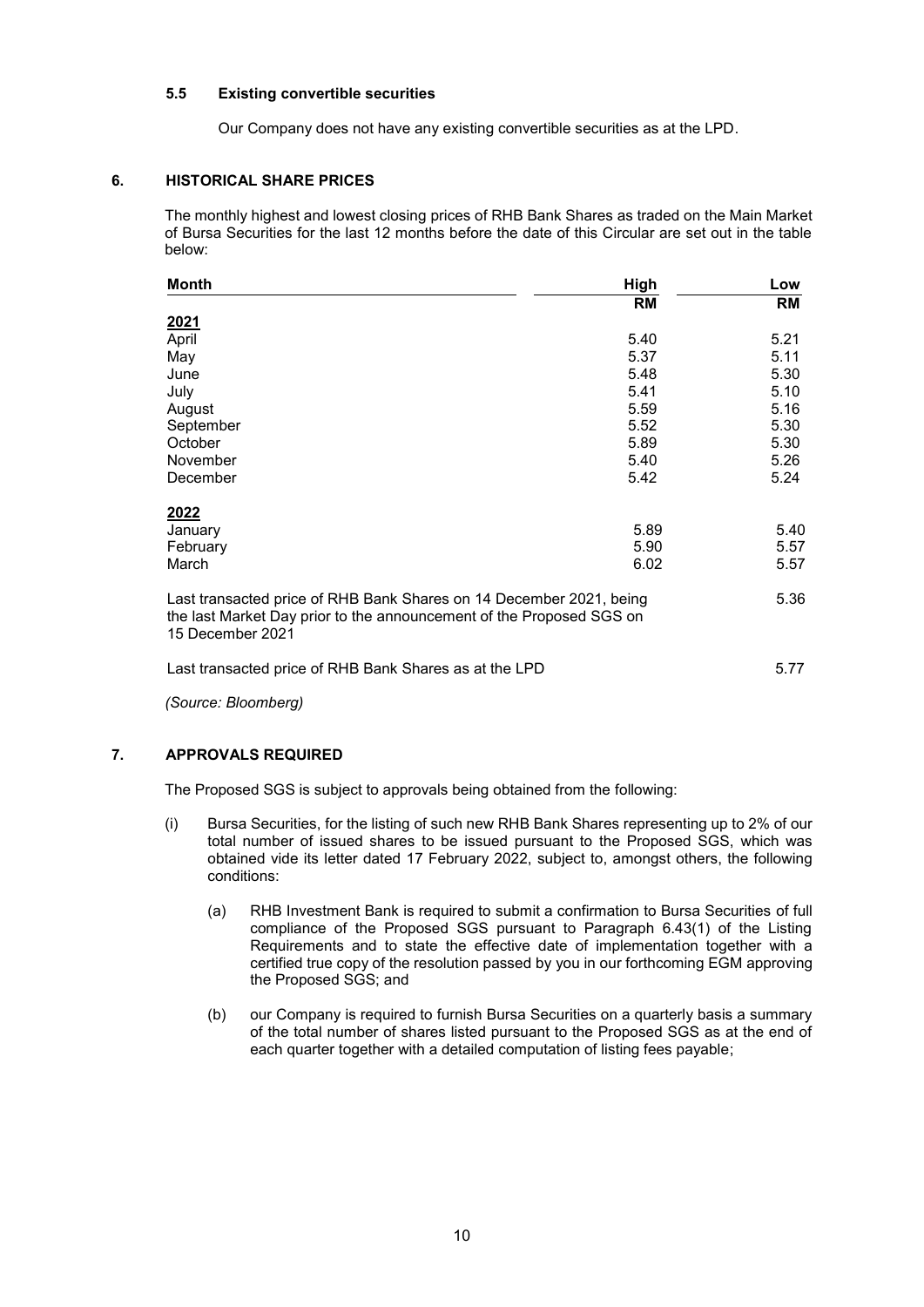- (ii) Bursa Depository for the transfer of treasury shares and/or the existing RHB Bank Shares to the Grantees pursuant to the Proposed SGS at any point in time during the SGS Period, if required;
- (iii) BNM for the increase in our issued share capital, which was obtained on 4 October 2016;
- (iii) your approval at our forthcoming EGM; and
- (iv) any other relevant authorities/parties, if required.

The Proposed SGS is not conditional or inter-conditional upon any other corporate exercise/ scheme of our Company.

#### **8. INTERESTS OF DIRECTORS, MAJOR SHAREHOLDERS, CHIEF EXECUTIVE AND PERSON CONNECTED**

Save as disclosed below, none of the Directors, major shareholders, and/or chief executive of our Company and/or persons connected with them has any interest, direct and/or indirect, in the Proposed SGS.

Encik Mohd Rashid Mohamad, being the Group Managing Director and Group Chief Executive Officer of RHB Banking Group ("**Encik Mohd Rashid**") is eligible to be awarded the Grant under the Proposed SGS and he is therefore deemed interested in his proposed allocation under the Proposed SGS. As such, Encik Mohd Rashid:

- (i) has abstained and will continue to abstain from deliberating and voting for his entitlement under the Proposed SGS at the relevant Board meetings of our Company;
- (ii) will abstain from voting on his direct and/or indirect shareholdings in our Company (if any), on the resolution for his entitlement under the Proposed SGS to be tabled at our forthcoming EGM; and
- (iii) will ensure that persons connected with him (if any) will abstain from voting on their direct and indirect shareholdings in our Company (if any), on the resolution for his entitlement under the Proposed SGS to be tabled at our forthcoming EGM.

Further, Ms Eliza Ong Yin Suen, being the Regional Head, RHB Asset Management Group and Managing Director of RHB Asset Management Sdn Bhd (a wholly-owned subsidiary of RHB Investment Bank) ("**Ms Eliza**"), is the daughter of Tan Sri Ong Leong Huat @ Wong Joo Hwa ("**YBhg Tan Sri Ong**") and Puan Sri Khor Chai Moi ("**Puan Sri Khor**") and is eligible to be awarded the Grant under the Proposed SGS.

YBhg Tan Sri Ong is the Non-Independent Non-Executive Director of our Company and Puan Sri Khor is a shareholder of our Company and also spouse to YBhg Tan Sri Ong. Accordingly, YBhg Tan Sri Ong and Puan Sri Khor are deemed interested in the proposed allocations to Ms Eliza under the Proposed SGS. As such:

- (i) YBhg Tan Sri Ong has abstained and will continue to abstain from deliberating and voting for the entitlement of Ms Eliza under the Proposed SGS at the relevant Board meetings of our Company; and
- (ii) YBhg Tan Sri Ong and Puan Sri Khor will abstain from voting on their direct and/or indirect shareholdings in our Company, on the resolution for the entitlement of Ms Eliza under the Proposed SGS to be tabled at our forthcoming EGM.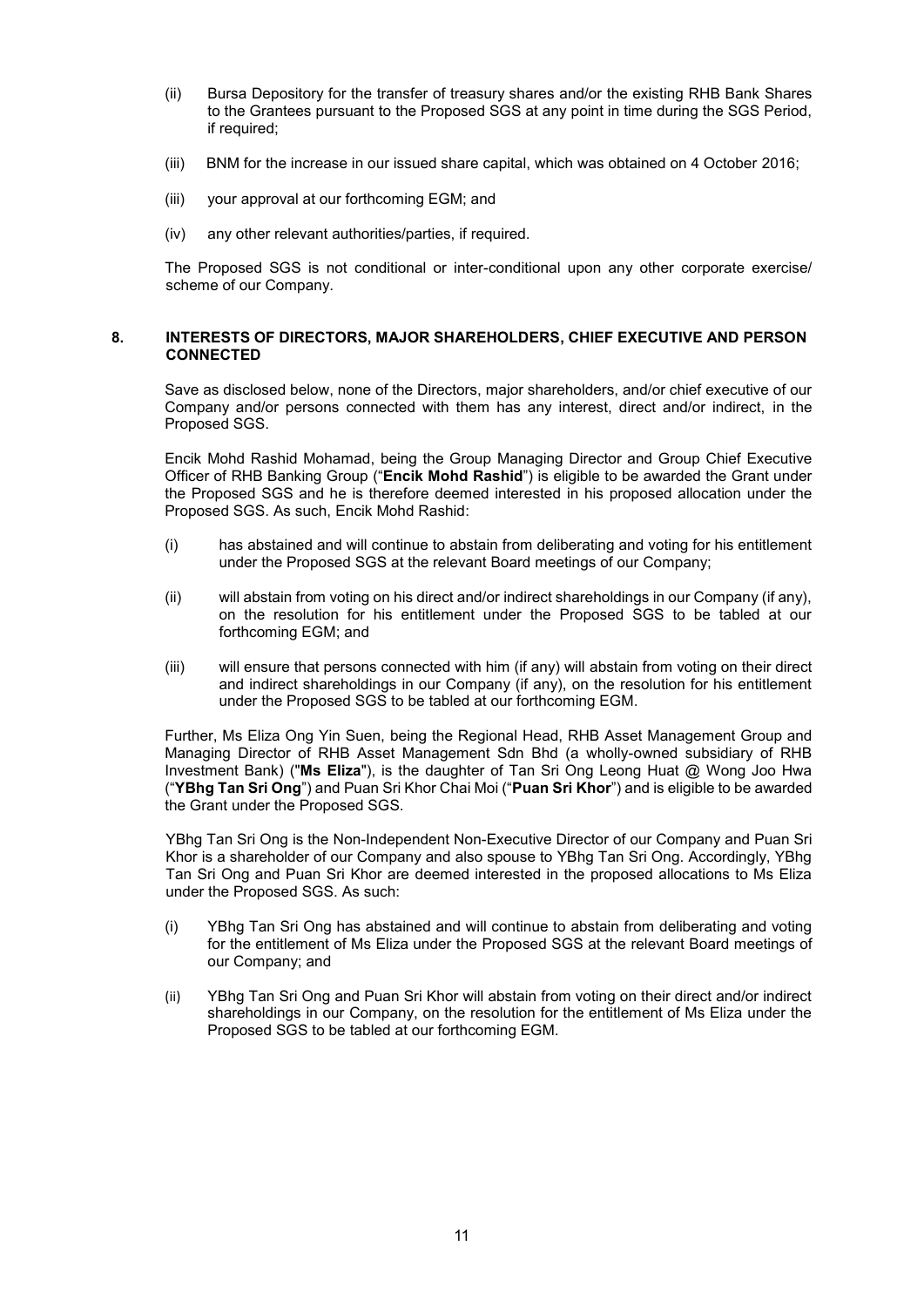OSKH, a major shareholder of our Company is connected to YBhg Tan Sri Ong, by virtue of YBhg Tan Sri Ong being the Executive Chairman as well as a major shareholder of OSKH, and Puan Sri Khor, by virtue of Puan Sri Khor being the major shareholder of OSKH. As such, OSKH is deemed interested in the Proposed SGS to the extent of the entitlement to Ms Eliza and will therefore abstain from voting on its direct and/or indirect shareholdings in our Company on the resolution for the entitlement of Ms Eliza under the Proposed SGS to be tabled at our forthcoming EGM. Further, YBhg Tan Sri Ong and Puan Sri Khor will ensure that persons connected with them (apart from OSKH, if any) will abstain from voting on their direct and indirect shareholdings in our Company (if any) on the resolution for the entitlement of Ms Eliza under the Proposed SGS to be tabled at our forthcoming EGM.

# **9. DIRECTORS' STATEMENT**

After having considered the rationale and effect of the Proposed SGS, our Board (save for Encik Mohd Rashid who has abstained from expressing any opinion or recommendation relating to his entitlement under the Proposed SGS and YBhg Tan Sri Ong who has abstained from expressing any opinion or recommendation relating to the entitlement of Ms Eliza under the Proposed SGS):

- (i) is of the opinion that the Proposed SGS is in the best interest of our Company; and
- (ii) recommends that you vote in favour of the resolutions in relation to the Proposed SGS to be tabled at our forthcoming EGM.

# **10. CORPORATE EXERCISES/SCHEMES ANNOUNCED BUT PENDING COMPLETION**

Save for the Proposed SGS and the corporate exercises/schemes disclosed below, there are no other corporate exercises/schemes which have been announced by our Company but pending completion as at the LPD:

#### **10.1 Proposed cessation of business operations of subsidiaries in Hong Kong**

RHB Hong Kong Limited and its subsidiaries had on 5 December 2019 decided that they will commence to cease their business operations ("**Proposed Cessation**"). RHB Hong Kong Limited is a wholly-owned subsidiary of RHB Investment Bank, which in turn is our wholly-owned subsidiary.

Pursuant to the Proposed Cessation, RHB Hong Kong Limited and its subsidiaries will gradually discontinue offering financial services to its existing and potential clients. RHB Investment Bank, being the shareholder of RHB Hong Kong Limited and its subsidiaries will provide the requisite support to ensure an orderly winding down of their business operations.

As at the LPD, the Proposed Cessation has not been completed.

# **10.2 Memorandum of understanding with Axiata Group Berhad**

On 2 June 2021, we had announced that a memorandum of understanding ("**MoU**") has been entered by us with Axiata Group Berhad ("**Axiata**") to jointly explore the following potential strategic collaboration opportunities:

- (i) to enhance our joint customer ecosystems offering bundled digital solutions;
- (ii) to jointly apply to BNM for a digital banking license; and
- (iii) to jointly explore other potential opportunities deemed suitable.

The term of the MoU shall be for a period of two years from its commencement date on 2 June 2021 and may be extended on terms to be mutually agreed by parties.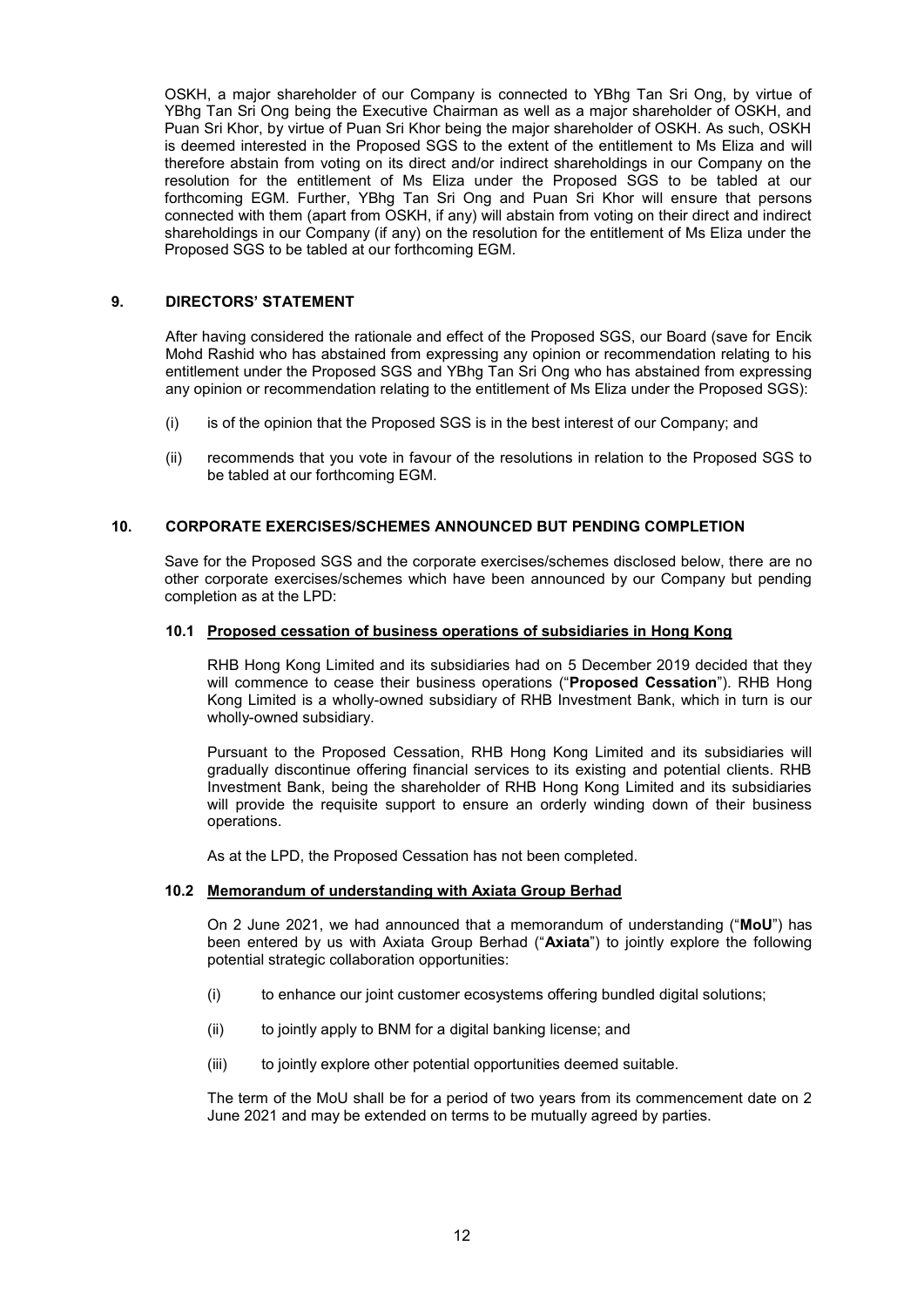Following the signing of the MoU, we had on the same day entered into a heads of agreement with Boost Holdings Sdn Bhd, a 75.36% subsidiary of Axiata for the purpose of regulating the terms for joint application to BNM for a digital banking license. The joint application for the digital bank license was submitted to BNM on 30 June 2021.

As at the LPD, there is no material development with regards to the MoU with Axiata since its signing on 2 June 2021.

# **10.3 Proposed application of Dividend Reinvestment Plan ("DRP")**

On 25 May 2021, our shareholders had at our 55<sup>th</sup> AGM approved amongst others, the establishment of a DRP which provides our shareholders with an option to elect to reinvest, in whole or in part, their cash dividend declared by our Company into new RHB Bank Shares to be issued pursuant to the DRP.

On 28 February 2022, our Board had announced the proposed single-tier final dividend of RM0.25 per RHB Bank Share for the financial year ended 31 December 2021 ("**Final Dividend**"). In that announcement, our Board had also announced that our shareholders shall be given an option to elect to reinvest a portion of the Final Dividend into new RHB Bank Shares with the remaining portion of the Final Dividend to be paid in cash.

As at the LPD, the proposed application of DRP for the Final Dividend has yet to be completed, and the following approvals are still pending:

- (i) your approvals for the Final Dividend and renewal of authority for us to allot and issue the new RHB Bank Shares to be issued pursuant to the DRP ("**DRP Shares**") which is to be sought at our 56<sup>th</sup> AGM; and
- (ii) Bursa Securities' approval for the listing of such number of DRP. The listing application to seek such approval from Bursa Securities is expected to be submitted in the second quarter of 2022.

# **11. ESTIMATED TIMEFRAME FOR COMPLETION**

Barring any unforeseen circumstances and subject to all relevant approvals being obtained, our Company expects to implement the Proposed SGS by the second quarter of 2022.

#### **12. EGM**

Our forthcoming EGM, will be held on a virtual basis at the broadcast venue at Meeting Room 3, Level 16, Tower Three, RHB Centre, Jalan Tun Razak, 50400 Kuala Lumpur, Malaysia on Wednesday, 27 April 2022 at 11.30 a.m. or immediately following the conclusion or adjournment (as the case may be) of our 56th AGM, which is scheduled to be held on the same day at 10.00 a.m., whichever is later to consider and, if thought fit, to pass the resolutions, with or without any modifications, to give effect to the Proposed SGS. The notice of our forthcoming EGM is enclosed together in this Circular.

You are encouraged to participate and vote remotely at our forthcoming EGM using the remote participation and electronic voting facilities. Please refer to the administrative details for the procedures to register, participate, and vote remotely at our forthcoming EGM. If you are unable to participate in our forthcoming EGM, you may appoint a proxy or proxies to participate and vote on your behalf. In such event, you should complete and deposit the Form of Proxy at the office of our share registrar, Boardroom Share Registrars Sdn Bhd, 11th Floor, Menara Symphony, No. 5, Jalan Prof. Khoo Kay Kim, Seksyen 13, 46200 Petaling Jaya, Selangor, Malaysia or lodge electronically via "Boardroom Smart Investor Portal" at https://investor.boardroomlimited.com/ not later than 48 hours before the time fixed for holding our forthcoming EGM or any adjournment thereof. The lodging of the Form of Proxy shall not preclude you from participating and voting in our forthcoming EGM should you subsequently wish to do so.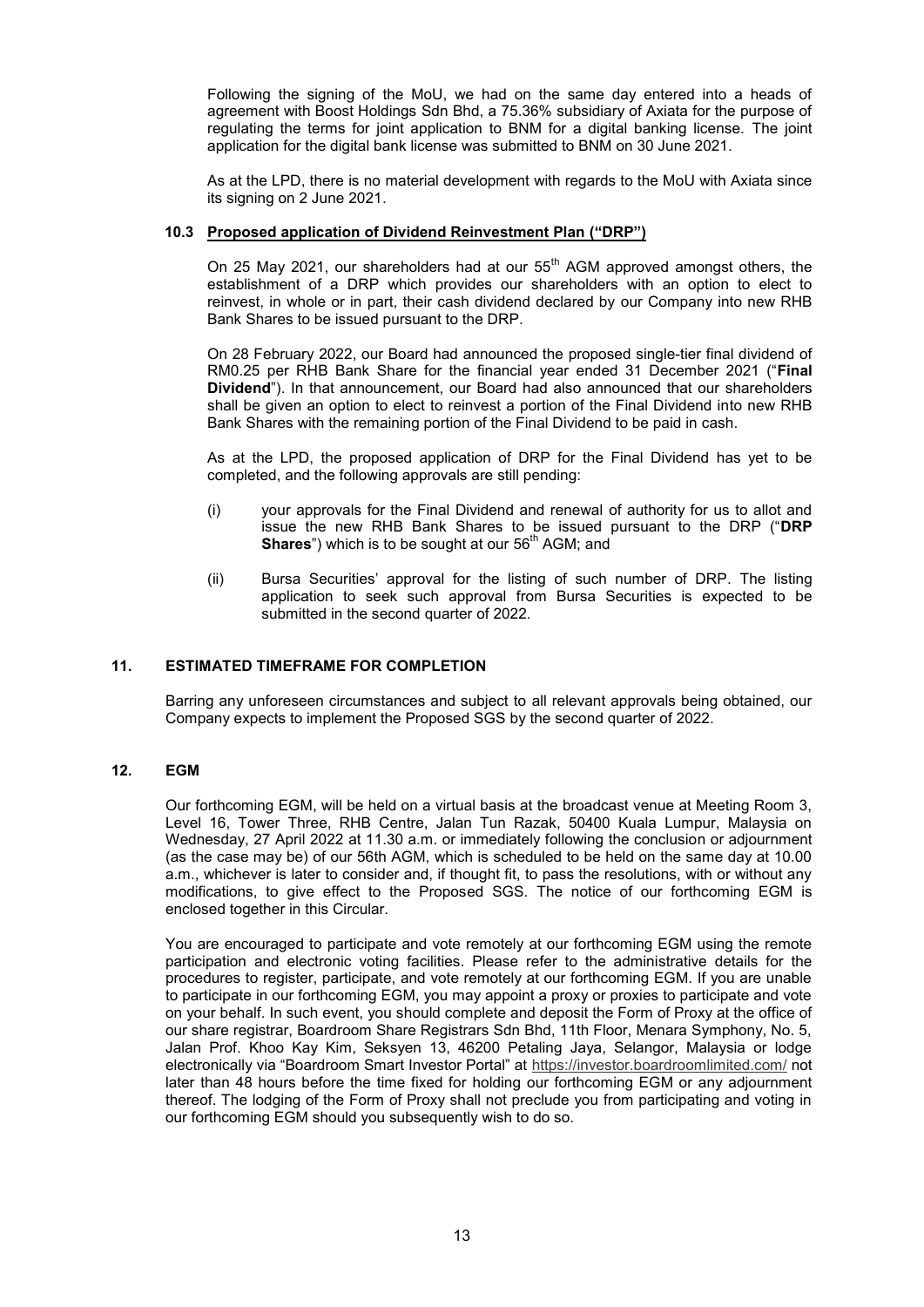# **13. FURTHER INFORMATION**

You are advised to refer to the attached appendices for further information.

Yours faithfully, For and on behalf of our Board **RHB BANK BERHAD** 

**TAN SRI AHMAD BADRI MOHD ZAHIR** Non-Independent Non-Executive Chairman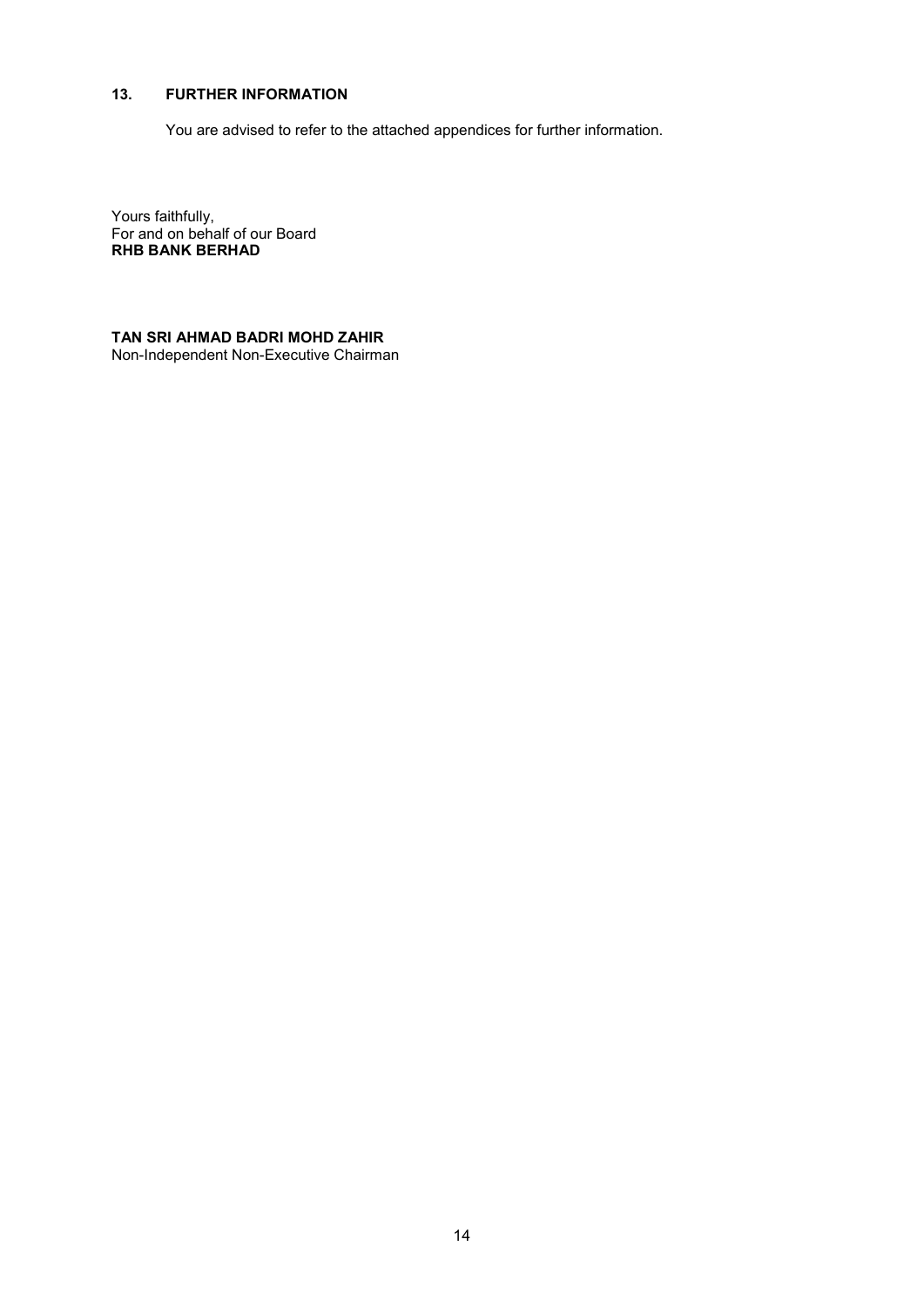**RHB BANK BERHAD**

# **BY-LAWS GOVERNING THE RHB BANK BERHAD SHARE GRANT SCHEME**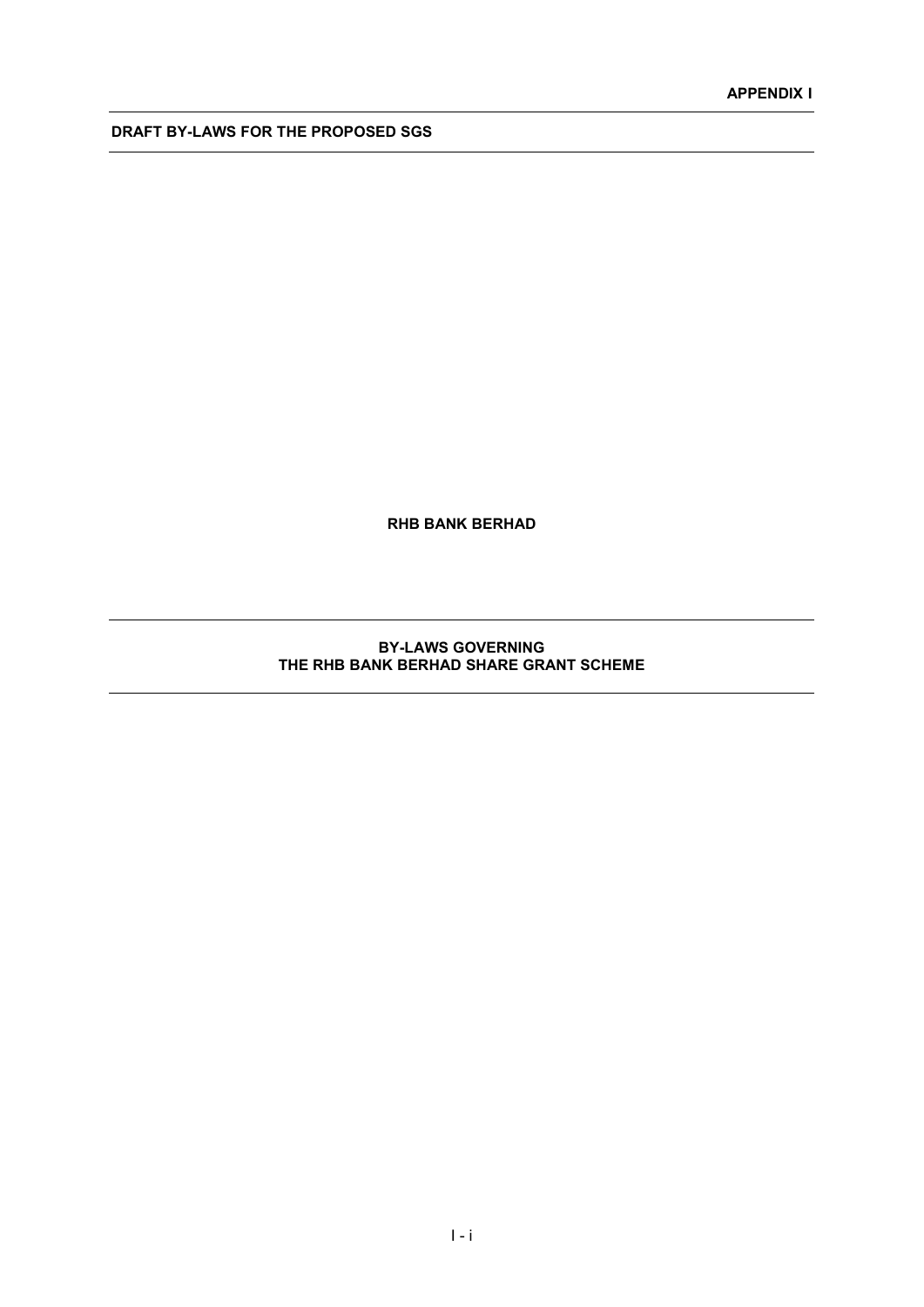|     | <b>CONTENT</b>                                                         | <b>PAGE</b> |
|-----|------------------------------------------------------------------------|-------------|
| 1.  |                                                                        |             |
| 2.  |                                                                        |             |
| 3.  | MAXIMUM NUMBER OF RHB BANK SHARES AVAILABLE UNDER THE SGS 4            |             |
| 4.  | MAXIMUM ALLOWABLE ALLOCATION AND THE BASIS OF THE ALLOCATION  4        |             |
| 5.  |                                                                        |             |
| 6.  |                                                                        |             |
| 7.  |                                                                        |             |
| 8.  |                                                                        |             |
| 9.  |                                                                        |             |
| 10. |                                                                        |             |
| 11. |                                                                        |             |
| 12. |                                                                        |             |
| 13. |                                                                        |             |
| 14. |                                                                        |             |
| 15. |                                                                        |             |
| 16. |                                                                        |             |
| 17. |                                                                        |             |
| 18. |                                                                        |             |
| 19. |                                                                        |             |
| 20. | TRANSFER TO ANOTHER CORPORATION THAT IS NOT A RHB BANKING GROUP MEMBER |             |
|     |                                                                        |             |
| 21. |                                                                        |             |
| 22. |                                                                        |             |
| 23. |                                                                        |             |
| 24. |                                                                        |             |
| 25. |                                                                        |             |
| 26. |                                                                        |             |
| 27. |                                                                        |             |
| 28. |                                                                        |             |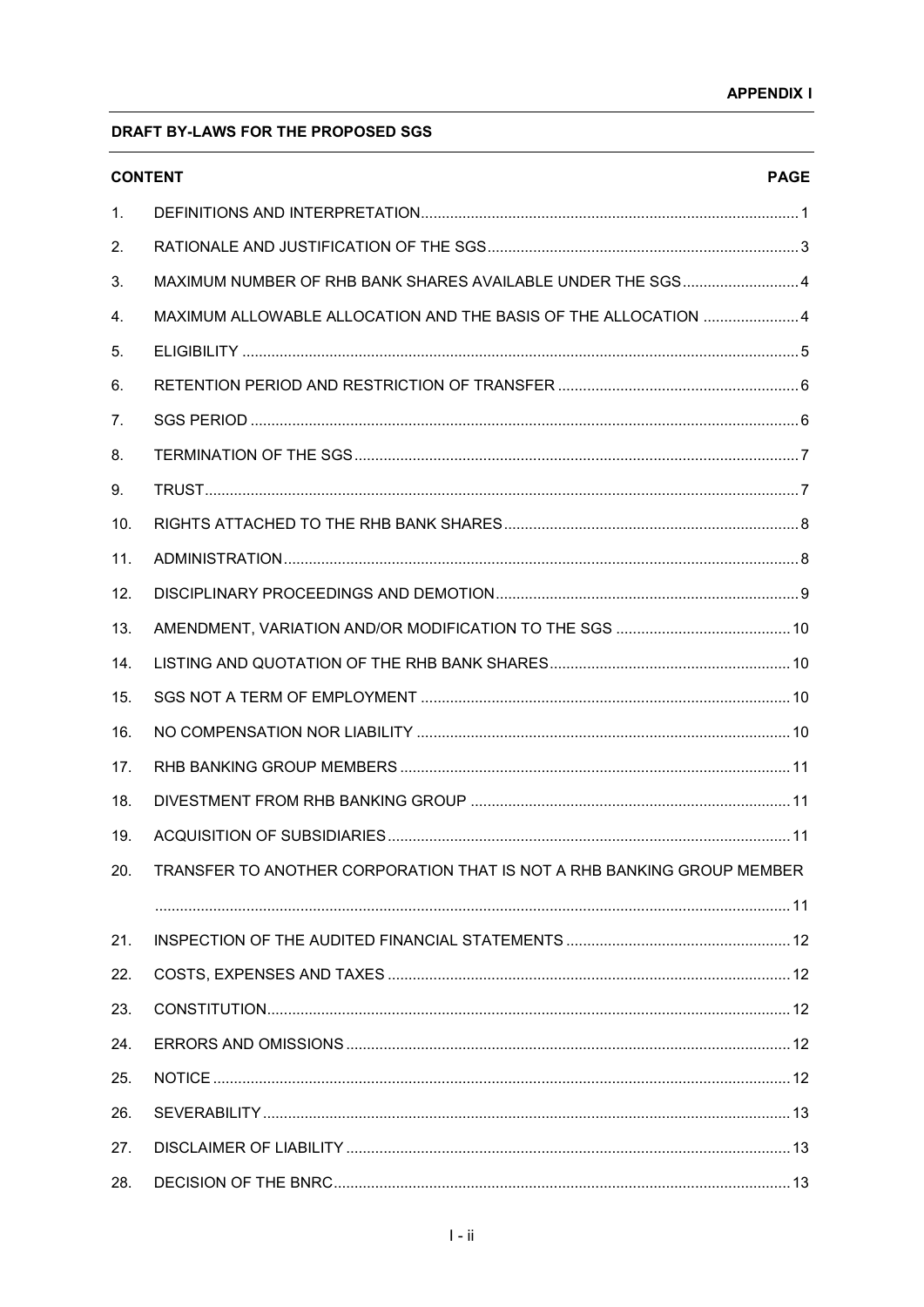| <b>CONTENT</b>  |                                                                 | <b>PAGE</b> |
|-----------------|-----------------------------------------------------------------|-------------|
| 29.             |                                                                 |             |
| 30.             |                                                                 |             |
| 31.             |                                                                 |             |
| 32.             |                                                                 |             |
| 33.             |                                                                 |             |
| 34.             |                                                                 |             |
| 35.             |                                                                 |             |
| 36.             |                                                                 |             |
| 37 <sub>1</sub> |                                                                 |             |
| 38.             | SCHEME OF ARRANGEMENT, AMALGATMATION, RECONSTRUCTION, MERGER 20 |             |
| 39.             |                                                                 |             |
| 40.             |                                                                 |             |
| 41.             |                                                                 |             |
| 42.             |                                                                 |             |
| 43.             |                                                                 |             |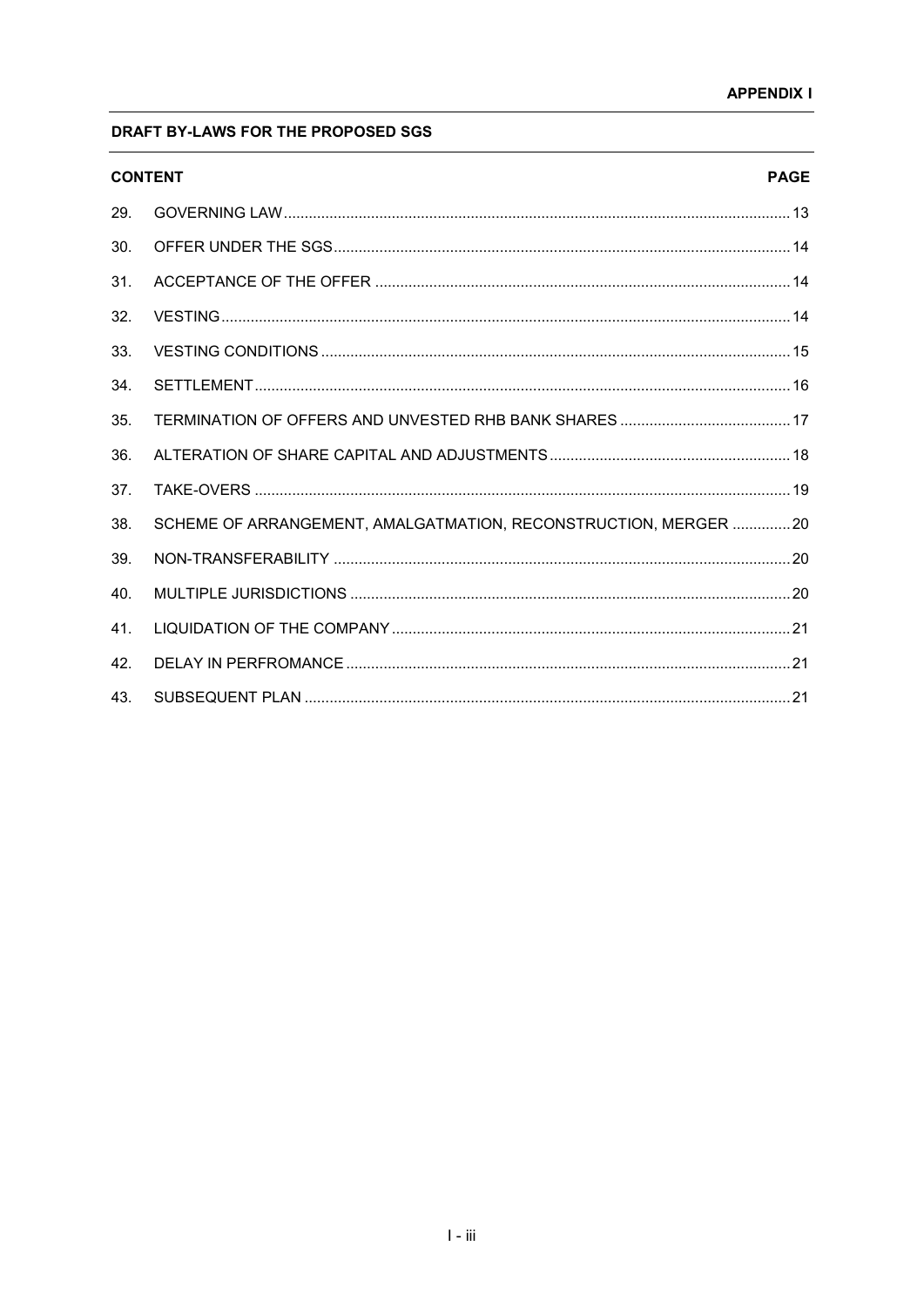#### **1. DEFINITIONS AND INTERPRETATION**

- 1.1 In these By-Laws, except where the context otherwise requires, the following expressions shall have the following meanings:
	- (a) "**Acquirer**" is as defined in By-Law 37.
	- (b) "**Adviser**" means a corporate finance adviser that may act as a principal adviser under the SC's Guidelines on Principal Advisers for corporate proposals (as amended from time to time).
	- (c) "**Affected Employee**" is as defined in By-Law 19.
	- (d) "**BNRC**" means the Board Nominating and Remuneration Committee of the Company comprising such persons as may be appointed and duly authorised by the Board to implement and administer the SGS following these By-Laws.
	- (e) "**Board**" means the Board of Directors of the Company.
	- (f) "**Bursa Depository**" means Bursa Malaysia Depository Sdn. Bhd.
	- (g) "**Bursa Securities**" means Bursa Malaysia Securities Berhad.
	- (h) "**By-Laws**" means these By-Laws governing the SGS.
	- (i) "**CDS**" means the Central Depository System governed under Securities Industry (Central Depositories) Act, 1991.
	- (j) "**CDS Account**" means the account established by Bursa Depository for a depositor for the recording of deposit and withdrawal of securities and for dealings in such securities by a depositor.
	- (k) "**Companies Act**" means the Companies Act 2016.
	- (l) "**Company**" means RHB Bank Berhad.
	- (m) "**Director**" means a natural person who is a director for the time being of the Company or RHB Banking Group Member.
	- (n) "**Effective Date**" means the date the SGS takes effect, being the date of full compliance with all relevant requirements of the Listing Requirements which will be determined by the BNRC more particularly set forth in By-Law 7.
	- (o) "**Eligible Employee**" means (subject to By-Law 20.2) a person:
		- (i) who is an employee or Executive Director of RHB Banking Group; and
		- (ii) who has been determined to be eligible for participation in the SGS pursuant to By-Law 5.1.
	- (p) "**Executive Director**" means a Director of a RHB Banking Group who is involved in the day-to-day management of RHB Banking Group.
	- (q) "**Grant**" means an Offer which has been accepted by a Selected Employee.
	- (r) "**Grantee**" means a Selected Employee who has duly accepted an Offer made under these By-Laws.
	- (s) "**Grant Date**" means the date of a Grant.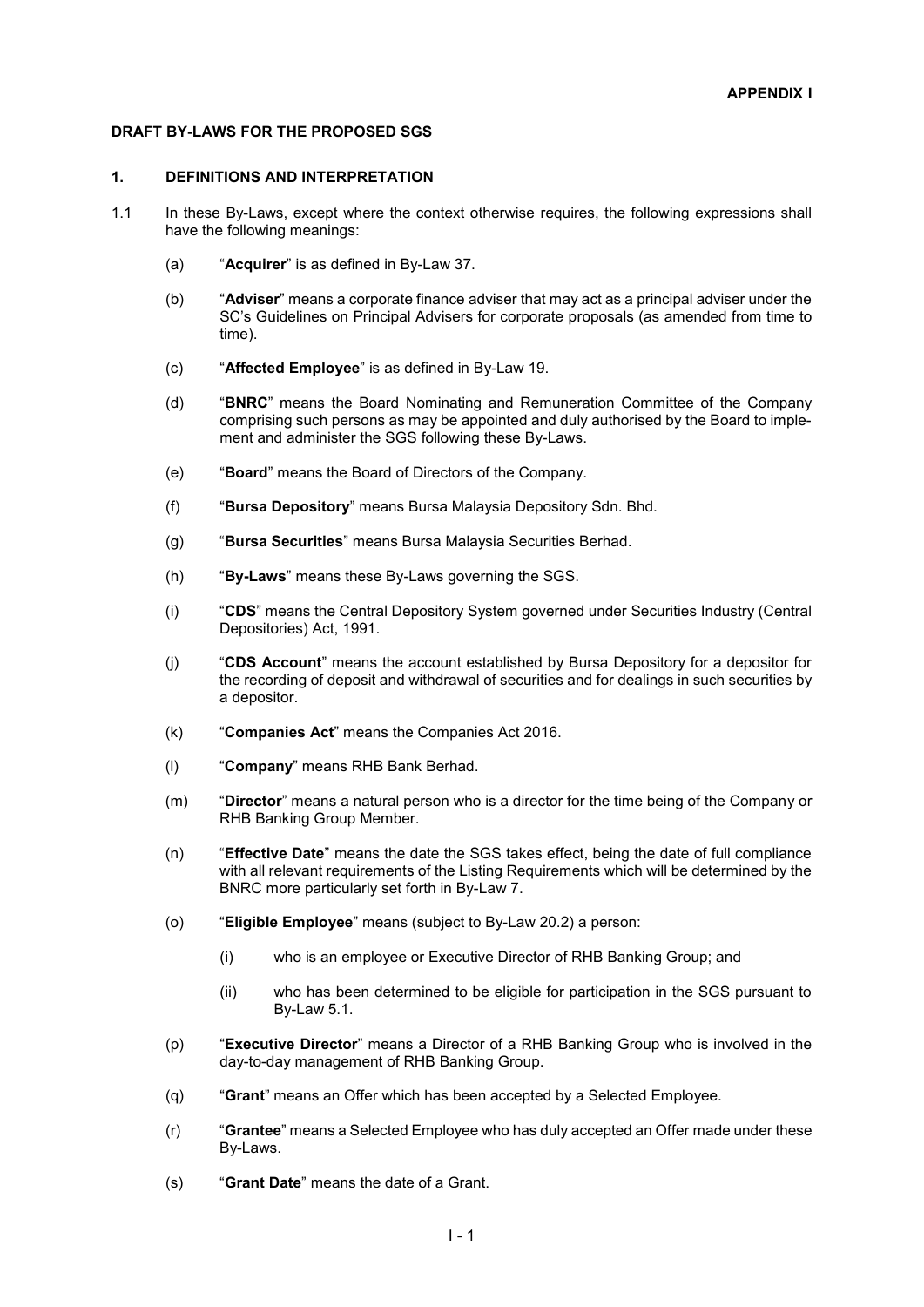- (t) "**Group**" means the Company, its subsidiaries and its associated companies.
- (u) "**Listing Requirements**" means the Main Market Listing Requirements of Bursa Securities.
- (v) "**Market Day**" means a day on which Bursa Securities is open for trading in securities.
- (w) "**Maximum Allowable Allocation**" means the aggregate maximum number of RHB Bank Shares that may be allocated to any one category/designation of Selected Employees pursuant to By-Law 4.
- (x) "**Maximum RHB Bank Shares Available**" is as defined in By-Law 3.1.
- (y) "**Offer**" means an offer made in writing by the Company to a Selected Employee.
- (z) "**Offer Date**" means the date on which an Offer is made or deemed made by the Company to a Selected Employee in accordance with By-Law 30.
- (aa) "**Offer Period**" means the period of 14 days from the Offer Date, or such other period as may be determined by the BNRC and specified in the Offer, during which an Offer may be accepted.
- (bb) "**Previous Company**" is as defined in By-Law 19.1.
- (cc) "**Proceedings**" is as defined in By-Law 12.1.
- (dd) "**Registrar**" is as defined in Section 2 of the Companies Act.
- (ee) "**RHB Banking Group**" for the purpose of the SGS means, collectively, the Company and its Subsidiaries (excluding subsidiaries which are dormant).
- (ff) "**RHB Banking Group Member**" means any corporation comprised in RHB Banking Group.
- (gg) "**RHB Bank Shares**" means ordinary shares of RM1.00 (Malaysian Ringgit one only) each in the Company.
- (hh) "**RM**" means Ringgit Malaysia.
- (ii) "**SC**" means Securities Commission Malaysia.
- (jj) "**Selected Employee**" means an Eligible Employee to whom Offer is or is to be made pursuant to By-Law 30.1.
- (kk) "**SGS**" means the RHB Banking Group Share Grant Scheme established under, and governed by these By-Laws.
- (ll) "**SGS Period**" means the duration of the SGS as set forth in By-Law 7.1.
- (mm) "**Subsidiaries**" means subsidiaries of the Company within the meaning of Section 4 of the Companies Act, and shall include such subsidiaries which are existing as of the Effective Date and those subsequently acquired or incorporated at any time during the SGS Period, unless determined by the Board and/or BNRC to fall outside the expression "**Subsidiaries**" pursuant to By-Law 17.1.
- (nn) "**Treasury Shares**" means RHB Bank Shares held in treasury by the Company.
- (oo) "**Trust**" means the trust established to facilitate the implementation of the SGS (as the case may be) pursuant to By-Law 9.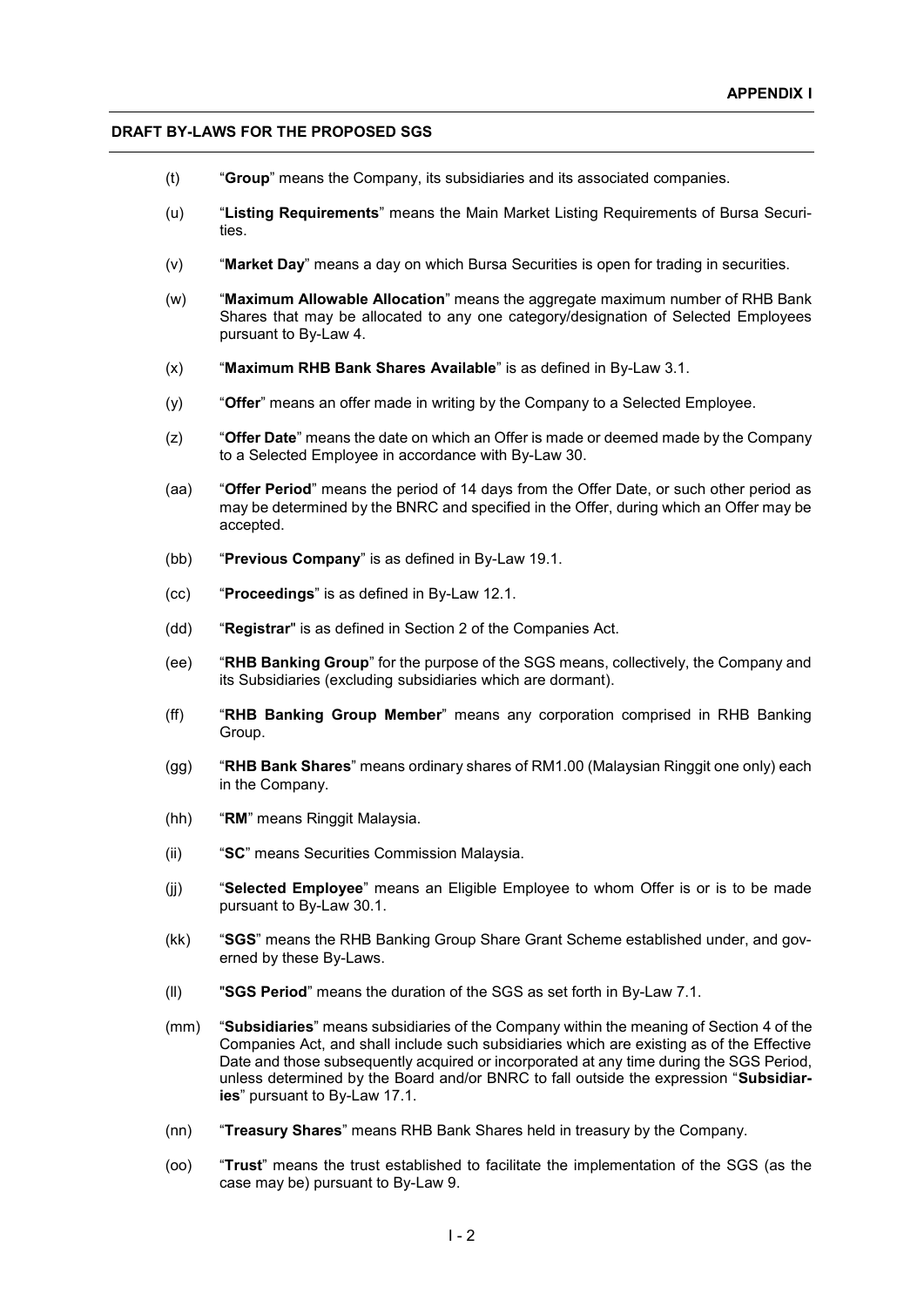- (pp) "**Trust Deed**" means the trust deed constituting the Trust.
- (qq) "**Trustee**" means the trustee for the time being to be appointed by the Company for the SGS pursuant to By-Law 9 (as the case may be).
- (rr) "**Unvested RHB Bank Shares**" means RHB Bank Shares comprised in a Grant which have not vested in a Grantee.
- (ss) "**Vesting Conditions**" means the conditions recommended by the BNRC and approved by the Board, and stipulated in the Offer for a Grant, which must be fulfilled by a Grantee for the vesting of the RHB Bank Shares stipulated in such Offer as described in By-Law 33.1.
- (tt) "**Vesting Period**" means the period for the vesting of the RHB Bank Shares under a Grant.
- (uu) "**Vesting Date**" means the date on which the RHB Bank Shares pursuant to a Grant is vested in the Grantee.
- 1.2 In these By-Laws, unless the context requires otherwise, words importing the singular number include the plural and vice versa and words importing the masculine, feminine or neuter gender shall include all genders.
- 1.3 The headings and sub-headings herein are inserted for convenience only and shall not affect the interpretation of these By-Laws. Any reference to a By-Law is a reference to the relevant By-Law of these By-Laws.
- 1.4 Any reference to a statute, statutory provisions, guidelines, regulations or rules includes a reference to that statute, statutory provision (and all statutory instruments or orders made pursuant to it), guidelines, regulations and rules, as from time to time amended, extended, re-enacted or consolidated.
- 1.5 Any liberty, power or discretion which may be exercised, or any decision or determination which may be made, under these By-Laws by:
	- (a) the Board, may be exercised in the Board's sole and absolute discretion; or
	- (b) the BNRC, may be exercised in the BNRC's sole and absolute discretion, but subject always to the Board's power to overrule any decision of the BNRC,

and neither the Board nor the BNRC shall be under any obligation to give any reason for the same, except as may be required by the relevant regulatory authorities.

1.6 If an event is to occur on a stipulated day which is not a Market Day, then the stipulated day will be taken to be the first Market Day after that day.

#### **2. RATIONALE AND JUSTIFICATION FOR THE SGS**

- 2.1 The SGS is established and governed by these By-Laws. The SGS is intended to:
	- (a) reward Eligible Employees who have control and influence over key business decisions. The Eligible Employees may also include individuals who are deemed to have high potential;
	- (b) drive individual key performance indicator and at the same time motivate and bring employees together collaboratively to achieve RHB Banking Group's common goal and aspiration;
	- (c) attract talents and retain key employees that will be pertinent in driving RHB Banking Group's objectives;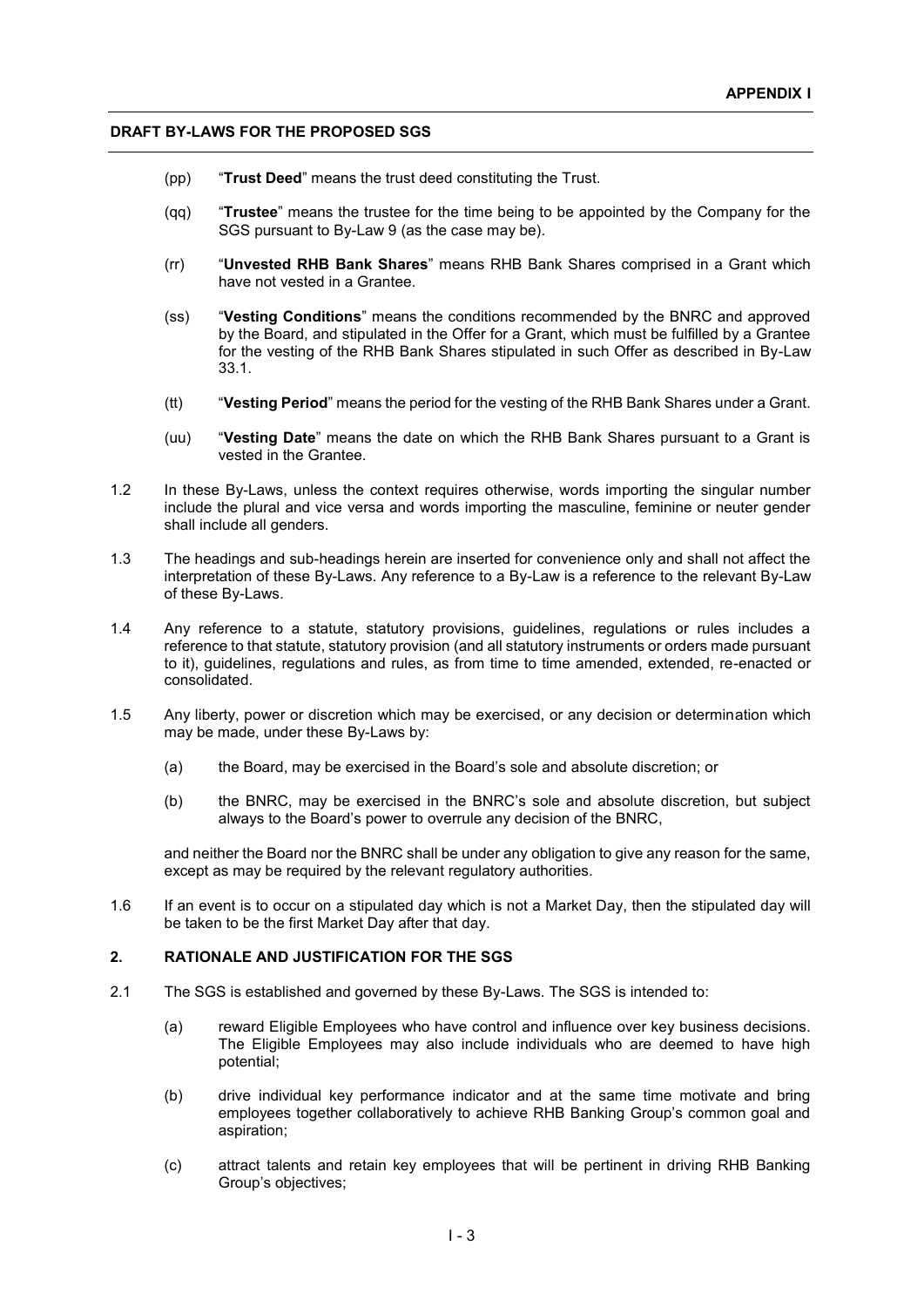- (d) align interests of the Eligible Employees with the interest of the shareholders of the Company; and
- (e) ensure RHB Bank's compensation mix is aligned with the industry and to enhance the competitiveness of its total remuneration package.

RHB Bank currently has in place a cash deferred scheme ("**Cash Deferred Scheme**") which was established in the year 2019 for selected employees of RHB Bank ("**Cash Deferred Scheme Employees**"). Under the Cash Deferred Scheme, the Cash Deferred Scheme Employees are entitled for a cash amount which we pay to them in tranches over a period of five years. Such cash amount payable is subject to the Cash Deferred Scheme Employees meeting the relevant performance targets as determined by RHB Bank. Accordingly, any tranches of cash entitlement that are still pending fulfillment of performance targets by the relevant Cash Deferred Scheme Employees ("**Pending Cash Tranches**") may be converted to an equivalent value in RHB Bank Shares to be awarded to them under the Proposed SGS. This conversion will apply to Pending Cash Tranches that subsist following the first vesting of the Grant under the Proposed SGS. Further, the Cash Deferred Scheme Employees may be compensated through other variable payments for any potential losses that they may suffer arising from this conversion.

# **3. MAXIMUM NUMBER OF RHB BANK SHARES AVAILABLE UNDER THE SGS**

- 3.1 Subject to By-Law 3.2, the maximum number of RHB Bank Shares which may be made available under the SGS shall be 2% of the total number of issued shares of the Company (excluding Treasury Shares, if any) at any point in time during the SGS Period ("**Maximum RHB Bank Shares Available**").
- 3.2 If the total number of RHB Bank Shares made available under the SGS exceeds the Maximum RHB Bank Shares Available as a result of the Company purchasing its own shares or reducing its total number of issued shares and/or undertakes any other corporate proposal resulting in the reduction of the total number of issued shares of RHB Bank, subject to any adjustment as may be required to the relevant numbers of RHB Bank Shares pursuant to By-Law 36, all Grants awarded before the said variation of the total number of issued shares of the Company shall remain valid and may be vested as if that purchase and/or reduction had not occurred. However, no additional Offer shall be made unless the total number of RHB Bank Shares which may be issued, as the case may be, under the SGS falls below the Maximum RHB Bank Shares Available.
- 3.3 In the case of transfer of Treasury Shares and/or existing RHB Bank Shares to the Grantees under the SGS, the BNRC will use all reasonable efforts to ensure that the Company and/or the Trustee have sufficient Treasury Shares and/or RHB Bank Shares, as the case may be, to satisfy the Grants made during the SGS Period.

#### **4. MAXIMUM ALLOWABLE ALLOCATION AND THE BASIS OF ALLOCATION**

- 4.1 Subject to By-Law 4.2, By-Law 4.3 and any adjustment which may be made under By-Law 36, the total number of RHB Bank Shares that may be offered to Selected Employees under the SGS at any time shall be at the absolute discretion of the BNRC after taking into consideration the Group's performance, Selected Employees' individual work performance and personal grade, Selected Employees' contribution to the continued success of the Group, such other criteria as the BNRC may deem relevant (subject always to the By-Laws and any applicable laws) or any combination of any of the above.
- 4.2 Notwithstanding the foregoing and subject to any applicable laws, the allocation to any individual Selected Employee who, either individually/singly or collectively through persons connected with the said Selected Employee, holds 20% or more of the total number of issued shares of the Company (excluding Treasury Shares, if any) shall not be more than 10% of the Maximum RHB Bank Shares Available ("**Maximum Limit For Selected Employees**").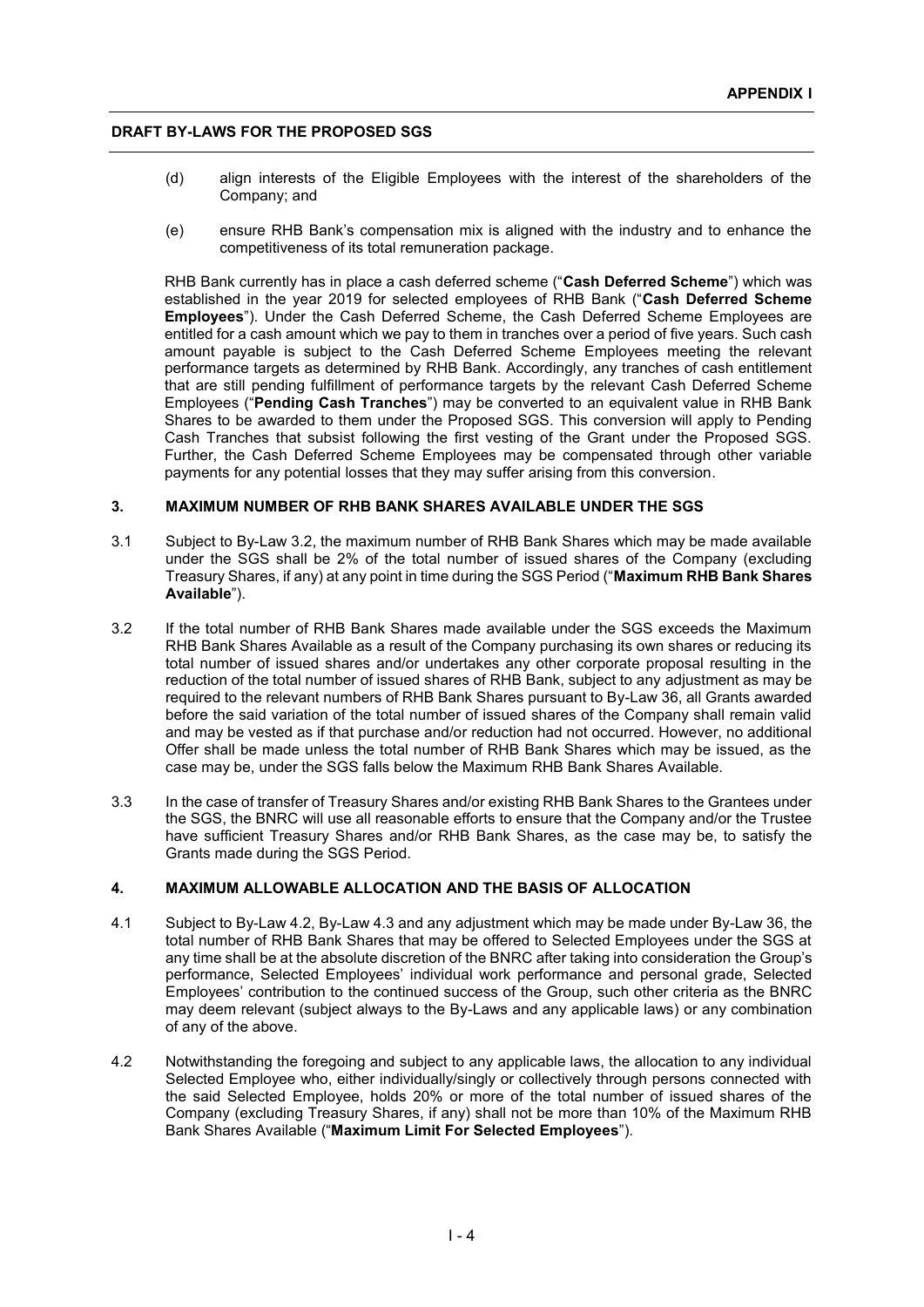- 4.3 The maximum aggregate allocation of RHB Bank Shares to be offered to the Directors and senior management of the Company and any RHB Banking Group Member under the Proposed SGS shall be 40% of the Maximum RHB Bank Shares Available and subject to the Maximum Limit for Selected Employees. In arriving at the allocation for Directors and senior management of the Company, the Company had considered the number of eligible Directors and senior management as well as their grades, position, seniority, length of service, performance and contribution to the RHB Banking Group. The allocation to such individuals is intended to incentivise them for their attainment of higher performance, commitment, dedication and loyalty.
- 4.4 The Directors and senior management of the Company and RHB Banking Group Member shall not participate in any deliberation or discussion on the Offer and/or their own respective allocations and/or allocations to persons connected with them under the SGS.
- 4.5 The Company may, during the SGS Period, make one or more Offers to any Selected Employee, whom the BNRC may at its absolute discretion decide. Subject to the limits set out in By-Law 4.2 and By-Law 4.3, each Offer made to any Selected Employee by the Company shall be separate and independent from any previous or later Offer made by the Company to that Selected Employee.
- 4.6 Unless it is no longer a requirement under the Listing Requirements, the BNRC shall ensure that the allocation of RHB Bank Shares to Selected Employees is verified at the end of each financial year of the Company by the Company's Audit Committee, as being in compliance with criteria referred to in By-Law 4.1.

# **5. ELIGIBILITY**

- 5.1 Subject to By-Law 20.2, any employee in RHB Banking Group (including Executive Directors) who meets the following criteria as at the Offer Date shall be eligible for consideration and selection as a Selected Employee by the BNRC:
	- (a) has attained the age of 18 years and is not an undischarged bankrupt;
	- (b) has entered into a full-time or fixed-term contract of employment with, and is on the payroll of any company within RHB Banking Group and has not served a notice of resignation or received a notice of termination;
	- (c) is working in any company incorporated in Malaysia within RHB Banking Group or holds a Malaysian citizenship if he/she is working in any company incorporated overseas within RHB Banking Group;
	- (d) is an Executive Director or holds a senior management position in any company within RHB Banking Group or whose contribution is critical to the continued success of RHB Banking Group (if applicable); and
	- (e) has fulfilled any other eligibility criteria which has been determined by the BNRC at its discretion from time to time, as the case may be.

Subject to applicable laws, the BNRC may vary or revise any of the eligibility criteria set forth in this By-Law 5.1 at any time and from time to time, at its absolute discretion.

- 5.2 Eligibility for consideration under the SGS does not confer an Eligible Employee with any right whatsoever under or to participate in the SGS unless the Company has made an Offer under the By-Laws and the Selected Employee has accepted the Offer in accordance with the terms of the Offer and the By-Laws.
- 5.3 The selection of any Eligible Employee for participation in the SGS shall be determined at the sole discretion of the BNRC whose decision shall be final and binding.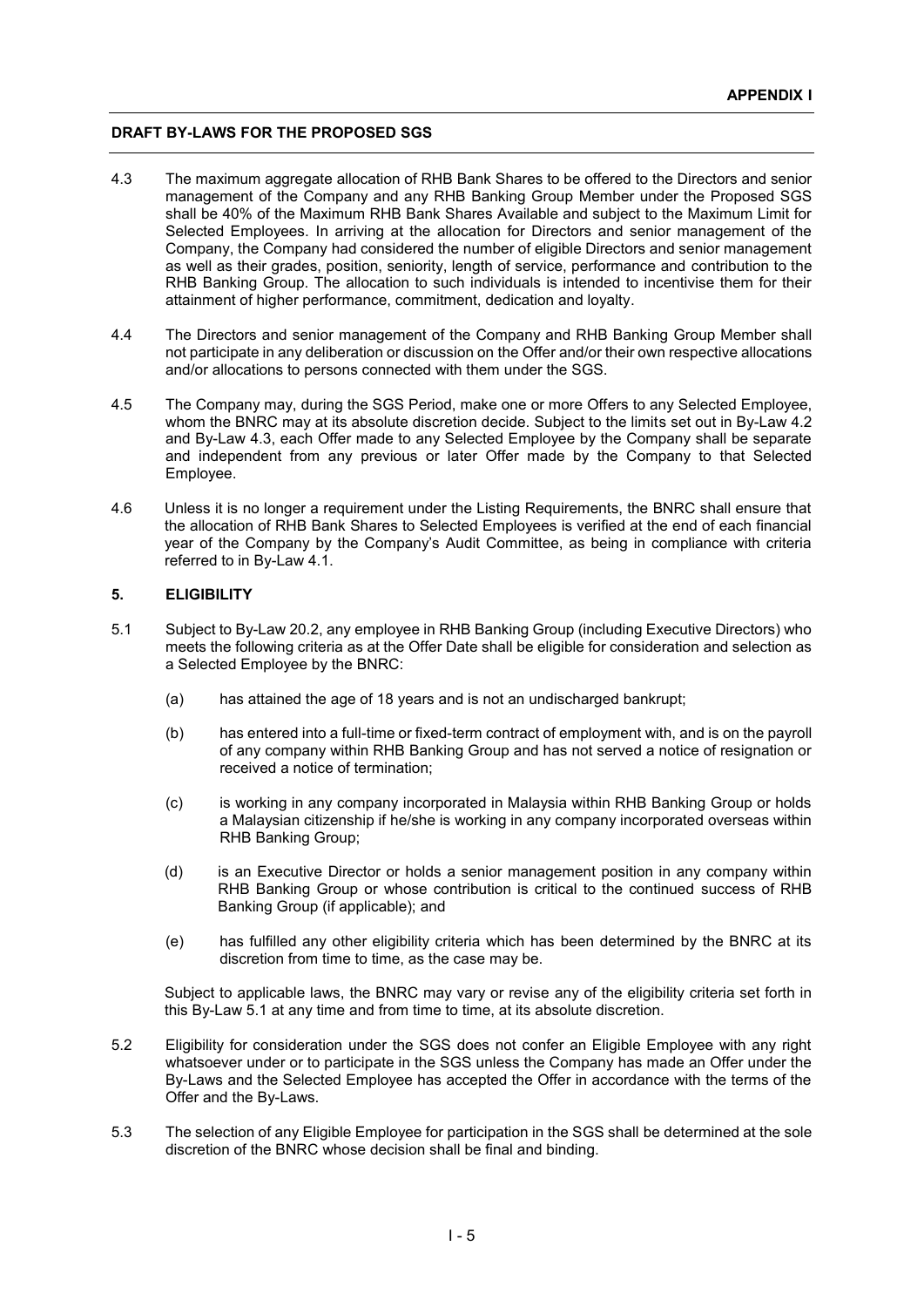### **6. RETENTION PERIOD AND RESTRICTION OF TRANSFER**

- 6.1 The RHB Bank Shares to be allocated to the Grantees pursuant to these By-Laws will not be subjected to any retention period.
- 6.2 The expression "retention period" referred to in By-Law 6.1 shall mean the period in which the RHB Bank Shares allotted and issued, or transferred, pursuant to the SGS must not be sold, transferred, assigned or otherwise disposed of, or dealt with, by the Grantee.

# **7. SGS PERIOD**

- 7.1 The SGS shall take effect on the Effective Date and shall continue to be in force for a period of nine years thereafter ("**SGS Period**"), provided that the following conditions have been fulfilled:
	- (a) the receipt of the approval from Bursa Securities for the listing and quotation of the new RHB Bank Shares to be issued pursuant to the SGS on the Main Market of Bursa Securities;
	- (b) the receipt of the approval from Bursa Depository for the transfer of Treasury Shares and/or the existing RHB Bank Shares to the Grantees pursuant to the SGS at any point in time during the SGS Period, if required;
	- (c) the approval of Bank Negara Malaysia for the increase in the issued shares of the Company pursuant to the SGS;
	- (d) the approval of the shareholders of the Company for the establishment of the SGS pursuant to these By-Laws and the issuance of new RHB Bank Shares thereunder having been obtained in a general meeting of the Company;
	- (e) the submission to Bursa Securities of a copy of the final By-Laws in accordance with Paragraph 6.42 of the Listing Requirements;
	- (f) the receipt of approval of any other relevant authorities, where applicable; and
	- (g) the fulfillment of all conditions attached to the approval referred to in By-Law 7.1(a), (b), and (c) only, if any.
- 7.2 Within five Market Days after the Effective Date, the Company shall, through the Adviser, submit this By-Laws together with a letter of compliance in respect with the approvals and/or conditions set forth in By-Law 7.1, which state the Effective Date together with a certified true copy of the relevant resolution passed by the shareholders of the Company in the general meeting approving the establishment of the SGS.
- 7.3 Upon expiry of the SGS Period:
	- (a) all unaccepted Offers shall forthwith cease to be capable of acceptance; and
	- (b) (unless otherwise determined by the BNRC pursuant to By-Law 7.4) all Unvested RHB Bank Shares comprised in any Grant shall forthwith cease to be capable of vesting.
- 7.4 Notwithstanding anything to the contrary, on such reasonable period before the expiry of the SGS Period, for any Unvested RHB Bank Shares, the BNRC may in its absolute discretion, permit the vesting of all or part of Unvested RHB Bank Shares in the Grantees, subject to such terms and conditions as may be prescribed by the Board notwithstanding that:
	- (a) the Vesting Date is not due or has not occurred;
	- (b) the Vesting Period has not commenced; and/or
	- (c) other terms or conditions set forth in the Grant have not been fulfilled/satisfied.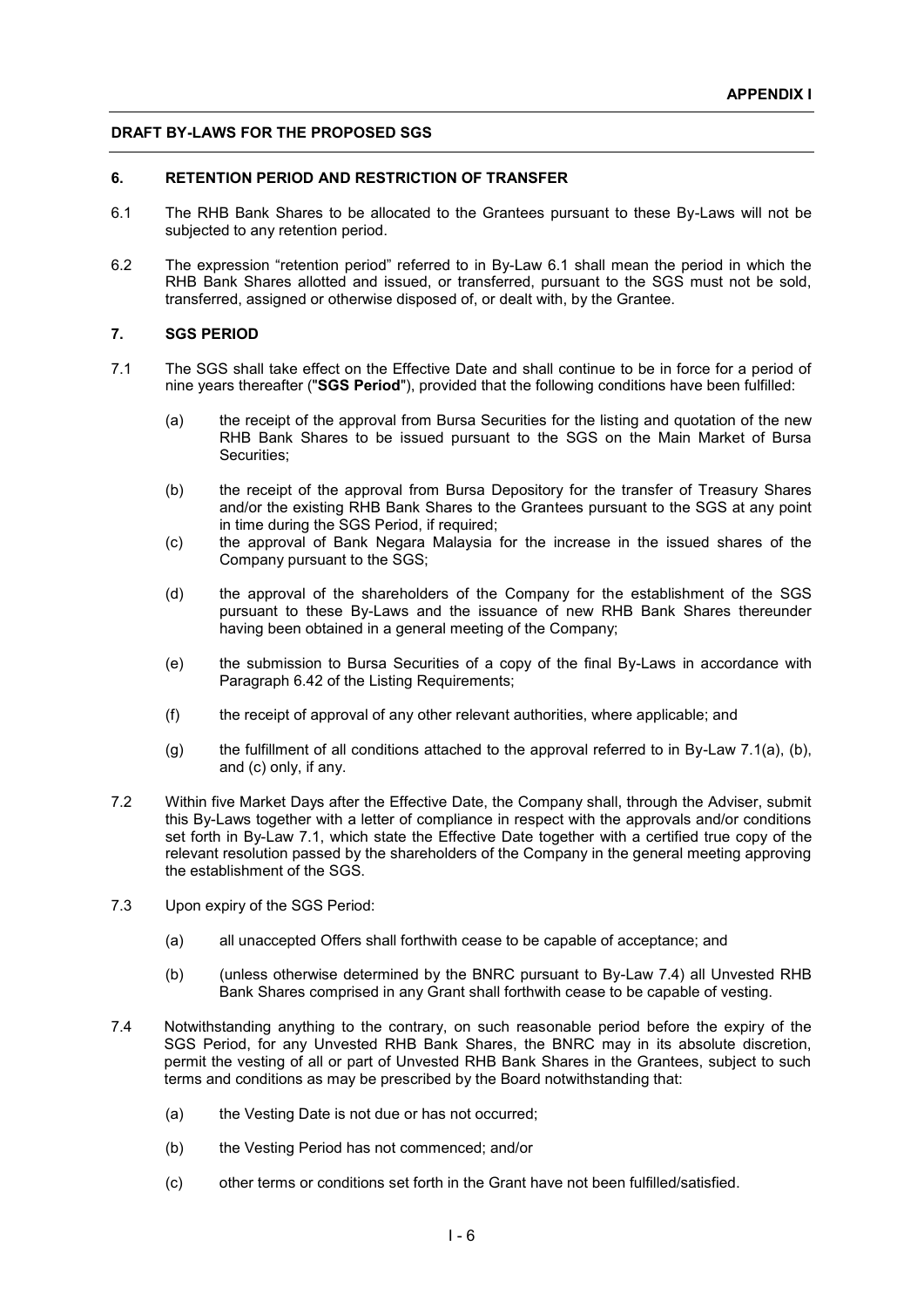#### **8. TERMINATION OF THE SGS**

- 8.1 Notwithstanding anything to the contrary in these By-Laws, but subject to any applicable law or Listing Requirements, the SGS may be terminated by the Company at any time before the expiry of the SGS Period by written notice to affected Grantees, provided that:
	- (a) in the case of any unaccepted Offers, such Offers shall forthwith lapse and become null and void and any Unvested RHB Bank Share shall forthwith cease to be capable of vesting on the date specified in the notice;
	- (b) in the case of Unvested RHB Bank Shares, the Unvested RHB Bank Shares will cease to be capable of vesting unless the BNRC may in its absolute discretion, permit the vesting of all or part of Unvested RHB Bank Shares in the Grantees at any time before the termination date as determined by the BNRC subject to such terms and conditions as may be prescribed by the BNRC notwithstanding that:
		- (i) the Vesting Date is not due or has not occurred;
		- (ii) the Vesting Period has not commenced; and/or
		- (iii) other terms or conditions set forth in the Grant have not been fulfilled/satisfied.
- 8.2 Upon termination of the SGS, no further Offers shall be made by the Company and the Company shall immediately announce to Bursa Securities:
	- (a) the effective date of termination;
	- (b) the total number of RHB Bank Shares vested under the SGS; and
	- (c) the reasons for termination.

#### **9. TRUST**

- 9.1 For purposes of facilitating the implementation and administration of the SGS, the Company may, if required, establish a Trust to be administered by the Trustee consisting of such trustee or its authorised nominee appointed by the Company from time to time. The Trustee will, to the extent permitted by law, be entitled from time to time to accept funding and/or assistance, financial or otherwise from the Company, its subsidiaries and/or third party, to enable the Trustee to subscribe for new RHB Bank Shares, acquire existing RHB Bank Shares and/or receive Treasury Shares for the purpose of the SGS and to pay expenses in relation to the administration of trust. The BNRC shall have the discretion to instruct the Trustee to subscribe for new RHB Bank Shares, acquire existing RHB Bank Shares and/or receive Treasury Shares for the purpose of the SGS at any time and from time to time and also to revoke or suspend any such instruction that has earlier been given to the Trustee.
- 9.2 The Trustee shall administer the Trust in accordance with the Trust Deed to be executed between the Trustee and the Company. For the purpose of administering the Trust, the Trustee shall do all such acts and things and enter into any transaction, agreements, deeds, documents or arrangements and make rules, regulations or impose terms and conditions or delegate part of its power relating to the administration of the Trust, as the BNRC may in its discretion direct for the implementation and administration of the Trust.
- 9.3 The Company shall have the power from time to time to appoint or rescind the appointment of any Trustee as it deems fit in accordance with the provisions of the Trust Deed.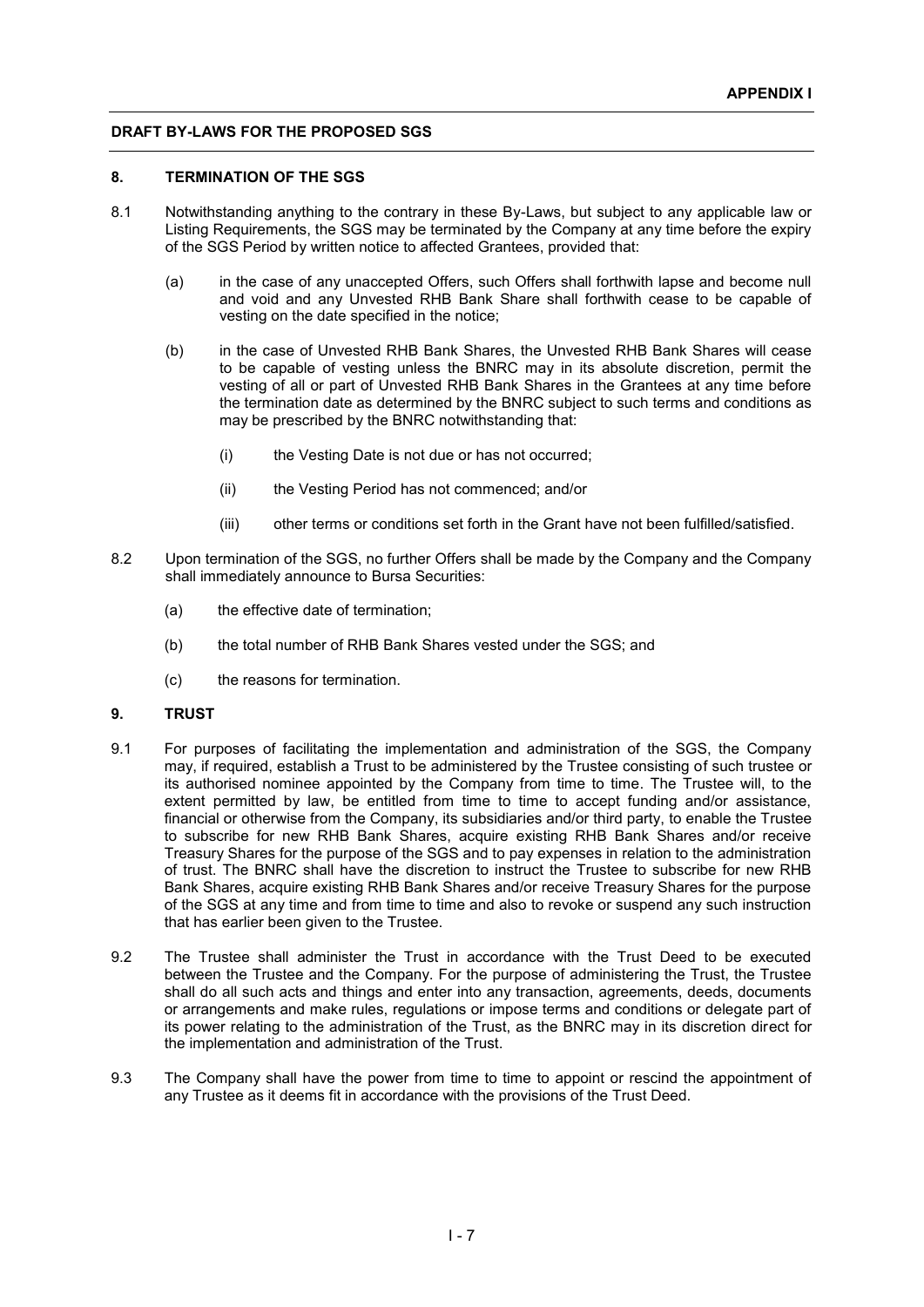### **10. RIGHTS ATTACHED TO THE RHB BANK SHARES**

- 10.1 The new RHB Bank Shares to be allotted and issued to the Grantees pursuant to the SGS will be subject to the provisions of the Constitution of the Company and shall, upon allotment and issuance, rank equally in all respects with the existing RHB Bank Shares except that the new RHB Bank Shares shall not be entitled to any voting rights, dividends, rights, allotments, entitlements and/or any other distributions that may be declared, made or paid, for which the record date precedes the date of allotment and issuance of the new RHB Bank Shares.
- 10.2 The existing RHB Bank Shares and/or Treasury Shares to be transferred to the Grantee pursuant to the SGS shall be transferred together with all voting rights, dividends, rights, allotments, entitlements and/or any other distributions that may be declared, made or paid, for which the record date is on or after the transfer date.
- 10.3 For the avoidance of doubt, 'record date' in this By-Law refers to the date as at the close of business on which shareholders must be registered as members of the Company to participate in any voting, dividend, right, allotment, entitlement and/or distribution.
- 10.4 For the avoidance of doubt:
	- (a) Treasury Shares that are not transferred to the Grantee shall not be conferred any right to attend meeting, voting, dividends, allotments, entitlements and/or any other distributions whether cash or otherwise and any purported exercise of such rights is void; and
	- (b) any voting rights, dividends, rights, allotments, entitlements and/or any other distributions which are attributable to the RHB Bank Shares held by the Trustee but which are not transferred, vested or given to any Grantees shall accrue to the Trustee and be dealt with in accordance with the Trust Deed.

#### **11. ADMINISTRATION**

- 11.1 The SGS shall be implemented and administered by the BNRC consisting of such persons appointed by the Board from time to time.
- 11.2 Subject to these By-Laws and express limitations imposed by the Board, the BNRC shall implement and administer the SGS in such manner as it shall in its discretion deem fit.
- 11.3 For the purpose of administering the SGS, the BNRC may do all such acts and things; enter into any transaction, agreement, deed, instrument, document or arrangement; make rules and regulations; and/or impose terms and conditions; relating to the administration of the SGS, as the BNRC may in its discretion deem fit, necessary and/or expedient for the implementation and administration of, and to give full effect to, the SGS.
- 11.4 The Board shall have power at any time and from time to time to:
	- (a) approve, rescind and/or revoke the appointment of any member of the BNRC and appoint replacement members to the BNRC;
	- (b) make, issue and/or amend the terms of reference of the BNRC at any time and from time to time; and
	- (c) assume and/or exercise or execute any of the powers and authorities conferred upon the BNRC pursuant to these By-Laws.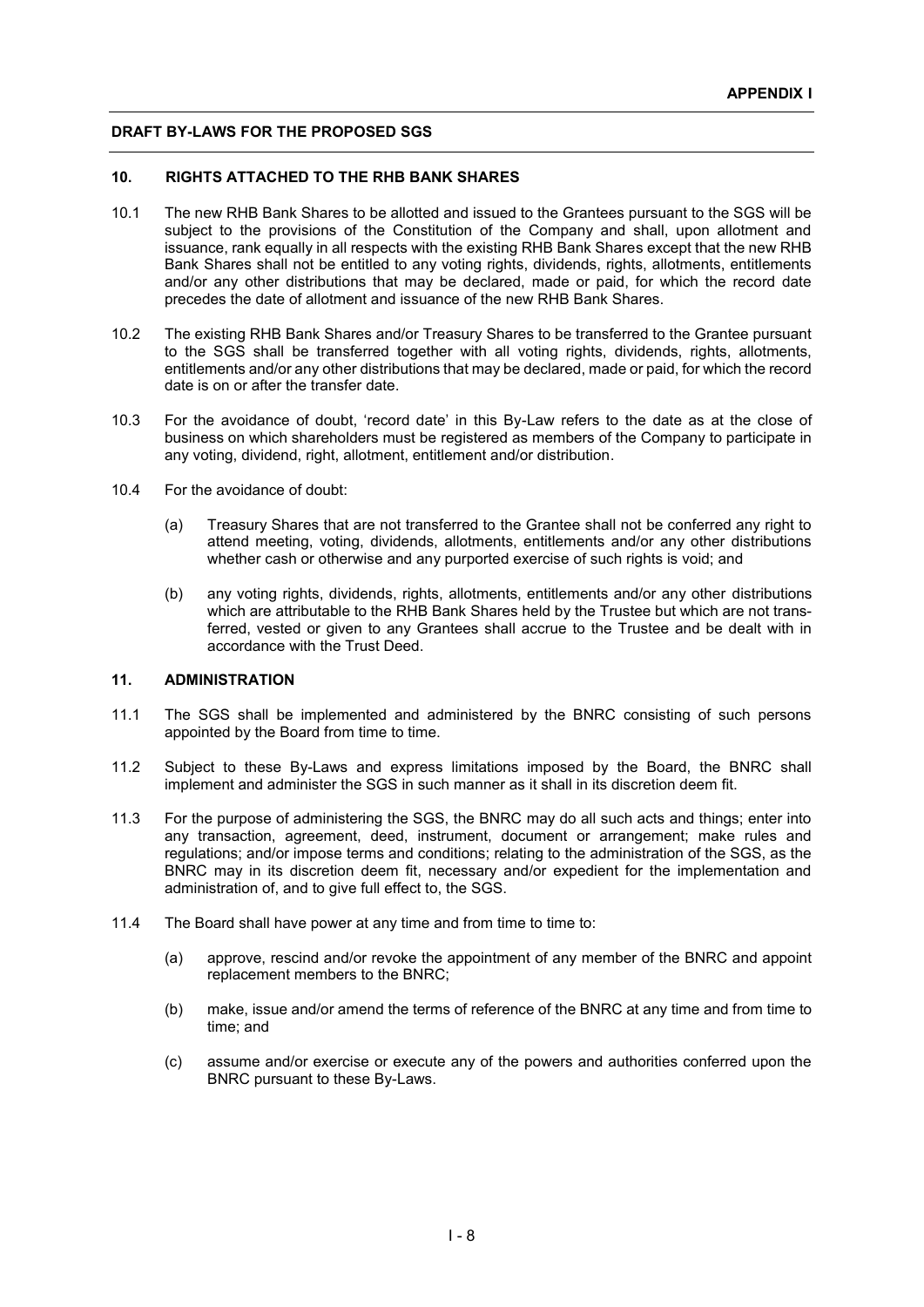### **12. DISCIPLINARY PROCEEDINGS AND DEMOTION**

- 12.1 If a Selected Employee is subjected to any internal investigations and/or disciplinary proceedings (collectively, "**Proceedings**") (whether giving rise to a dismissal or termination of service, demotion to a lower category of employment, or any other action) after an Offer is made but before the acceptance thereof by such Selected Employee, the Offer is deemed withdrawn and shall no longer be capable of acceptance, unless otherwise decided by the BNRC who may in so doing, impose such terms and conditions as it deems appropriate having regard to the nature of the Proceedings brought against the Selected Employee.
- 12.2 If a Grantee is subjected to any Proceedings (whether giving rise to a dismissal or termination of service, demotion to a lower category of employment, or any other action) after the acceptance of an Offer, the right for the Grant shall be suspended pending the outcome of the Proceedings unless otherwise decided by the BNRC who may in doing so, impose such terms and conditions as it deems appropriate having regard to the nature of the Proceedings brought against the Grantee, provided that if:
	- (a) the Grantee shall subsequently, within the duration of the SGS Period be found not quilty of the charges which gave rise to such Proceedings, the BNRC shall reinstate the rights of such Grantee for such Grant;
	- (b) the Grantee is found guilty resulting in the dismissal or termination of service, the Grant shall immediately lapse and become null and void and all Unvested RHB Bank Shares comprised in the Grant shall forthwith cease to be capable of vesting notwithstanding that such dismissal or termination of service may be subsequently challenged by the Grantee in any other forum;
	- (c) the Grantee is, within the duration of the SGS Period, found guilty of some or all of the charges but no dismissal or termination of service is recommended, the BNRC shall have the sole right to determine, at its absolute discretion, whether or not the RHB Bank Shares comprised in the Grant which are unvested at that time may continue to vest, and such determination may include (without limitation), reducing the number of Unvested RHB Bank Shares under such Grant, and/or imposing such additional terms and conditions as it deems appropriate for such Grant; and
	- (d) the Proceedings with regard to the Grantee are not able to be concluded within the duration of the SGS Period, the BNRC shall have the sole right to determine, at its absolute discretion, whether or not the RHB Bank Shares comprised in the Grant which are unvested at that time may continue to vest prior to the expiry of the SGS Period, and such determination may include (without limitation), reducing the number of Unvested RHB Bank Shares under such Grant, and/or imposing such additional terms and conditions as it deems appropriate for such Grant.
- 12.3 Nothing herein shall prevent the Company and/or the BNRC (but the Company and/or the BNRC is under no obligation) from making a fresh Offer and/or reinstating the right for the Grant if no further action is taken against the Grantee following the conclusion of the Proceedings, or if such Proceedings are withdrawn, provided that such Offer and/or reinstatement is made within the duration of the SGS Period. If the Company and/or the BNRC does not reinstate such right for the Grant before the expiry of the SGS Period, the Grant thereof shall automatically lapse and shall immediately become null and void and any Unvested RHB Bank Share shall forthwith cease to be capable of vesting in the Grantee, as the case may be.
- 12.4 For avoidance of doubt, if the Selected Employee is demoted to a lower personal grade for whatever reason,
	- (a) after an Offer is made but before the acceptance by such Selected Employee, the Offer is deemed withdrawn and shall no longer be capable of being accepted. However, the Company shall not, in such situations, be prevented (but is under no obligation) from making a fresh Offer to such Selected Employee on new terms in its absolute discretion; or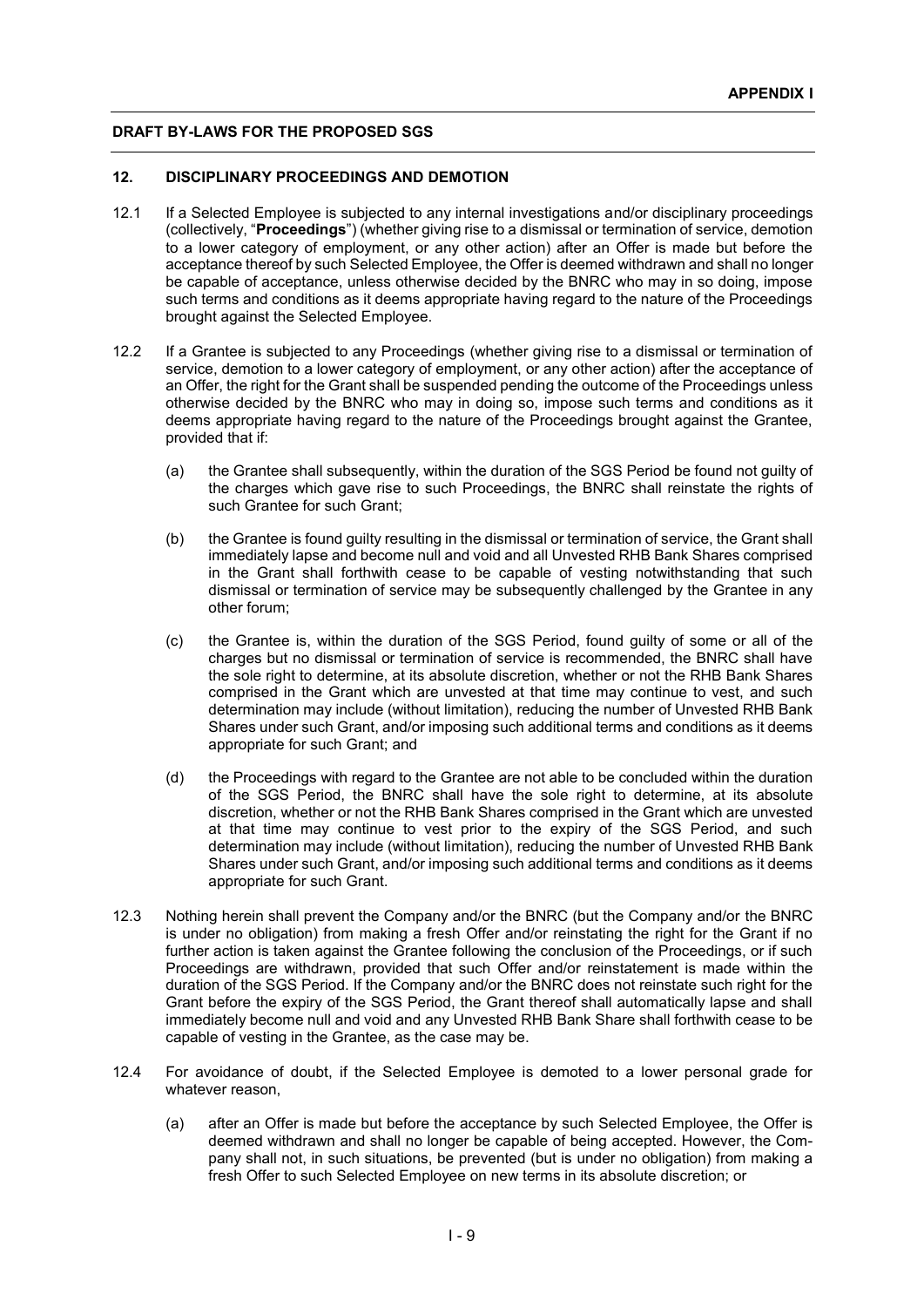(b) after the acceptance of an Offer, the numbers of RHB Bank Shares comprised in the Grant held by that Grantee which are unvested (as the case may be) at that time may be reduced by the BNRC in its discretion.

# **13. AMENDMENT, VARIATION AND/OR MODIFICATION TO THE SGS**

- 13.1 Subject to By-Law 13.2 and compliance with the Listing Requirements, and the approval of any regulatory authority (if required), the BNRC may at any time and from time to time recommend to the Board, any addition, amendment, modification to and/or deletion of these By-Laws as it deems fit and the Board shall at any time and from time to time have the power by resolution to add to, amend, modify and/or delete all or any part of these By-Laws upon such recommendation provided that no such addition, amendment, modification and/or deletion shall be made which would adversely affect the rights attaching to any Grant.
- 13.2 The approval of the shareholders of the Company in a general meeting shall not be required for any addition, amendment and/or modification to and/or deletion of these By-Laws save and except for any addition, amendment, modification and/or deletion which will:
	- (a) prejudice any rights then accrued to any Grantee without the prior consent or sanction of that Grantee (as the case may be);
	- (b) increase the number of the RHB Bank Shares under the SGS beyond the Maximum RHB Bank Shares Available as set out in By-law 3 above;
	- (c) prejudice any rights of the shareholders of the Company without the prior approval of the Company's shareholders in a general meeting; or
	- (d) alter to the advantage of any Eligible Employee in respect of any matters which are required to be contained in the By-laws by virtue of Appendix 6E of the Listing Requirements, unless allowed otherwise by the provisions of the Listing Requirements.

#### **14. LISTING AND QUOTATION OF THE RHB BANK SHARES**

14.1 The new RHB Bank Shares to be allotted and issued pursuant to the SGS will be listed and quoted on the Main Market of Bursa Securities.

# **15. SGS NOT A TERM OF EMPLOYMENT**

15.1 The SGS does not form part of, nor shall it in any way be construed as forming part of the terms and conditions of employment of any Eligible Employee, Selected Employee or Grantee. The SGS shall not confer or be construed to confer on any Eligible Employee, Selected Employee or Grantee any special right or privilege over his terms and conditions of employment, nor any right in addition to compensation or damages that he may be normally entitled to arising from the cessation of his employment.

# **16. NO COMPENSATION NOR LIABILITY**

- 16.1 No Eligible Employee, Selected Employee or Grantee who ceases to hold office in or employment with any RHB Banking Group Member shall be entitled to any compensation for the loss of any right or benefit or prospective right or benefit under the SGS.
- 16.2 None of the Company, any RHB Banking Group Member, the Board, the BNRC and/or the Trustee shall be liable for any compensation, loss or damages of any claim, action or proceeding by any Eligible Employee, Selected Employee or Grantee or his legal or personal representatives whatsoever and howsoever arising from the suspension or termination of any right to the vesting of RHB Bank Shares pursuant to the Grant, or of such right ceasing to be valid pursuant to the provisions of these By-Laws.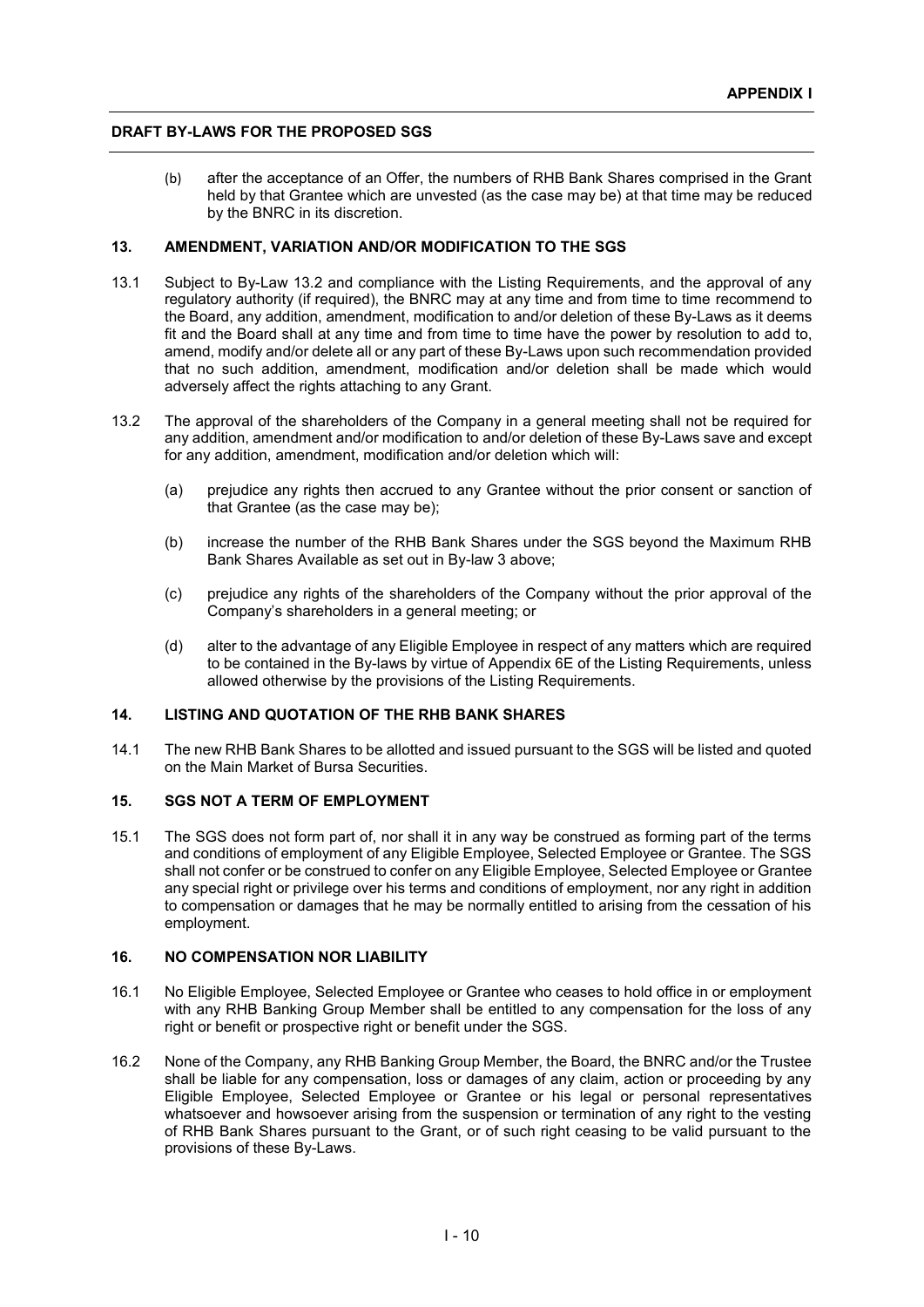#### **17. RHB BANKING GROUP MEMBERS**

17.1 The Board and/or the BNRC may determine, in its absolute discretion that a subsidiary of the Company (including those incorporated or acquired subsequent to the Effective Date during the SGS Period) shall not fall within the expression "Subsidiaries" or "RHB Banking Group Members".

# **18. DIVESTMENT FROM RHB BANKING GROUP**

- 18.1 If a Grantee who held office or was in the employment with a company which has ceased to be a RHB Banking Group Member as a result of a restructuring or divestment exercise or otherwise (other than a takeover or reconstruction as a result of a restructuring or divestment exercise or otherwise provided under these By-Laws), the BNRC may in its discretion permit the vesting of all or part of Unvested RHB Bank Shares to the Grantee at any time subject to such terms and conditions as may be prescribed by the BNRC notwithstanding that:
	- (a) the Vesting Date is not due or has not occurred;
	- (b) the Vesting Period has not commenced; and/or
	- (c) other terms or conditions set forth in the Grant have not been fulfilled/satisfied.

# **19. ACQUISITION OF SUBSIDIARIES**

- 19.1 Notwithstanding anything to the contrary, an employee who is in employment of a corporation which is not RHB Banking Group Member ("**Previous Company**") but subsequently becomes a RHB Banking Group Member as a result of an acquisition or other exercise involving the Company and/or any Subsidiary or being transferred to a corporation which is a RHB Banking Group Member subsequent to the acquisition, in the case of an employee of a Previous Company, such an employee ("**Affected Employee**"):
	- (a) will be entitled to continue to exercise all such unexercised rights or options that were granted to him under the Previous Company's employee share scheme or employee share option scheme in accordance with the by-laws of that Previous Company's employee share scheme or employee share option scheme, but he shall not, upon that Previous Company becoming a RHB Banking Group Member, be eligible to participate for further rights or options under such Previous Company's employee share scheme or employee share option scheme unless permitted by the BNRC; and
	- (b) may be eligible to participate in the SGS only for the remaining duration of the SGS Period (subject to the approval of the BNRC);

provided that, notwithstanding anything to the contrary, the number of RHB Bank Shares that may be offered to such Affected Employee under these By-Laws shall always be subject to the discretion of the BNRC.

# **20. TRANSFER TO ANOTHER CORPORATION THAT IS NOT A RHB BANKING GROUP MEMBER**

- 20.1 Notwithstanding anything to the contrary, if a Grantee who was employed in a RHB Banking Group Member is subsequently transferred from such RHB Banking Group Member to another corporation which is not a RHB Banking Group Member, the BNRC shall have the discretion to decide whether the Grantee shall continue to be entitled to have a right in any Unvested RHB Bank Share upon the same terms and conditions as may be set forth in the Offer as if the Grantee is still in employment with RHB Banking Group Member.
- 20.2 Subject to these By-Laws and to any applicable laws, the BNRC shall have the discretion, at any time and from time to time, to extend the benefit of the SGS to any employee of any corporation which is not a RHB Banking Group Member, but which is a jointly-controlled entity of, or is associated with, RHB Banking Group, and deem such employee to be an Eligible Employee for the purpose of SGS, in the situation where such employee had at any time (whether before or after the Effective Date) been seconded from any RHB Banking Group Member to that company.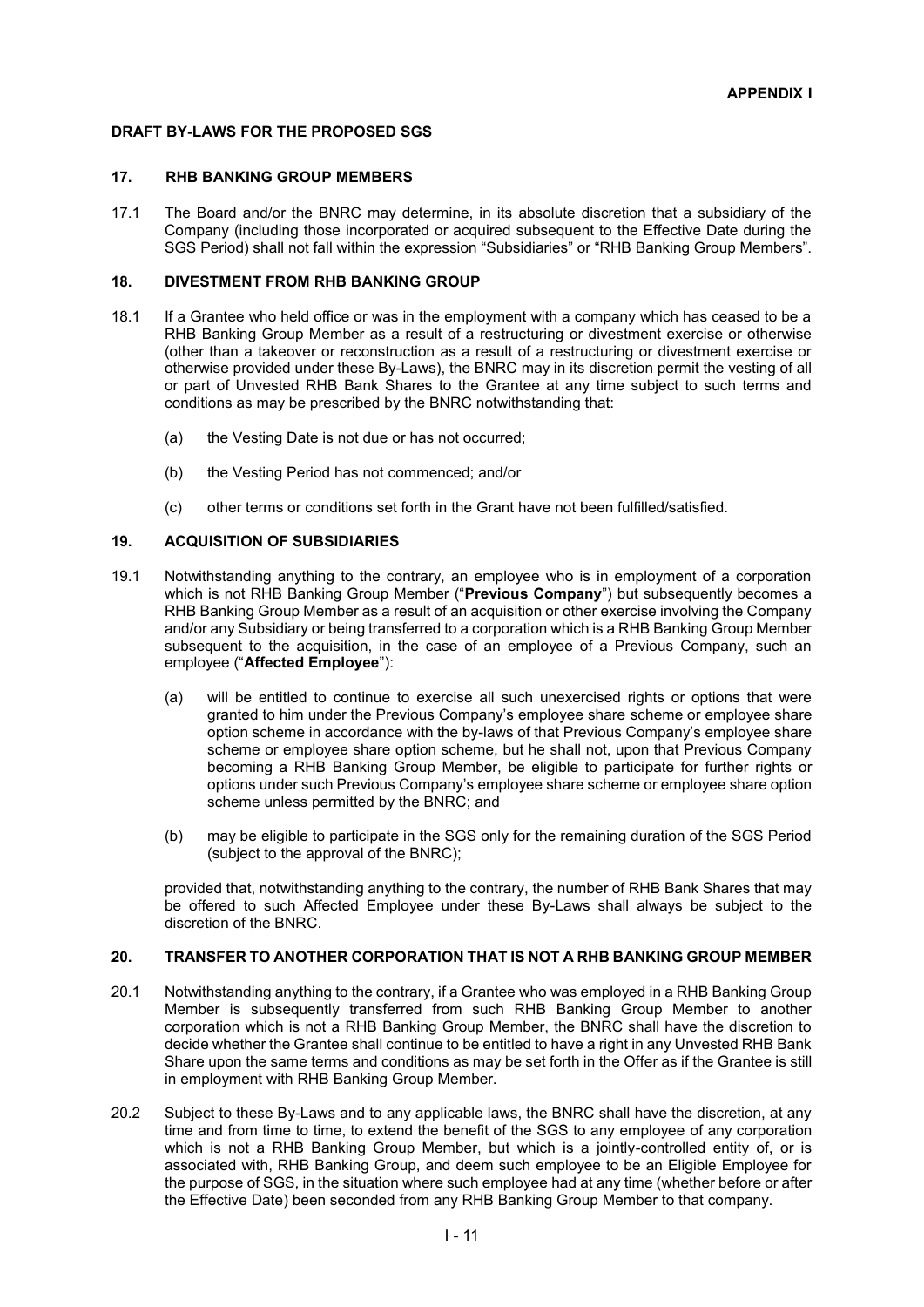# **21. INSPECTION OF THE AUDITED FINANCIAL STATEMENTS**

21.1 All Grantees may inspect a copy of the latest audited financial statements of the Company at the Company's website.

# **22. COSTS, EXPENSES AND TAXES**

- 22.1 All fees, costs, expenses and Trustee's fees (including but not limited to administrative and handling charges) incurred in relation to the allotment and issuance, or transfer of the RHB Bank Shares pursuant to a Grant upon the vesting of the RHB Bank Shares, shall be borne by the Company. All brokerage fees, commissions and such other incidental costs and stamp duties arising from the sale of RHB Bank Shares by a Grantee shall be borne solely by the Grantee.
- 22.2 Each Grantee shall be solely responsible for any and all taxes (including income tax) which may be levied on him arising out of or as a result of such allotment and issuance, or transfer of RHB Bank Shares to him under these By-Laws.

# **23. CONSTITUTION**

23.1 Notwithstanding the terms and conditions contained in these By-Laws, if a situation of conflict should arise between these By-Laws and the constitution of the Company, the provisions of the constitution of the Company shall prevail at all times.

### **24. ERRORS AND OMISSIONS**

- 24.1 If in consequence of an error or omission, the BNRC discovers or determines that:
	- (a) an Eligible Employee who was selected by the BNRC as a Selected Employee has not been given the opportunity to participate in the SGS on any occasion;
	- (b) the number of Treasury Shares or existing RHB Bank Shares granted to any Grantee on any occasion is found to be incorrect; or
	- (c) the number of new RHB Bank Shares allotted and issued, or transferred to any Grantee on any occasion is found to be incorrect;

and such error or omission cannot be corrected within the relevant period specified in these By-Laws, the BNRC and/or the Trustee may do all such acts and things to rectify such error or omission and ensure that the Eligible Employee is given the opportunity to participate in the SGS, including (without limitation) arranging for the aggregate number of RHB Bank Shares to which such Grantee is correctly entitled to be credited into his CDS Account and/or the payment of cash to the Grantee in the case of settlement by way of cash (whichever is applicable as determined by the BNRC).

#### **25. NOTICE**

25.1 Any notice under the SGS required to be given to or served upon the BNRC and/or Trustee by an Eligible Employee, Selected Employee or a Grantee or any correspondence to be made between an Eligible Employee, Selected Employee or Grantee to the BNRC and/or Trustee shall be given or made in writing and sent to the registered office of the Company or such other office which the BNRC and/or Trustee may have stipulated for a particular purpose by hand (with acknowledgment of receipt) or registered letter.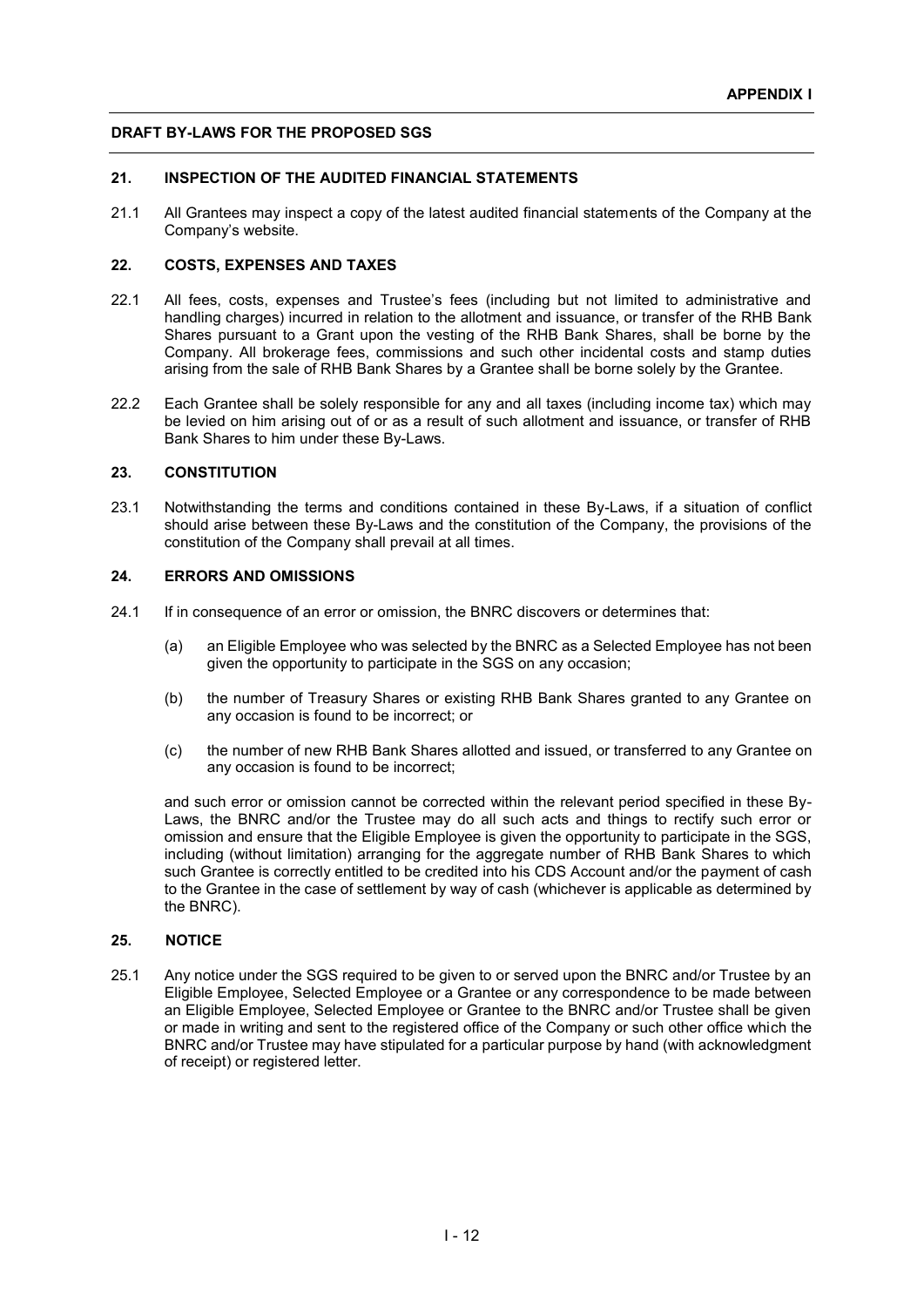- 25.2 Unless otherwise provided in these By-Laws, any notice which under these By-Laws is required to be given to or served upon an Eligible Employee, Selected Employee or Grantee or any correspondence to be made with an Eligible Employee, Selected Employee or Grantee shall be deemed to be sufficiently given, served or made if it is given, served or made by hand, facsimile transmission, registered post, courier, human resource electronic management system or e-mail addressed to the Eligible Employee, Selected Employee or Grantee at the place of employment or at the last facsimile number or address known to the Company as being his facsimile number or address. Any notice served by hand, facsimile, or courier as aforesaid shall be deemed to have been received at the time when such notice (if by hand or courier) is received and duly acknowledged, and if by facsimile is transmitted with a confirmed log print-out for the transmission indicating the date, time and transmission of all pages. Any notice served by registered post shall be deemed to have been received the third day after postage. Any notice served by any electronic management system or e-mail shall be deemed to have been received upon the said communication being sent.
- 25.3 Notwithstanding By-Law 25.2, where any notice is required to be given by the Company or the BNRC under these By-Laws in relation to matters which may affect all the Eligible Employees, Selected Employees or Grantees, as the case may be, the Company or BNRC may give notice through an announcement to all employees of RHB Banking Group Members to be made in such manner as deemed appropriate by the BNRC. Upon the making of such an announcement, the notice to be made under By-Law 25.2 shall be deemed to be sufficiently given, served or made to all affected Eligible Employees, Selected Employees or Grantees, as the case may be.

# **26. SEVERABILITY**

26.1 If at any time any provision of these By-Laws is or becomes illegal, void or unenforceable in any respect, the same shall be ineffective to the extent of such illegality, voidness or unenforceability without invalidating the remainder thereof, and any such illegality, voidness or unenforceability shall not invalidate or render illegal, void or unenforceable any other term, condition, stipulation or provision herein contained.

#### **27. DISCLAIMER OF LIABILITY**

27.1 Notwithstanding any provisions contained herein and subject to the Companies Act, the BNRC, the Company and the Trustee shall not under any circumstance be liable for any cost, loss, expense and/or damage whatsoever incurred, arising and/or suffered by any Grantee in connection with any delay in allotting and issuing new RHB Bank Shares, or transferring of Treasury Shares and/or existing RHB Bank Shares, and/or applying for or procuring the listing or transfer of RHB Bank Shares on Bursa Securities, in accordance with these By-Laws for any reason whatsoever.

#### **28. DECISION OF THE BNRC**

28.1 Any decision and/or determination made by the BNRC under these By-Laws shall, in the absence of any manifest of error, be final and binding.

#### **29. GOVERNING LAW**

29.1 The SGS, these By-Laws, all Offers, all Grants made and granted, and all decisions and actions taken under the SGS shall be governed by and construed in accordance with Malaysian law. The Grantee, by accepting the Offer in accordance with these By-Laws, the terms of the SGS and the constitution of the Company, irrevocably submits to the exclusive jurisdiction of the Malaysian courts.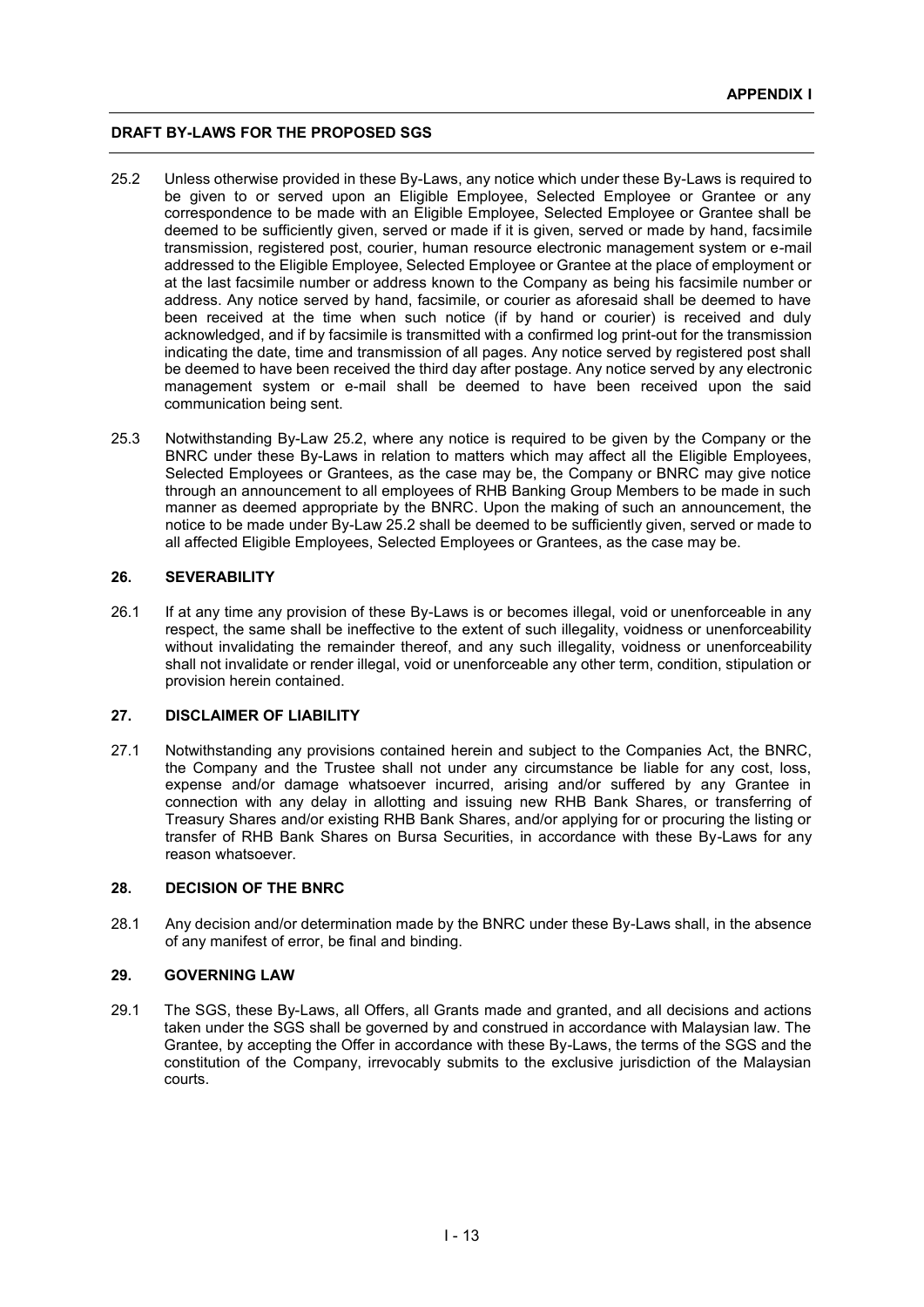#### **30. OFFER UNDER THE SGS**

- 30.1 Pursuant to the SGS, the Company may, at any time and from time to time during the SGS Period, make one or more Offers to Selected Employees to participate in the SGS. Each Offer made to any Selected Employee by the Company shall be separate and independent from any previous or later Offer made by the Company to that Selected Employee.
- 30.2 The Offer may be made upon such terms and conditions as the BNRC deems appropriate and the terms and conditions of each Offer may differ.
- 30.3 Subject to any adjustment which may be made under By-Law 36, the BNRC may, from time to time, at its absolute discretion determine the number of RHB Bank Shares to be comprised in an Offer made to a Selected Employee under the SGS, provided that the number of RHB Bank Shares shall not be less than 100 RHB Bank Shares, and shall always be in multiples of 100 RHB Bank Shares. If a Selected Employee is entitled to a number of RHB Bank Shares which is not in a multiple of 100 RHB Bank Shares, such entitlement shall be rounded to the nearest multiple of 100 RHB Bank Shares.
- 30.4 Subject to these By-Laws, the BNRC may at its discretion determine:
	- (a) the number of RHB Bank Shares vested upon acceptance of the Offer to be made to a Selected Employee;
	- (b) the terms and conditions of the Offer to be made to a Selected Employee;
	- (c) the date on which an Offer is made to a Selected Employee;
	- (d) the Vesting Conditions to be recommended to the Board for approval;
	- (e) the number of RHB Bank Shares to be vested on the Vesting Date or Vesting Dates, as the case may be; and
	- (f) any other term or condition as the BNRC may from time to time deem appropriate.

#### **31. ACCEPTANCE OF THE OFFER**

- 31.1 The Offer must be accepted by the Selected Employee during the Offer Period in such form and manner as may be prescribed by the Company and/or the BNRC and must be accompanied by the details of the CDS Account number of the Selected Employee or his authorised nominee (as the case may be) and a payment to the Company of a sum of RM1.00 as non-refundable consideration for the Offer. The date of receipt by the Company of such form, completed in the manner prescribed by the Company and/or the BNRC, and such payment shall be the date of acceptance of the Offer by the Selected Employee.
- 31.2 Unless the BNRC otherwise decides, if the Selected Employee fails to accept the Offer in the manner prescribed within the Offer Period, such Offer shall automatically lapse and shall then be null and void and any Unvested RHB Bank Share shall forthwith cease to be capable of vesting and the Offer may be offered to other Selected Employees in accordance with these By-Laws provided that the BNRC shall not be precluded from making a fresh Offer to the Selected Employee who has not accepted the Offer previously.

# **32. VESTING**

- 32.1 The RHB Bank Shares or such part thereof as may be specified in an Offer will only be vested in the relevant Grantee in accordance with the terms of his Grant:
	- (a) during his employment with a RHB Banking Group Member (unless otherwise expressly provided under the By-Laws);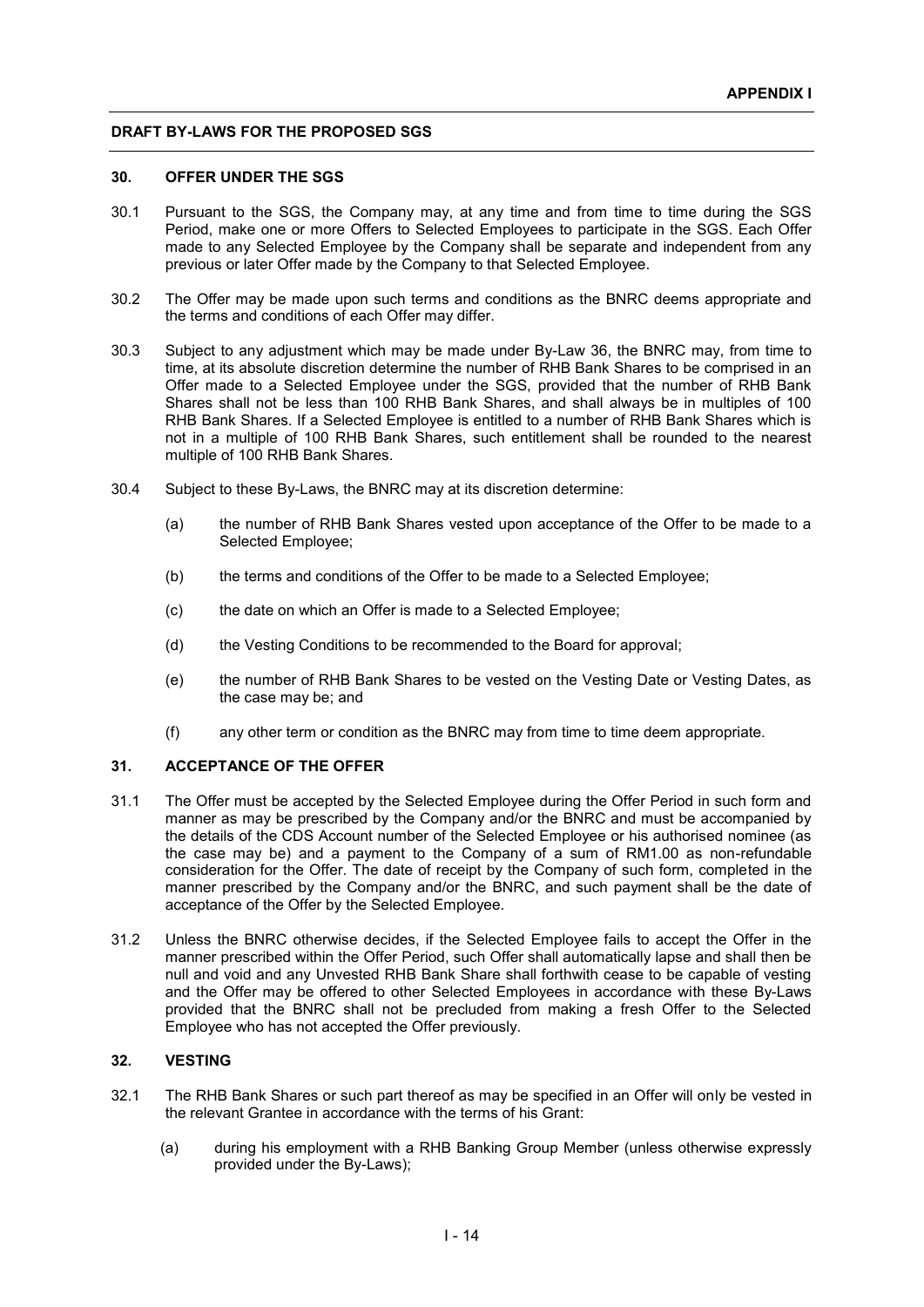(b) in any number of times within the Vesting Period for that Grant as the BNRC may decide in its discretion and/or any other Vesting Conditions as approved by the Board, from time to time; and

not otherwise, on the Vesting Date or Vesting Dates, as the case may be, during the normal business hours of the Company on such days and/or during such periods as the BNRC may decide for the purposes of vesting of the RHB Bank Shares, provided that no RHB Bank Shares under a Grant shall vest beyond the expiry of the duration of the SGS Period. The RHB Bank Shares comprised in a Grant shall vest in multiples of and no less than 100 RHB Bank Shares.

- 32.2 Every notice of vesting must be in the form prescribed by the BNRC from time to time and will stipulate the number of RHB Bank Shares vested/which will be vested to the Grantee pursuant to the Grant. The Company shall within eight Market Days from the Vesting Date stipulated in the notice of vesting:
	- (a) allot and issue, or transfer such number of RHB Bank Shares to the Grantee (subject to and in accordance with the provisions of the constitution of the Company and all applicable laws);
	- (b) despatch notices of allotment to the Grantee accordingly (where applicable); and
	- (c) make an application to Bursa Securities for the listing and quotation of the relevant number of RHB Bank Shares (where applicable).
- 32.3 The RHB Bank Shares to be issued and/or transferred pursuant to the vesting of a Grant under the SGS shall be credited directly into the CDS Account of the Grantee or his authorised nominee (as the case may be), and no physical share certificates will be issued and delivered to the Grantee or his authorised nominee (as the case may be). It is the obligation and responsibility of the Grantee to notify the Company of any change in his CDS Account number and any other relevant details.
- 32.4 If RHB Bank Shares under a Grant have not vested upon expiry of the Vesting Period or have not vested at all under the SGS for any reason whatsoever (including, without limitation, by reason of the BNRC determining that a Grant shall not vest at all), the Grant shall lapse and become null and void and any Unvested RHB Bank Share shall forthwith cease to be capable of vesting (unless extended at any time and from time to time by the BNRC in its discretion).

#### **33. VESTING CONDITIONS**

- 33.1 The RHB Bank Shares comprised in a Grant under the SGS shall vest only if the BNRC determines that such RHB Bank Shares are able to vest (and if so, determines the extent to which such RHB Bank Shares will vest) in accordance with such criteria as the BNRC may determine at any time and from time to time, as approved by the Board, and subject to such limits in numbers of RHB Bank Shares and times of vesting as may be determined by the BNRC. In this regard, the BNRC may (without prejudice to the generality of the foregoing) impose conditions precedents (including a condition that the Grantee is still an employee of RHB Banking Group during the Vesting Period) and such other vesting conditions as the BNRC deems fit for the vesting of any RHB Bank Shares comprised in a Grant.
- 33.2 The determination as to whether the Vesting Conditions have been fulfilled shall be made by the BNRC. If the BNRC determines that the Vesting Conditions are not fully satisfied, the BNRC may, at its discretion, adjust the number of RHB Bank Shares (if any) which may be vested in to the Grantee and/or to impose such other conditions as the BNRC deems fit for the vesting of the RHB Bank Shares in such Grantees.
- 33.3 Where the BNRC determined that the Vesting Conditions have been fulfilled pursuant to By-Law 33.2 (if the Vesting Conditions are not fully satisfied), the BNRC shall notify the Grantee of the number of RHB Bank Shares vested or which will be vested in him on the Vesting Date, as the case may be.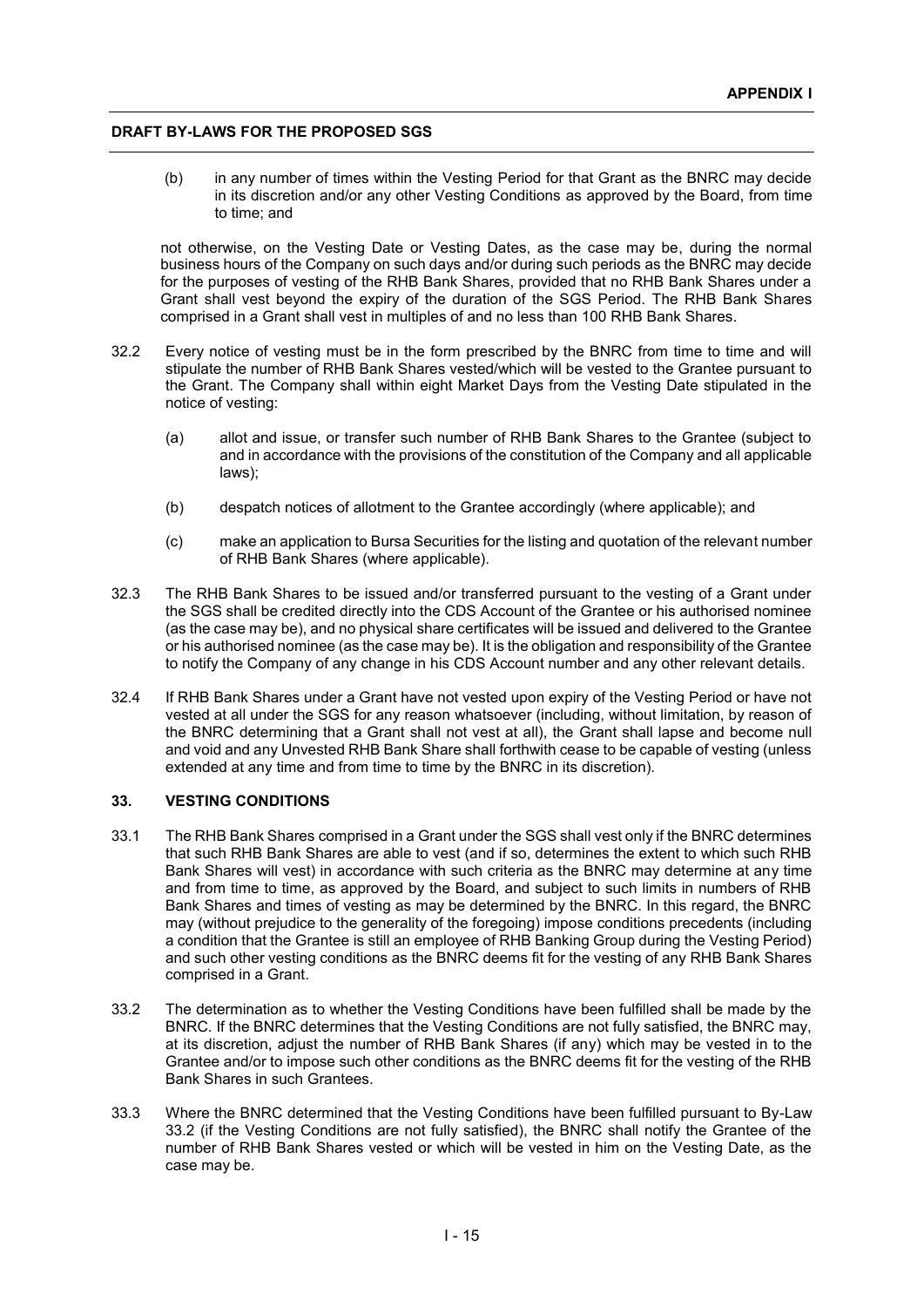33.4 If the Vesting Conditions are not met over the Vesting Period, the RHB Bank Shares will not be vested to the Grantee at the end of the Vesting Period.

# **34. SETTLEMENT**

- 34.1 The BNRC shall have the absolute discretion to settle the vesting of the RHB Bank Shares either by way of an allotment and issuance of new RHB Bank Shares to the Grantee, transfer of the existing RHB Bank Shares acquired from the Main Market of Bursa Securities to the Grantee, transfer of Treasury Shares to the Grantee or both by allotment and issue, and transfer.
- 34.2 In the case where the vesting of a Grant is satisfied via a transfer of existing RHB Bank Shares and/or Treasury Shares by the Trustee, the Trustee shall administer the transfer of existing RHB Bank Shares and/or Treasury Shares in accordance with the Trust Deed.
- 34.3 In considering the settlement mode of the Grant, the BNRC will take into consideration, amongst others, factors such as the prevailing market price of the RHB Bank Shares, the dilutive effects on the Company's share capital base, funding consideration and cash requirements of RHB Banking Group and any applicable laws including any foreign laws, regulatory requirements and/or administrative constraints, if relevant. The BNRC shall have the discretion to settle the Grant wholly or partly, by way of cash payment in lieu of an allotment and issuance or transfer of RHB Bank Shares and/or Treasury Shares to a Grantee based on the aggregate Market Value (as defined below) of such RHB Bank Shares on the Vesting Date.

For the purpose of this By-Law 34.3, "**Market Value**" means in relation to a Share:

- (a) the value of the RHB Bank Shares with no entitlement to any discount, taking into account, among others, the volume-weighted average price of RHB Bank Shares for the five market days immediately before the Vesting Date; or
- (b) if the BNRC is of the opinion that the Market Value determined in accordance with (a) above is not representative of the value of a Share, such price as the BNRC may determine, and such determination is to be confirmed in writing by auditor or other adviser appointed by the Company (acting only as experts and not as arbitrators) to be in their opinion, fair and reasonable.
- 34.4 The cash payment in lieu of RHB Bank Shares as provided in By-Law 34.3 ("**Alternative Settlement**") is intended to provide flexibility to the Company if and when circumstances such as regulatory, legal or market constraints arise which may have the effect of preventing, delaying or restricting the ability of the Company to expediently settle the Grant via the issuance of new RHB Bank Shares. The Grantee who receives the Alternative Settlement will have the option to invest the equivalent cash amount of the vested RHB Bank Shares in RHB Bank Shares or any other alternative investments to meet their investment objective.
- 34.5 For avoidance of doubt, the vesting of the RHB Bank Shares to the Grantee would not require any payment to be made by the Grantee to the Company.
- 34.6 No Grantee shall have the right to or interest in the RHB Bank Shares granted to him unless and until the RHB Bank Shares are vested in him on and with effect from the date such RHB Bank Shares are credited into his CDS Account.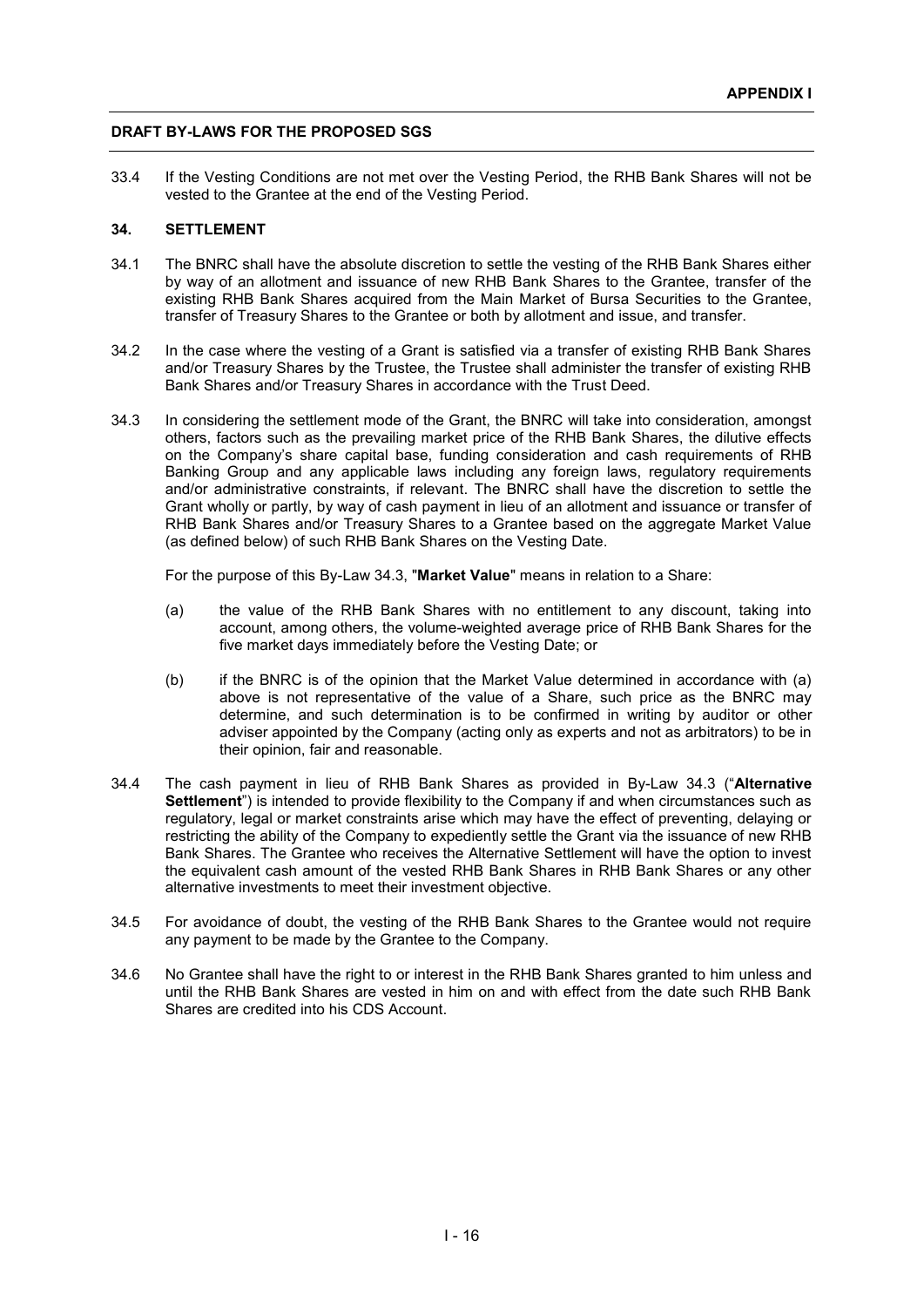# **35. TERMINATION OF OFFERS AND UNVESTED RHB BANK SHARES**

- 35.1 Subject to By-Laws 35.2 and 35.3, any Offer made but not yet accepted shall forthwith lapse and be null and void and/or any Unvested RHB Bank Share for a Grantee shall cease to be capable of being vested in him, as the case may be, without any liability to or right to claim against the Company, any RHB Banking Group Member, the BNRC, the Trustee and/or the Board upon the occurrence of any one or more of the following events:
	- (a) service of a notice to resign by the Selected Employee or Grantee, as the case may be;
	- (b) service of a notice of termination or termination of employment of the Selected Employee or Grantee, as the case may be, with any RHB Banking Group Member by reason of misconduct or any other act or omission entitling such RHB Banking Group Member to terminate for cause; or
	- (c) bankruptcy of the Selected Employee or Grantee, as the case may be.
- 35.2 If the termination or cessation of employment of the Selected Employee or Grantee with RHB Banking Group in any of the following circumstances:
	- (a) retirement on attaining the retirement age under the RHB Banking Group's retirement policy;
	- (b) retirement before attaining the normal retirement age;
	- (c) by reason of ill-health, injury, physical or mental disability or mental disorder (on a case to case basis, subject to provision of evidence to the satisfaction of the BNRC);
	- (d) redundancy or retrenchment, or cessation of service pursuant to the acceptance by the Selected Employee of a voluntary separation scheme offered by the relevant RHB Banking Group Member;
	- (e) non-renewal of a fixed-term contract; or
	- (f) any other circumstance which is acceptable to the BNRC in its sole and absolute discretion;

any Offer made but not yet accepted shall forthwith lapse and be null and void and/or any Unvested RHB Bank Share for that Grantee shall forthwith cease to be capable of vesting to that Grantee without any liability to or right to claim against the Company, any RHB Banking Group Member, the BNRC, the Trustee and/or the Board. Notwithstanding this, the BNRC may in its absolute discretion permit the vesting of all or part of Unvested RHB Bank Shares to the Grantee at any time before the date of cessation of employment, subject to such terms and conditions as may be prescribed by the BNRC notwithstanding that:

- (a) the Vesting Date is not due or has not occurred;
- (b) the Vesting Period has not commenced; and/or
- (c) other terms and conditions set forth in the Grant have not been fulfilled/ satisfied.
- 35.3 Where a Grantee retires and is immediately re-employed by the Company or by any RHB Banking Group Member, upon his re-employment, the BNRC may at its absolute discretion allow the Grantee to be vested with all or part of the Unvested RHB Bank Shares under such Offer made pursuant to By-Law 30 within such period as the BNRC may determine.
- 35.4 In the event of death of the Grantee before vesting of the RHB Bank Shares, such Grant shall automatically lapse and become null and void and any Unvested RHB Bank Share shall forthwith cease to be capable of vesting at the date of his death, unless otherwise decided by the BNRC.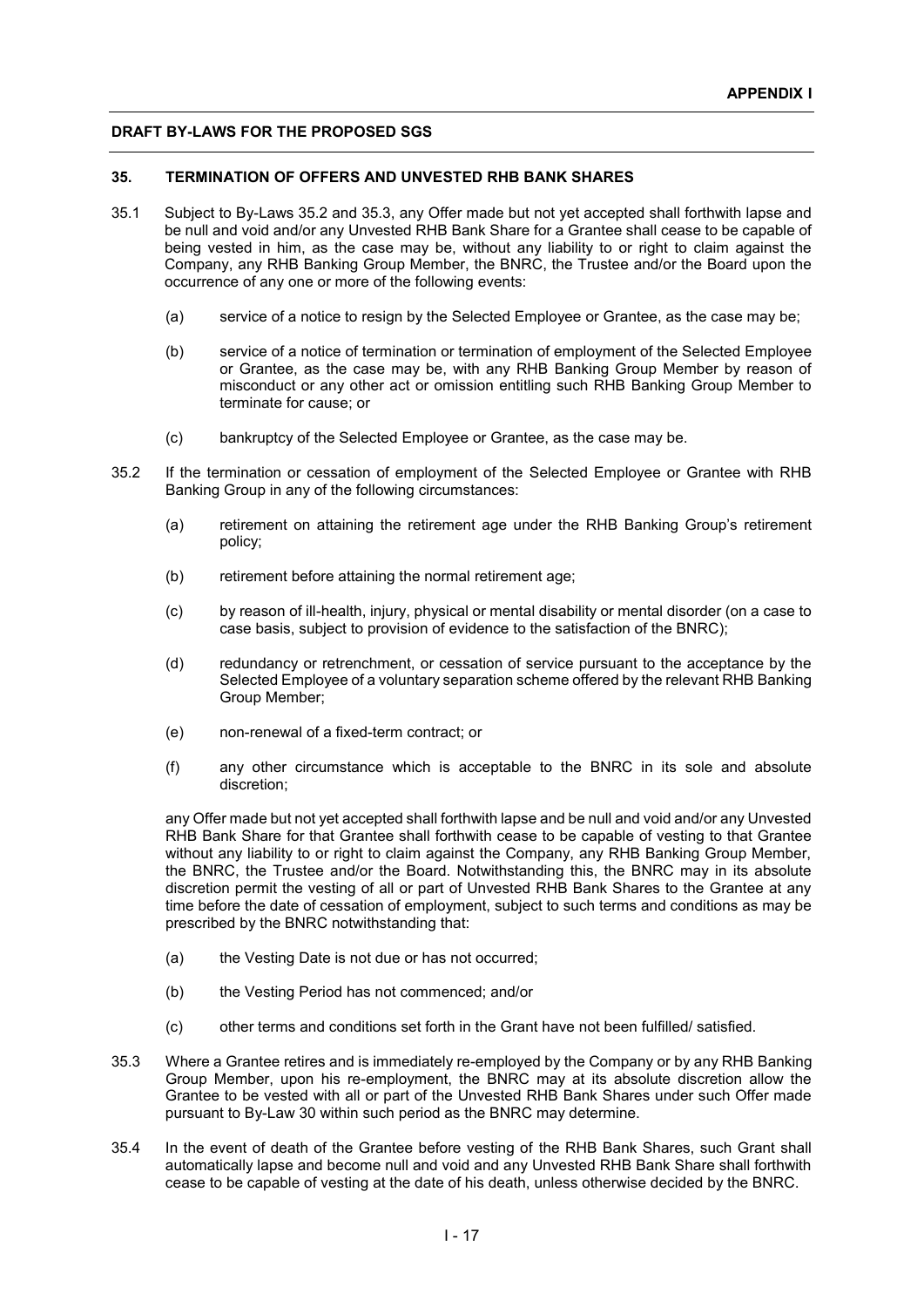35.5 Subject to By-Laws 4 and 41, any Unvested RHB Bank Share that ceases to be capable of vesting to a Grantee pursuant to this By-Law 35 will continue to be available under the SGS.

#### **36. ALTERATION OF SHARE CAPITAL AND ADJUSTMENTS**

- 36.1 If the BNRC so decides (but not otherwise), if there is any alteration in the capital structure of the Company at any time during the SGS Period, whether by way of capitalisation of profits or reserves, rights issues, bonus issues, capital reduction (save for set off against accumulated losses and selective capital reduction), capital repayment, sub-division or consolidation of capital, or any other variation of capital or otherwise howsoever taking place, such corresponding alterations (if any) may be made to the SGS.
- 36.2 Alterations may be made in:
	- (a) the number of unvested RHB Bank Shares comprised in a Grant; and/or
	- (b) the method and/or manner in the vesting of the RHB Bank Shares comprised in a Grant.
- 36.3 The alterations set forth in By-Law 36.2 shall be in such a manner as to give the Selected Employee a fair and reasonable Grant entitlement, as certified in writing (other than for adjustments made pursuant to a bonus issue) by the external auditor or Adviser to the Company (acting as an expert and not as an arbitrator) as being in its opinion fair and reasonable and such certification shall be final and binding in all respects, provided that:
	- (a) upon any adjustment being made pursuant to By-Law 36.2, the BNRC shall notify the Selected Employee (or his personal representatives, where applicable) in writing of the adjusted number of RHB Bank Shares comprised in the Grant; and
	- (b) if there is a fraction of a share arising from the adjustments referred to in By-Law 36.2 would otherwise be required to be issued and/or transferred upon the vesting of RHB Bank Shares comprised in a Grant, the Selected Employee's entitlement shall be rounded down to the nearest whole number.

Unless otherwise determined by the BNRC, the adjustments pursuant to By-Law 36.2 shall be effective on the day immediately following the book closure date for the event giving rise to that adiustment.

- 36.4 Notwithstanding anything to the contrary, the provisions of this By-Law 36 shall not apply where the alteration in the capital structure of the Company arises from:
	- (a) an issue of RHB Bank Shares pursuant to the Grant under the SGS;
	- (b) an issue of securities as consideration or part consideration for an acquisition of any other securities, assets or business by the Company;
	- (c) an issue of securities as a private placement and/or restricted issue;
	- (d) a special issue of new RHB Bank Shares or other securities (including issuance of securities to Bumiputera inventors) by the Company required by any relevant authority which is effected to comply with the relevant policies of the Government of Malaysia or any applicable regulation or guidelines (whether having the force of law or not) made or approved by any relevant authority;
	- (e) an issue of new RHB Bank Shares arising from the conversion of securities with a right of conversion into RHB Bank Shares including warrants and convertible loan stocks;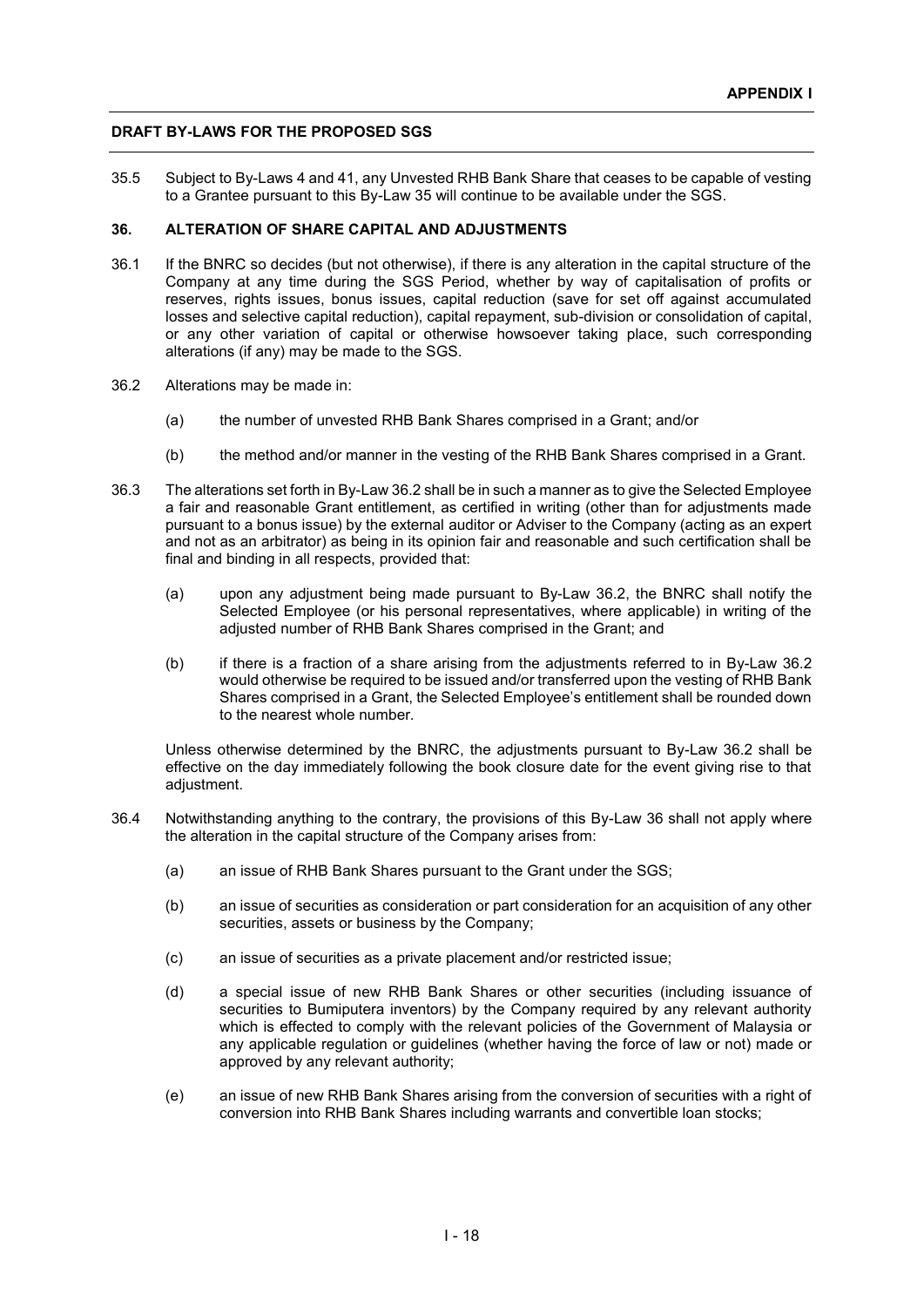- (f) an issue of new RHB Bank Shares (including those arising from a dividend reinvestment scheme which allows shareholders of the Company an option to elect to reinvest their cash dividend entitlements into new RHB Bank Shares) or securities convertible into shares or securities with rights to acquire or subscribe for new RHB Bank Shares in compliance with any regulations or guidelines (whether having the force of law or not) made by any relevant authority to comply with any government policy on equity participation in any industry;
- (g) an issue of new RHB Bank Shares (other than bonus or rights issues) where the aggregate issues of which in any one financial year do not exceed 10% (or such percentage imposed by the Government of Malaysia or any other relevant authorities as temporary reliefs and/or flexibilities granted to companies) of the Company's outstanding issued share capital pursuant to the provision of Section 75 and Section 76 of the Companies Act, as amended from time to time; and/or
- (h) a purchase by the Company of its own RHB Bank Shares of all or a portion of such RHB Bank Shares purchased pursuant to Section 127 of the Companies Act.
- 36.5 The provisions of this By-Law 36 shall also, where applicable, apply to a situation where the Offer has been made but has not been accepted by the Selected Employee or withdrawn by the Company.

# **37. TAKE-OVERS**

- 37.1 If there is:
	- (a) a take-over offer being made for the Company to acquire, by whatever mode, the whole of the issued share capital of the Company (or such part thereof not at the time owned by the person making the general offer ("**Acquirer**") or any persons acting in concert with the Acquirer); or
	- (b) the Acquirer becoming entitled or bound to exercise the right of compulsory acquisition of RHB Bank Shares under the provisions of any statutes, rules and/or regulations applicable at that point of time and gives notice to the Company that it intends to exercise such right on a specific date; or
	- (c) a selective capital reduction exercise for the Company to cancel all RHB Bank Shares which are not held by the Acquirer and persons acting in concert with the Acquirer.

the BNRC may to the extent permitted by law in its discretion permit the termination of the Grant whereby the Grant shall immediately lapse and become null and void and any Unvested RHB Bank Shares comprised in the Grant shall forthwith cease to be capable of vesting or permit the vesting of all or part of Unvested RHB Bank Shares to the Grantee or the Grantee's legal and personal representatives, as the case may be, at any time before the date on which such take over, compulsory acquisition or selective capital reduction exercise is completed, subject to such terms and conditions as may be prescribed by the BNRC notwithstanding that:

- (a) the Vesting Date is not due or has not occurred;
- (b) the Vesting Period has not commenced; and/or
- (c) other terms and conditions set forth in the Grant have not been fulfilled/satisfied

after which, all Grants shall lapse and become null and void and any Unvested RHB Bank Shares shall cease to be capable of vesting.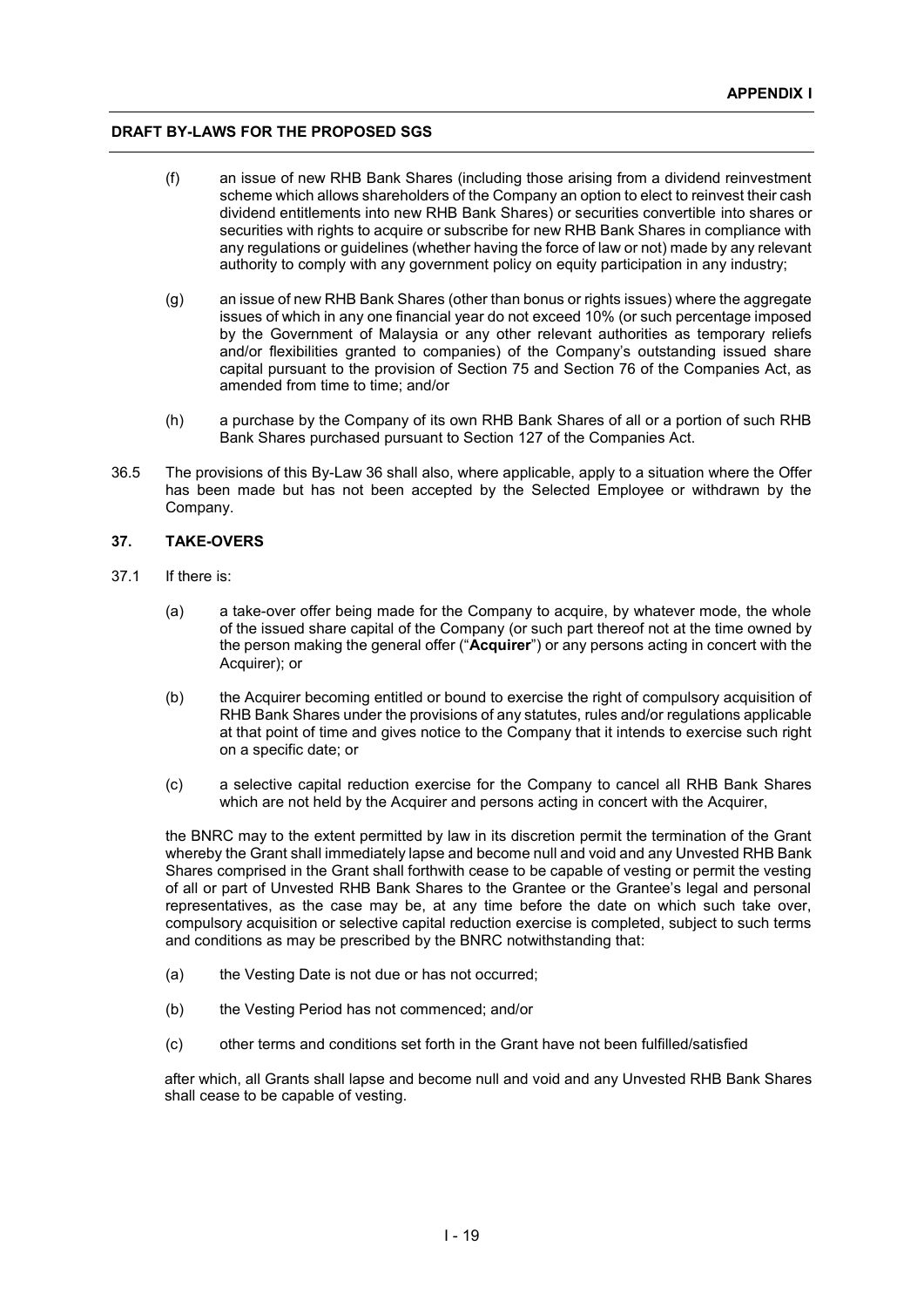# **38. SCHEME OF ARRANGEMENT, AMALGAMATION, RECONSTRUCTION, MERGER**

- 38.1 If the approval from the court has been obtained for a compromise or arrangement between the Company and its members for the purposes of, or in connection with, a scheme of arrangement pursuant to Section 366 of the Companies Act or a reconstruction of the Company or its amalgamation with any other corporation pursuant to Section 370 of the Companies Act, the BNRC may permit the termination of the Grant whereby the Grant shall immediately lapse and become null and void and any Unvested RHB Bank Shares comprised in the Grant shall forthwith cease to be capable of vesting or permit the vesting of all or part of Unvested RHB Bank Shares to the Grantee or the Grantee's legal and personal representatives, as the case may be, at any time before the date of lodgment of the order from the court approving such scheme of arrangement or a reconstruction of the Company or its amalgamation with any other corporation with the Registrar, subject to such terms and conditions as may be prescribed by the BNRC notwithstanding that:
	- (a) the Vesting Date is not due or has not occurred;
	- (b) the Vesting Period has not commenced; and/or
	- (c) other terms and conditions set forth in the Grant has not been fulfilled or satisfied

after which, all Grants shall lapse and become null and void and any Unvested RHB Bank Shares shall cease to be capable of vesting.

- 38.2 If the Company decides to merge with any other corporation, the BNRC may in its discretion, permit the termination of the Grant whereby the Grant shall immediately lapse and become null and void and any Unvested RHB Bank Shares comprised in the Grant shall forthwith cease to be capable of vesting or permit the vesting of all or part of Unvested RHB Bank Shares to the Grantee at any time before the date on which the merger is completed subject to such terms and conditions as may be prescribed by the BNRC notwithstanding that:
	- (a) the Vesting Date is not due or has not occurred;
	- (b) the Vesting Period has not commenced; and/or
	- (c) other terms and conditions set forth in the Grant have been fulfilled/satisfied

after which, all Grants shall lapse and become null and void and any Unvested RHB Bank Shares shall cease to be capable of vesting.

#### **39. NON-TRANSFERABILITY**

39.1 The rights of a Grantee to the vesting of RHB Bank Shares shall not be assigned, transferred, encumbered or otherwise disposed of in any manner whatsoever unless otherwise expressly provided in these By-Laws.

#### **40. MULTIPLE JURISDICTIONS**

40.1 To facilitate the making of any Offer and/or Grant (and/or the benefit thereof) under the SGS, the BNRC may provide for specific terms to apply to Offers and/or Grants to Eligible Employees or Selected Employees who are employed by a RHB Banking Group Member in a particular jurisdiction, or who are nationals of any particular jurisdiction, that is outside Malaysia, as the BNRC may consider necessary or appropriate to accommodate differences in applicable law, tax policy or custom. The BNRC may approve such supplements or amendments, restatements or alternative versions of these By-Laws as it may consider necessary or appropriate for such purposes, without affecting the terms of these By-Laws that are in effect for any other purposes, and the secretary of the Company or any other appropriate officer of the Company may certify any such document as having been approved and adopted in the same manner as these By-Laws. The terms of these By-Laws shall prevail if there is any inconsistency between such special terms, supplements, amendments, restatement or alternatives, with the terms of these By-Laws.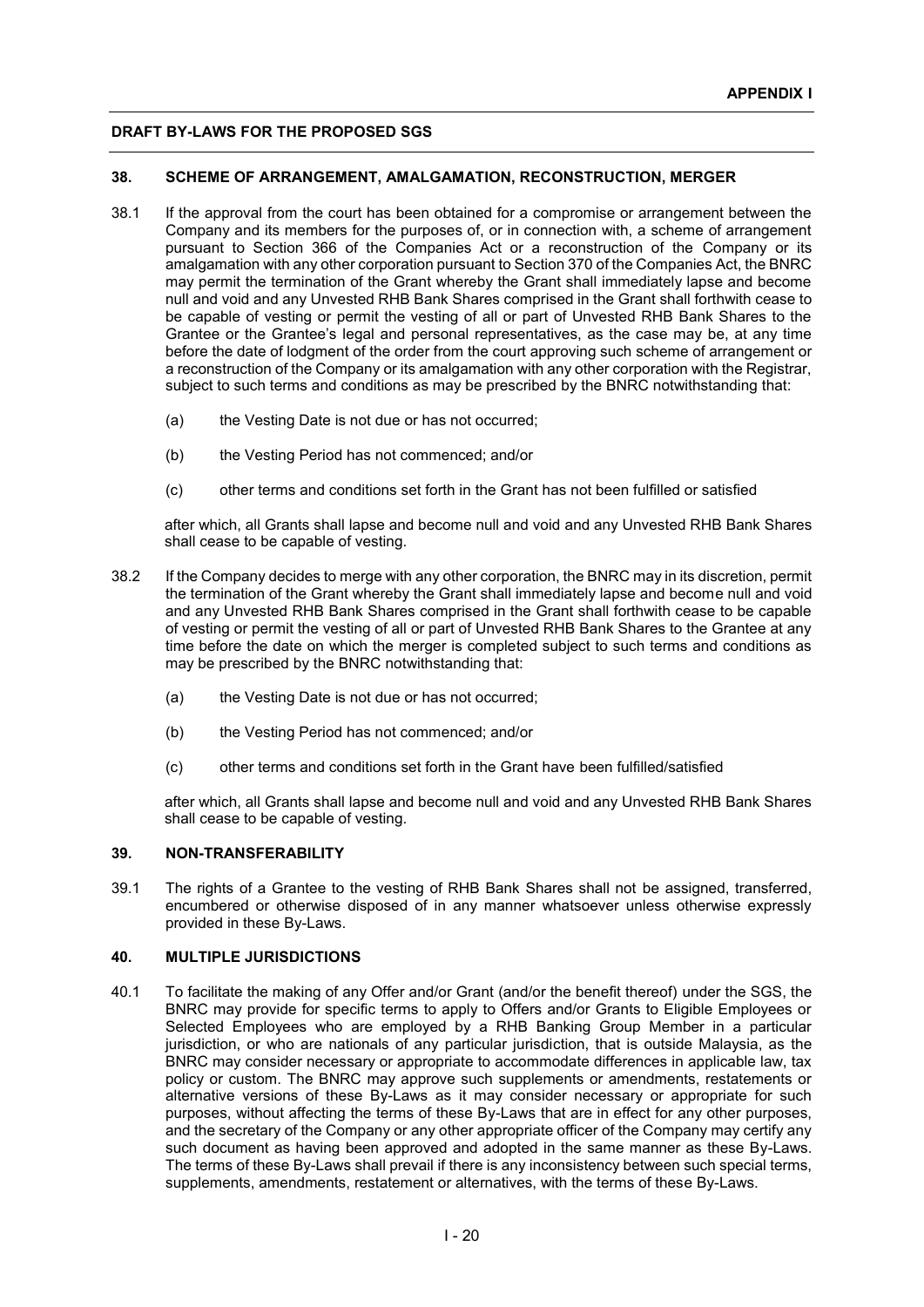#### **41 LIQUIDATION OF THE COMPANY**

- 41.1 If there is a liquidation or winding-up of the Company, all Unvested RHB Bank Shares under the respective Grants shall on the date of liquidation or winding-up immediately lapse and become null and void and any Unvested RHB Bank Shares shall cease to be capable of vesting without any claim whatsoever against the Company, that date being:
	- $(a)$  in the case of a voluntary winding-up, the earlier of:
		- (i) the date on which a provisional liquidator is appointed by the Company; or
		- (ii) the date on which the shareholders of the Company passed a resolution to voluntarily wind-up the Company; or
	- (b) in the case of an involuntary winding-up, the date on which a petition for winding-up is served on the Company.

#### **42 DELAY IN PERFORMANCE**

42.1 The performance of any obligations provided herein may be delayed, prohibited or become impossible by reason of events beyond reasonable control of the Company or the BNRC.

# **43 SUBSEQUENT PLAN**

43.1 Subject to the approvals of the relevant authorities, if any, and compliance with the requirements of the relevant authorities, the Company may establish more than one scheme provided always that the aggregate number of RHB Bank Shares available under all schemes including the SGS does not exceed 10% of the issued shares of the Company at any point of time during the SGS Period.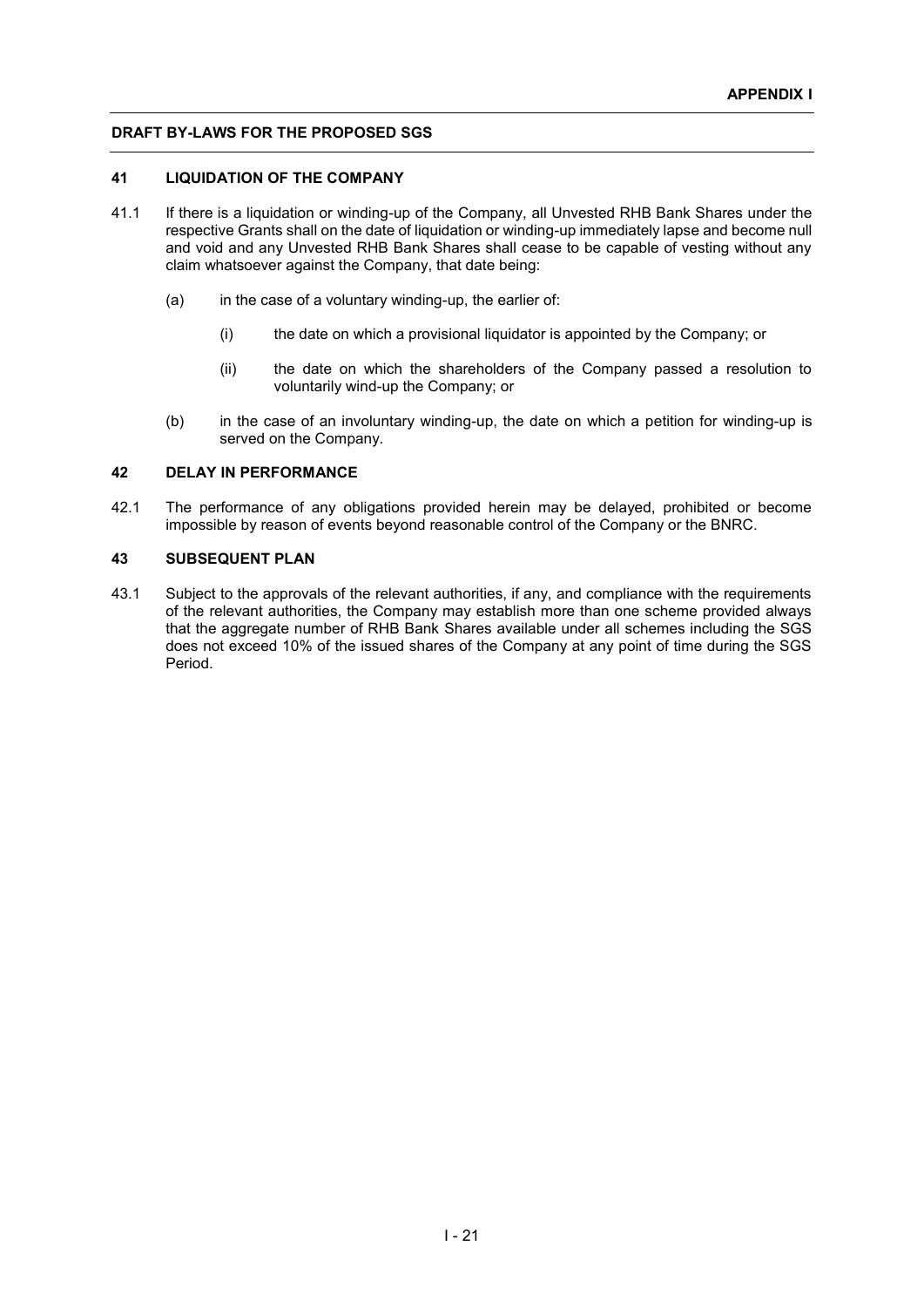#### **FURTHER INFORMATION**

# **1. DIRECTORS' RESPONSIBILITY STATEMENT**

This Circular has been reviewed and approved by our Directors and they collectively and individually accept full responsibility for the accuracy of the information given in this Circular and confirm that, after making all reasonable enquiries and to the best of their knowledge and belief, there are no other material facts, the omission of which would make any statement in this Circular false or misleading.

#### **2. CONSENT AND CONFLICT OF INTEREST**

RHB Investment Bank, being our Principal Adviser for the Proposed SGS has given and has not subsequently withdrawn its written consent to the inclusion in this Circular of its name and all references in the form and context in which they appear.

RHB Investment Bank is our wholly-owned subsidiary and is deemed to be a related corporation. Our directors, namely Tan Sri Ong Leong Huat @ Wong Joo Hwa and Datuk Iain John Lo are also directors of RHB Investment Bank. Nevertheless, both directors are not involved in the day-to-day operations of our Company and RHB Investment Bank due to their roles as the non-executive directors in both of the companies.

Notwithstanding the above and as at the LPD, RHB Investment Bank is of the view that no conflict of interest exists or is likely to exist in its capacity as our Principal Adviser in relation to the Proposed SGS on the basis that:

- (i) RHB Investment Bank is a licensed investment bank and its appointment as the Principal Adviser for the Proposed SGS is in the ordinary course of its business. RHB Investment Bank does not have any interest in the Proposed SGS other than as the Principal Adviser based on the terms of engagement which are mutually agreed between both parties. Further, RHB Investment Bank does not receive or derive any financial interest or benefit save for the professional fees received in relation to its appointment as the Principal Adviser for the Proposed SGS;
- (ii) the conduct of our Group's business is regulated by the Financial Services Act, 2013, and the Capital Markets and Services Act, 2007 as well as our Group's own internal controls and checks which include, segregation of reporting structures, in that our activities are monitored and reviewed by independent parties and committees;
- (iii) the corporate finance division of RHB Investment Bank is required under its investment banking license to comply with strict policies and guidelines issued by the Securities Commission Malaysia, Bursa Securities and BNM governing its advisory operations. These guidelines require, amongst others, the establishment of Chinese wall policies, clear segregation between dealing and advisory activities and the formation of an independent committee to review its business operations; and
- (iv) a legal due diligence process pursuant to the Proposed SGS has been undertaken by professional and independent advisers.

Save for the above, RHB Investment Bank confirms that it is not aware of any other circumstances that exists or is likely to exist which would give rise to a possible conflict of interest situation in its capacity as our Principal Adviser for the Proposed SGS.

# **3. MATERIAL COMMITMENTS AND CONTINGENT LIABILITIES**

Save as disclosed below, as at 31 December 2021, being the latest practicable date of which such amounts are publicly available before the printing of this Circular, our Board is not aware of any other material commitments or contingent liabilities incurred or known to be incurred by our Group, which may have a material impact on the financial position or business of our Group.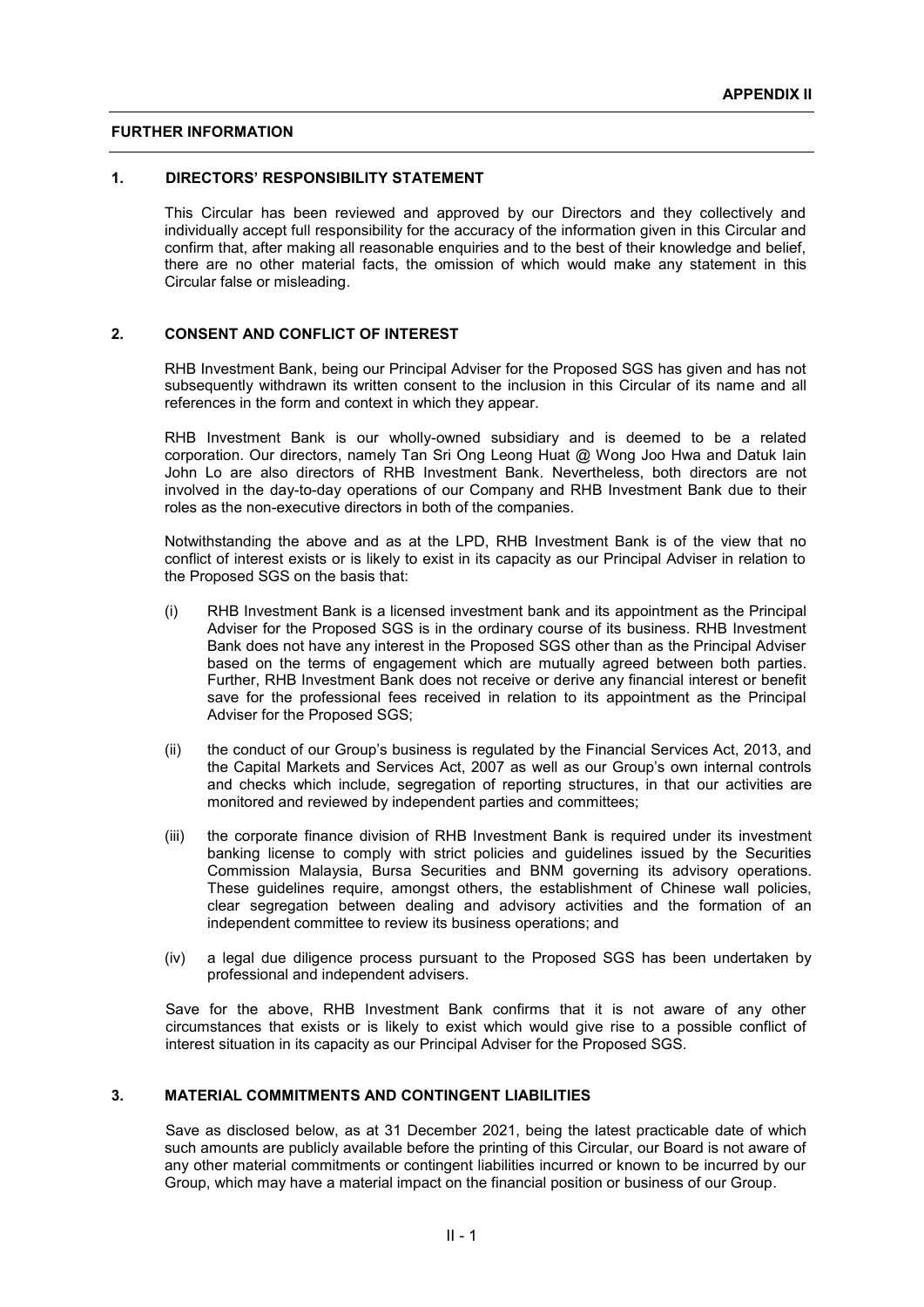# **FURTHER INFORMATION**

# **3.1 Commitments and contingencies**

In the normal course of business, our Group makes various commitments and incurs certain contingent liabilities with legal recourse to our customers. Apart from the allowance for commitments and contingencies already made in our interim financial statements, no material losses are anticipated as a result of these transactions.

Our Group's commitments and contingencies comprise the following:

|                                                                             | As at 31 December 2021<br><b>RM'000</b> |
|-----------------------------------------------------------------------------|-----------------------------------------|
| <b>Contingent liabilities</b>                                               |                                         |
| Direct credit substitutes                                                   | 1,394,350                               |
| Transaction-related contingent items                                        | 3,077,649                               |
| Short term self-liquidating trade-related contingencies                     | 977,071                                 |
|                                                                             | 5,449,070                               |
| <b>Commitments</b>                                                          |                                         |
| Lending of banks' securities or the posting of securities as                | 5,424,754                               |
| collateral by banks, including instances where these arise out              |                                         |
| of repo-style transactions, and commitment to buy-back                      |                                         |
| Islamic securities under sell and buy back agreement                        |                                         |
| transactions                                                                |                                         |
| Forward asset purchases, forward deposits, partly paid                      | 35,530                                  |
| shares and securities which represent commitments with<br>certain drawdowns |                                         |
| Irrevocable commitments to extend credit                                    |                                         |
| Maturity less than one year                                                 | 10,416,569                              |
| Maturity more than one year                                                 | 24, 147, 171                            |
| Any commitments that are unconditionally cancellable at any                 | 15,415,727                              |
| time by our Bank without prior notice or that effectively                   |                                         |
| provide for automatic cancellation due to deterioration in a                |                                         |
| borrower's creditworthiness                                                 |                                         |
|                                                                             | 55,439,751                              |
| <b>Derivative financial instruments</b>                                     |                                         |
| Foreign exchange related contracts*                                         |                                         |
| Less than one year                                                          | 46,065,953                              |
| One year to less than five years                                            | 3,904,977                               |
| More than five years                                                        | 354,724                                 |
| Commodity related contracts*                                                |                                         |
| Less than one year                                                          | 58,332                                  |
| One year to less than five years<br>-                                       | 244,110                                 |
| More than five years                                                        | 100,051                                 |
| Equity related contracts*<br>Less than one year                             | 1,140,762                               |
| One year to less than five years                                            | 4,286                                   |
| Interest rate related contracts*                                            |                                         |
| Less than one year                                                          | 6,872,522                               |
| One year to less than five years                                            | 31,697,379                              |
| More than five years                                                        | 6,445,228                               |
|                                                                             | 96,888,324                              |
|                                                                             |                                         |
|                                                                             |                                         |

**157,777,145**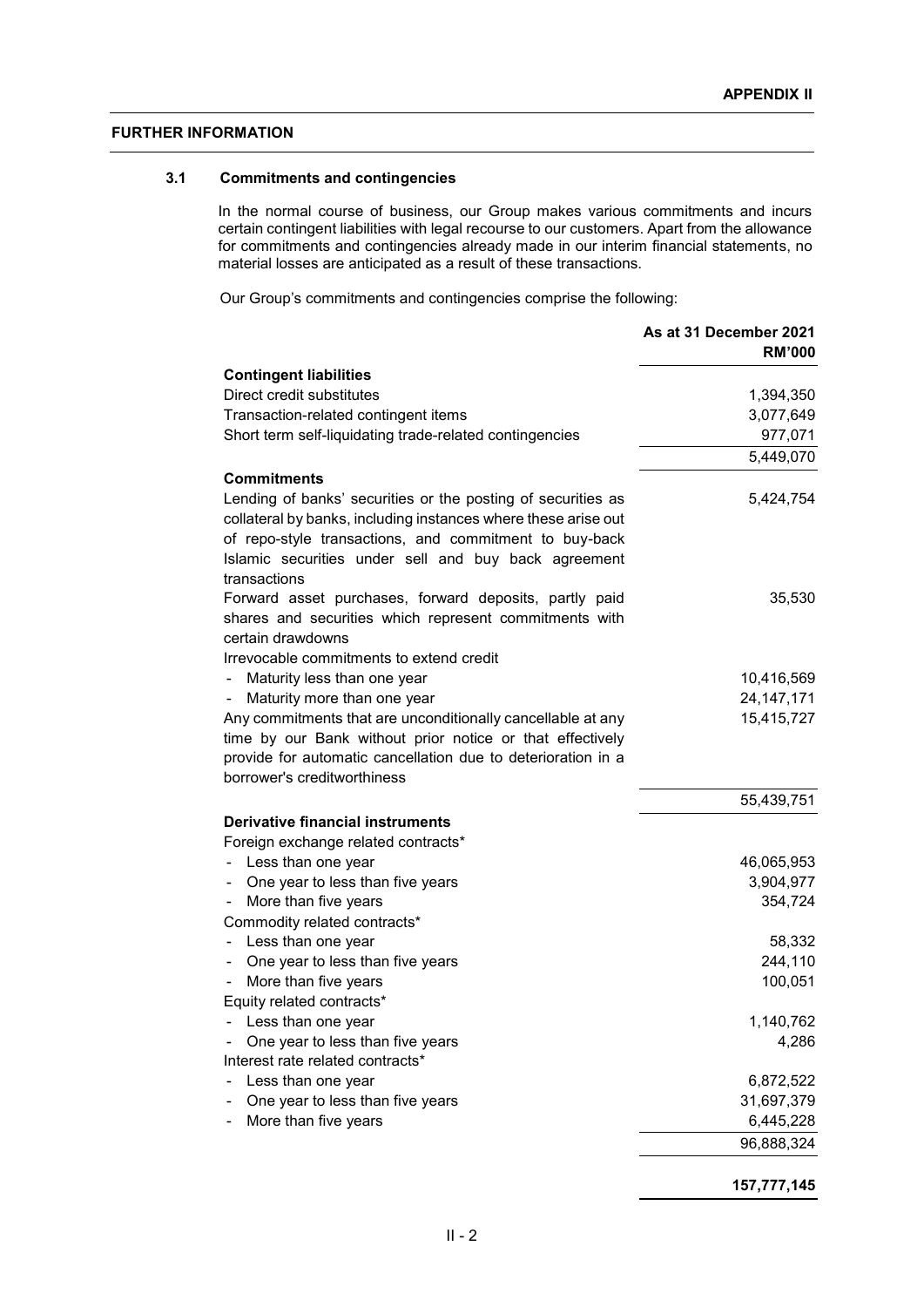#### **FURTHER INFORMATION**

#### **Note:**

These derivatives are revalued on gross position basis and the unrealised gains or losses have been reflected in the income statements and statements of financial position as derivative assets or derivative liabilities.

#### **3.2 Capital commitments**

**As at 31 December 2021 RM'000**

Authorised and contracted for property, plant and equipment **319,850**

#### **3.3 Guarantees issued by our Group**

Our Group has given a continuing guarantee to Labuan Financial Services Authority to meet the liabilities and financial obligations and requirements of our subsidiary, RHB Bank (L) Ltd, arising from our offshore banking business in the Federal Territory of Labuan.

Our Group has also given a guarantee to the Bank of Thailand to provide support to meet any legal liabilities which may be incurred in respect of our operations in Thailand.

#### **3.4 Contingent liabilities**

As at 31 December 2021, our Group has contingent liabilities amounting to approximately RM73 million in respect of litigation<sup>1</sup>. As the cases are still preliminary and the reliable exposure cannot be estimated, no provision is recognised in the financial statements.

# **4. MATERIAL LITIGATION, CLAIMS OR ARBITRATION**

As at the LPD, our Group is not engaged in any material litigation, claim or arbitration, either as plaintiff or defendant, which has or would have a material and adverse effect on the financial position or business of our Group and, to the best of our Board's knowledge and belief, our Board confirmed that there are no proceedings pending or threatened against our Group or any facts likely to give rise to any proceedings which may materially and adversely affect the financial position or business of our Group.

# **5. DOCUMENTS AVAILABLE FOR INSPECTION**

Copies of the following documents are available for your inspection at our registered office at Level 10, Tower One, RHB Centre, Jalan Tun Razak, 50400 Kuala Lumpur, Malaysia during normal business hours from Mondays to Fridays (except public holidays) from the date of this Circular up to and including the date of our forthcoming EGM:

- (i) our Constitution;
- (ii) the audited financial statements of our Company for the financial years ended 31 December 2020 and 31 December 2021;
- (iii) the letter of consent from RHB Investment Bank referred to in Section 2 of Appendix II of this Circular; and
- (iv) the draft By-Laws, as set out in Appendix I of this Circular.

<sup>1</sup> The contingent liabilities amounting to approximately RM73 million are in respect of litigation suits which are not deemed material to our Group.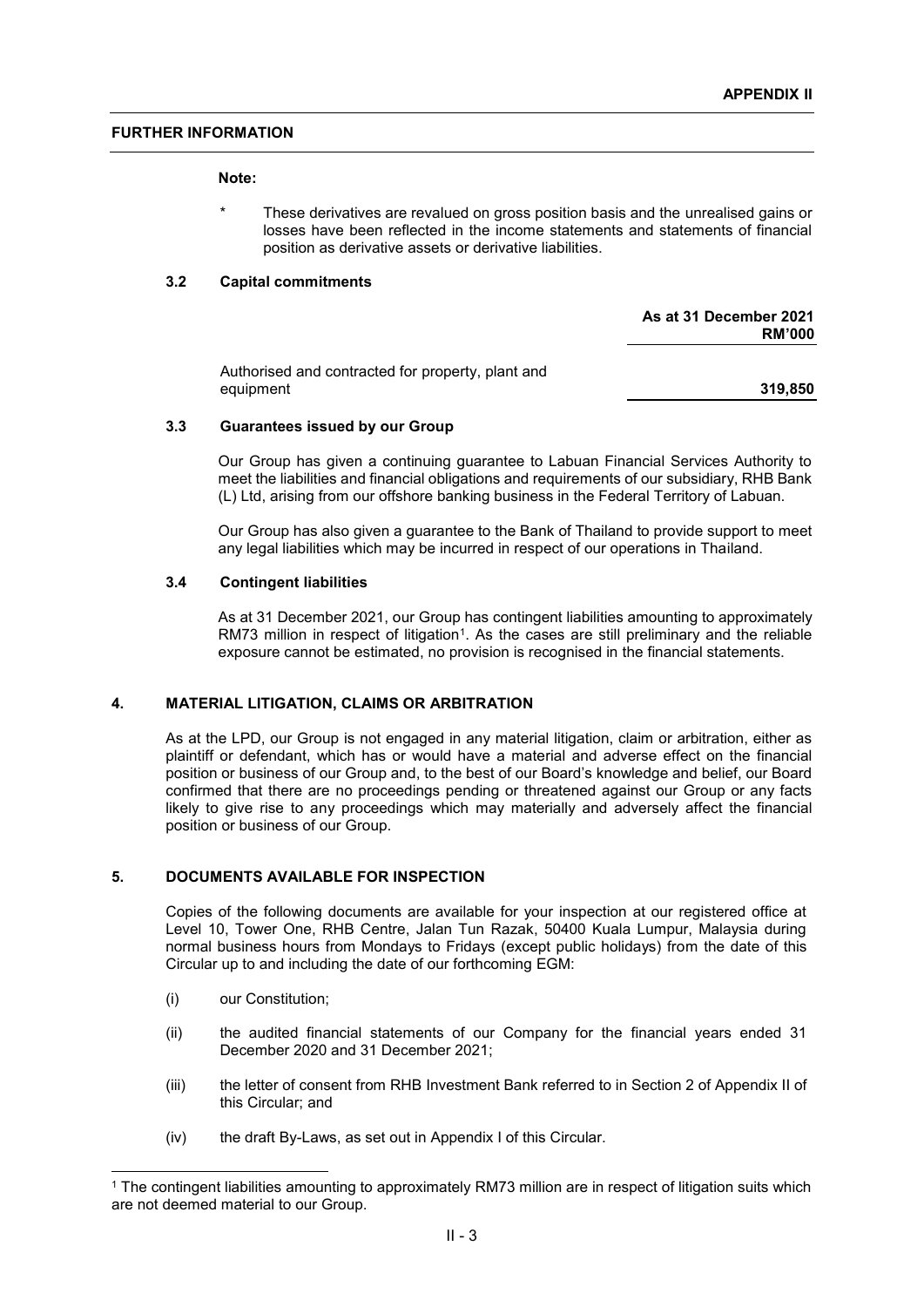

#### **RHB BANK BERHAD RHB BANK BERHAD** (Registration No. 196501000373 (6171-M)) (Registration No. 196501000373 (6171-M)) (Incorporated in Malaysia) (Incorporated in Malaysia)

# **NOTICE OF EXTRAORDINARY GENERAL MEETING NOTICE OF EXTRAORDINARY GENERAL MEETING**

**NOTICE IS HEREBY GIVEN** that an Extraordinary General Meeting ("**EGM**") of RHB Bank Berhad **NOTICE IS HEREBY GIVEN** that an Extraordinary General Meeting ("**EGM**") of RHB Bank Berhad ("RHB Bank" or "Company") will be held on a virtual basis at the broadcast venue at Meeting Room 3,<br>Lavel 46, Taugu Three, BUD Cantre, Jalan Tun Bazak, 50400 Kuala Lumaur, Malaysia ("Broadcast, Level 16, Tower Three, RHB Centre, Jalan Tun Razak, 50400 Kuala Lumpur, Malaysia ("**Broadcast Venue** ") on Wednesday, 27 April 2022 at 11.00 a.m. or immediately following the conclusion of the conclusion of the EC<sup>th</sup> Apple Depth which is school lock adjournment (as the case may be) of the 56th Annual General Meeting of RHB Bank, which is scheduled<br>The held an the came day at 10.00 a.m., whichover is later for the nurnage of considering and if to be held on the same day at 10.00 a.m., whichever is later for the purpose of considering and if to be held on the same day at 10.00 a.m., whichever is later for the purpose of considering and if thought fit, passing with or without any modifications the following ordinary resolutions: thought fit, passing with or without any modifications the following ordinary resolutions: Level 16, Tower Three, RHB Centre, Jalan Tun Razak, 50400 Kuala Lumpur, Malaysia ("**Broadcast Venue**") on Wednesday, 27 April 2022 at 11.30 a.m. or immediately following the conclusion or adjournment (as the case may be) of the 56<sup>th</sup> Annual General Meeting of RHB Bank, which is scheduled

# **ORDINARY RESOLUTION 1 ORDINARY RESOLUTION 1**

hereby given to the Board of Directors of RHB Bank ("**Board**") to:

#### SUBSIDIARIES OF UP TO 2% OF THE TOTAL NUMBER OF ISSUED SHARES OF RHB BANK **(EXCLUDING TREASURY SHARES, IF ANY) AT ANY POINT IN TIME ("PROPOSED SGS") (EXCLUDING TREASURY SHARES, IF ANY) AT ANY POINT IN TIME ("PROPOSED SGS") PROPOSED ESTABLISHMENT OF A SHARE GRANT SCHEME OF RHB BANK AND ITS**

obtained and to the extent permitted by law and the Constitution of RHB Bank, approval be and is hereby given to the Board of Directors of RHB Bank ("**Board**") to: "**THAT** subject to the approvals of the relevant authorities and/or parties (where applicable) being

- of the total number of issued shares of RHB Bank (excluding treasury shares, if any) at any point in time during the duration of the Proposed SGS ("SGS Period") for employees and Executive Directors of RHB Bank and its subsidiaries (excluding subsidiaries which are dormant) ("RHB **Banking Group**"), who fulfill the eligibility criteria for participation in the Proposed SGS ("**Eligible Employees**") and who are selected to be offered a grant ("Selected Employees") in accordance with the provisions of the by-laws governing the Proposed SGS ("**By-Laws**"), a draft of which is set out in Appendix I of the circular to shareholders of RHB Bank in relation to the Proposed SGS dated 12 April 2022 ("Circular") and that the Proposed SGS shall be administered by the Board Nominating and Remuneration Committee of RHB Bank ("**BNRC**") comprising such persons as may be appointed from time to time and duly authorised by the Board; (i) establish and implement the Proposed SGS which comprises a share grant scheme of up to 2%
- may be appointed from time to time and duly authorised by the Board; transfer existing RHB Bank Shares and/or transfer treasury shares of RHB Bank (if applicable) and/or making cash payment, from time to time and at any time during the SGS Period, to the Selected Employees who have accepted the grants ("**Grants**") and fulfilled the relevant vesting conditions under the Proposed SGS, in accordance with the By-Laws: (ii) allot and issue such number of new ordinary shares of RHB Bank ("**RHB Bank Shares**") and/or
	- (a) provided that the total number of RHB Bank Shares which may be made available under (a) provided  $\frac{1}{2}$  provided that the total number of RHB Bank Shares which may be made available under the shares which may be made available under the SCS Decided and (excluding treasury shares, if any) at any point in time during the SGS Period; and the Proposed SGS shall be 2% of the total number of issued shares of RHB Bank
	- (b) that such new RHB Bank Shares shall, upon allotment and issuance, rank equally in all not be entitled to any voting rights, dividends, rights, allotments, entitlements, and/or any not be entitled to any roang rights, arritonics, rights, allowing shallonical, shallonical, and or any other distributions, that may be declared, made or paid, for which the record date precedes the date of allotment and issuance of the new RHB Bank Shares; other distributions, that may be declared, may be declared, may be declared, made or paid, for which the record date respects with the existing RHB Bank Shares except that the new RHB Bank Shares shall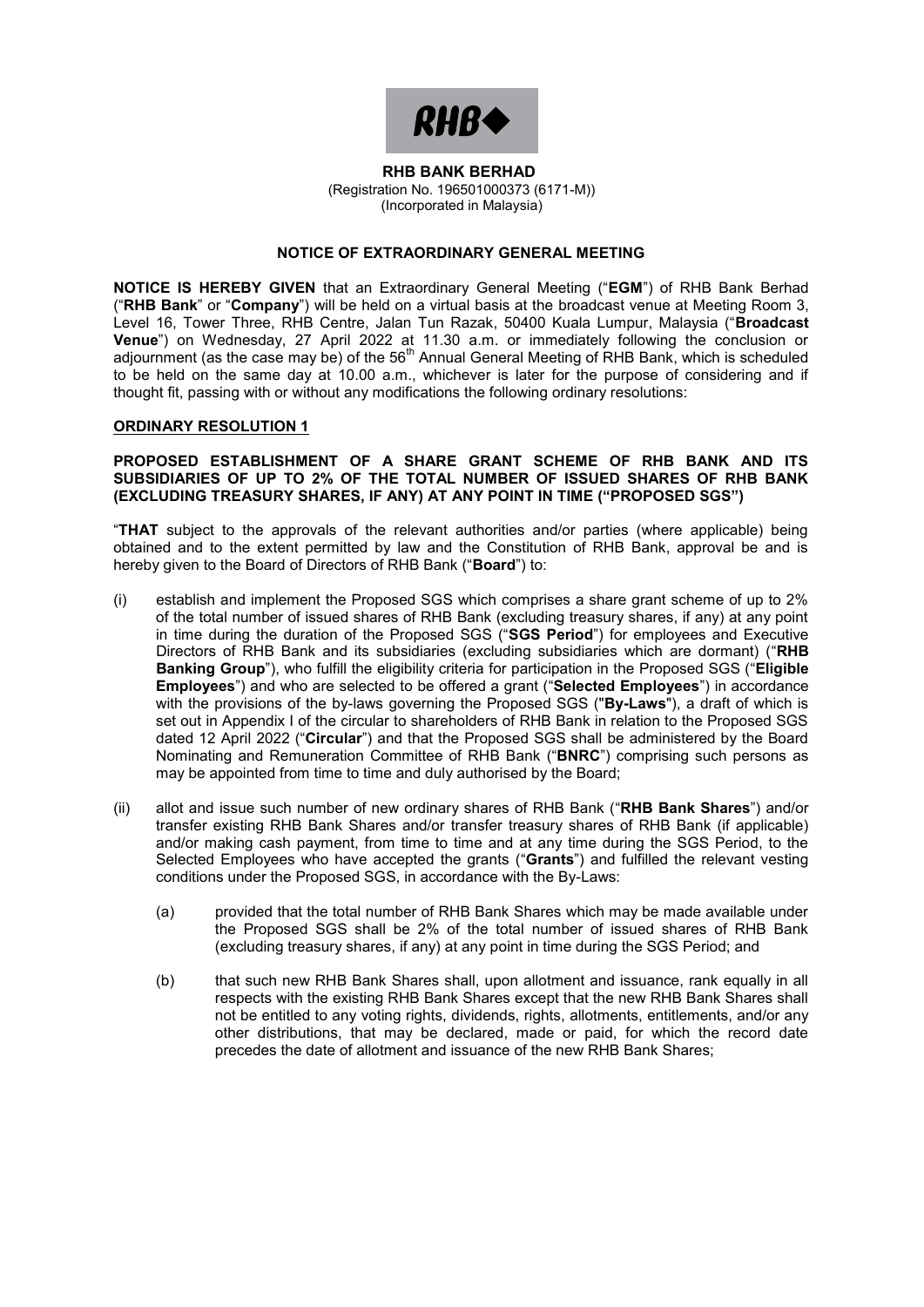- (iii) establish a trust ("**Trust**") to be administered by the trustee to be appointed by the Company from time to time for the administration of the Trust ("**Trustee**"), in accordance with the terms of a trust deed to be executed between the Trustee and the Company, to facilitate the implementation of the Proposed SGS and be entitled from time to time to the extent permitted by law and as set out under the By-Laws to accept funding and/or assistance, financial or otherwise from the Company, the subsidiaries of the Company and/or third parties to enable the Trustee to subscribe for new RHB Bank Shares, acquire existing RHB Bank Shares and/or receive treasury shares for the purpose of the Proposed SGS and to pay expenses in relation to the administration of trust, if required;
- (iv) add, delete, modify and/or amend all or any part of the terms and conditions as set out in the By-Laws governing the Proposed SGS from time to time as may be permitted or deemed necessary by the Board or BNRC, provided that such additions, deletions, modifications, and/or amendments are effected in accordance with the provisions of the By-Laws; and
- (v) do all such acts and things and to execute all such documents and enter into all such transactions, arrangements, agreements, instruments, deeds and/or undertakings, to make all such rules or regulations, or to impose all such terms and conditions and/or delegate part of its power and to generally exercise such powers and perform such acts as may be necessary or expedient to give full effect to the Proposed SGS and the terms of the By-Laws;

**AND THAT** the Board be and is hereby authorised to give effect to the Proposed SGS with full power to assent to any conditions, modifications, variations and/or amendments in any manner as required by the relevant authorities or as the Board may deem necessary and expedient in order to implement, finalise and give full effect to the Proposed SGS;

**AND THAT** pursuant to Section 85 of the Companies Act, 2016 ("**Act**") read together with Article 14(e)(i) of the Constitution of RHB Bank, approval be given to waive the statutory pre-emptive rights of the shareholders of RHB Bank to be offered new RHB Bank Shares ranking equally to the existing issued RHB Bank Shares arising from any issuance of new RHB Bank Shares to the Select Employees pursuant to the Proposed SGS;

**AND THAT** the proposed By-Laws of the Proposed SGS, as set out in Appendix I of the Circular, which is in compliance with the Main Market Listing Requirements of Bursa Malaysia Securities Berhad ("**Bursa Securities**"), be and is hereby approved and adopted."

#### **ORDINARY RESOLUTION 2**

#### **PROPOSED ALLOCATION TO ENCIK MOHD RASHID MOHAMAD, THE GROUP MANAGING DIRECTOR AND GROUP CHIEF EXECUTIVE OFFICER OF RHB BANKING GROUP**

"**THAT** subject to the passing of Ordinary Resolution 1, the Board (save for Encik Mohd Rashid Mohamad) be and is hereby authorised at any time and from time to time during the SGS Period, to cause or procure the offering and the allocation to Encik Mohd Rashid Mohamad, being the Group Managing Director and Group Chief Executive Officer of RHB Banking Group, of up to a maximum of 2,613,400 RHB Bank Shares under the Proposed SGS as they shall deem fit, which will be vested to him at a future date, subject always to such terms and conditions of the By-Laws and provided that not more than 10% of the total number of RHB Bank Shares to be issued under the Proposed SGS shall be allocated to any individual Selected Employee who, either singly or collectively through persons connected with the said Selected Employee, holds 20% or more of the total number of issued shares of RHB Bank (excluding treasury shares, if any);

**AND THAT** pursuant to Section 85 of the Act read together with Article 14(e)(i) of the Constitution of RHB Bank, approval be given to waive the statutory pre-emptive rights of the shareholders of RHB Bank to be offered new RHB Bank Shares ranking equally to the existing issued RHB Bank Shares arising from any issuance of new RHB Bank Shares to Encik Mohd Rashid Mohamad pursuant to the Proposed SGS;

**AND THAT** the Board be and is hereby authorised to allot and issue new RHB Bank Shares and/or transfer such number of treasury shares and/or existing RHB Bank Shares pursuant to the Proposed SGS to him from time to time pursuant to the vesting of his Grant."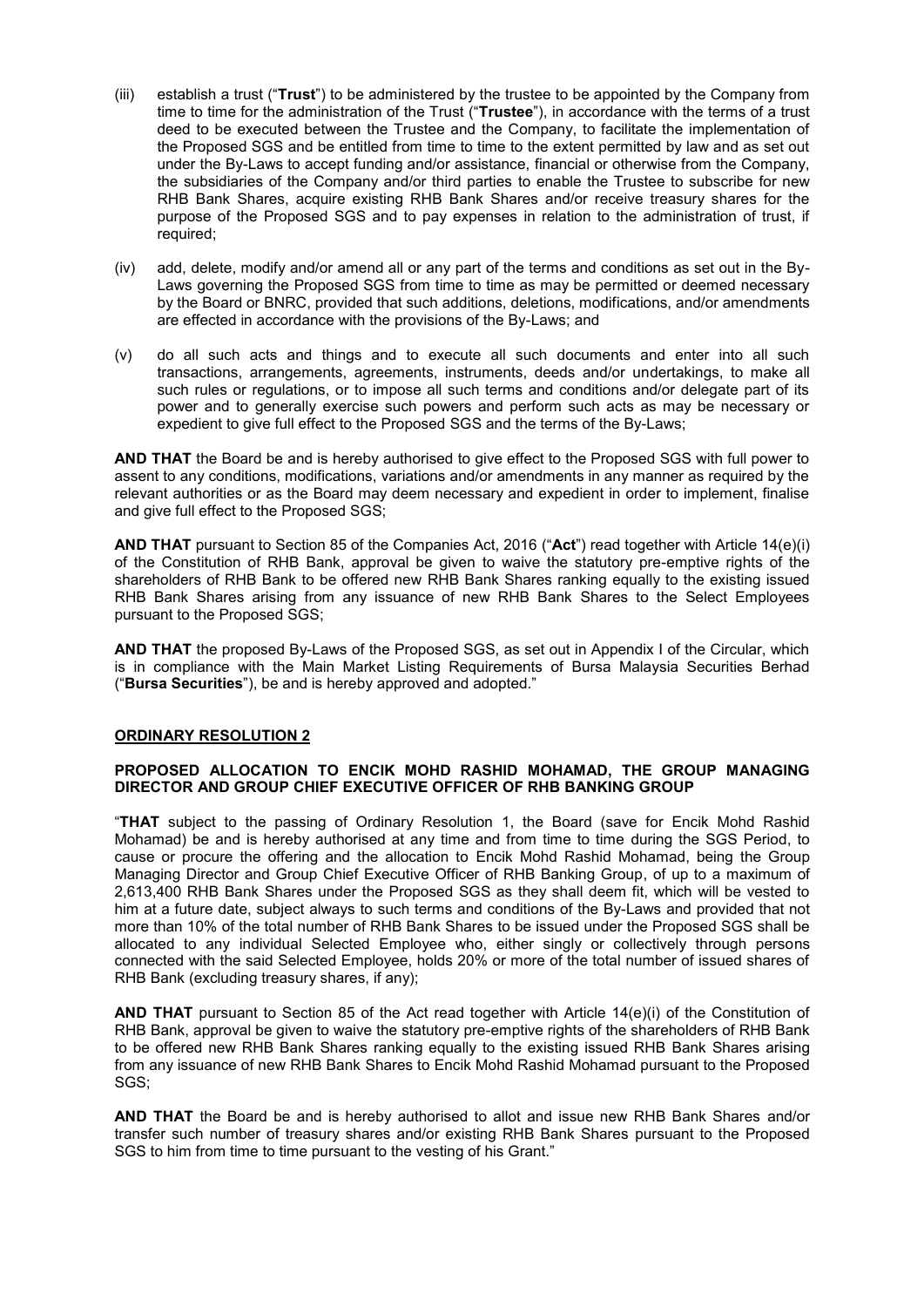#### **ORDINARY RESOLUTION 3**

#### **PROPOSED ALLOCATION TO MS ELIZA ONG YIN SUEN, THE REGIONAL HEAD, RHB ASSET MANAGEMENT GROUP, THE MANAGING DIRECTOR OF RHB ASSET MANAGEMENT SDN BHD AND THE DAUGHTER OF YBHG TAN SRI ONG LEONG HUAT @ WONG JOO HWA (NON-INDEPENDENT NON-EXECUTIVE DIRECTOR OF RHB BANK)**

"**THAT** subject to the passing of Ordinary Resolution 1, the Board (save for YBhg Tan Sri Ong Leong Huat @ Wong Joo Hwa ("**YBhg Tan Sri Ong**")) be and is hereby authorised at any time and from time to time during the SGS Period, to cause or procure the offering and the allocation to Ms Eliza Ong Yin Suen being the Regional Head, RHB Asset Management Group and Managing Director of RHB Asset Management Sdn Bhd (a wholly-owned subsidiary of RHB Investment Bank Berhad, which in turn is a wholly-owned subsidiary of RHB Bank) and who is the daughter of YBhg Tan Sri Ong, of up to 590,000 RHB Bank Shares under the Proposed SGS as they shall deem fit, which will be vested to her at a future date, subject always to such terms and conditions of the By-Laws and provided that not more than 10% of the total number of RHB Bank Shares to be issued under the Proposed SGS shall be allocated to any individual Selected Employee who, either singly or collectively through persons connected with the said Selected Employee, holds 20% or more of the total number of issued shares of RHB Bank (excluding treasury shares, if any);

**AND THAT** pursuant to Section 85 of the Act read together with Article 14(e)(i) of the Constitution of RHB Bank, approval be given to waive the statutory pre-emptive rights of the shareholders of RHB Bank to be offered new RHB Bank Shares ranking equally to the existing issued RHB Bank Shares arising from any issuance of new RHB Bank Shares to Ms Eliza Ong Yin Suen pursuant to the Proposed SGS;

**AND THAT** the Board be and is hereby authorised to allot and issue new RHB Bank Shares and/or transfer such number of treasury shares and/or existing RHB Bank Shares pursuant to the Proposed SGS to her from time to time pursuant to the vesting of her Grant."

#### **BY ORDER OF THE BOARD**

**Azman Shah Md Yaman (LS 0006901) (SSM PC No.: 201908001628) Hasnita Sulaiman (MAICSA No. 7060582) (SSM PC No.: 201908001631)** Company Secretaries

Kuala Lumpur 12 April 2022

#### *Notes:*

#### *Virtual EGM*

- *1. The EGM of the Company will be conducted on a virtual basis through live streaming and online remote voting via Remote Participation and Electronic Voting facilities which are available on the website of the share registrar of the Company, Boardroom Share Registrars Sdn Bhd, at Boardroom Smart Investor Portal at https://investor.boardroomlimited.com/. Please follow the procedures provided in the Administrative Details for the EGM in order to register, participate and vote remotely.*
- *2. The Broadcast Venue of the EGM is strictly for the purpose of complying with Section 327(2) of the Act which requires the Chairman of the meeting to be present at the main venue of the meeting. The venue of the EGM is to inform members where the virtual EGM production and streaming would be conducted from. Member(s)/proxy(ies) from the public will not be allowed to be physically present at the meeting venue.*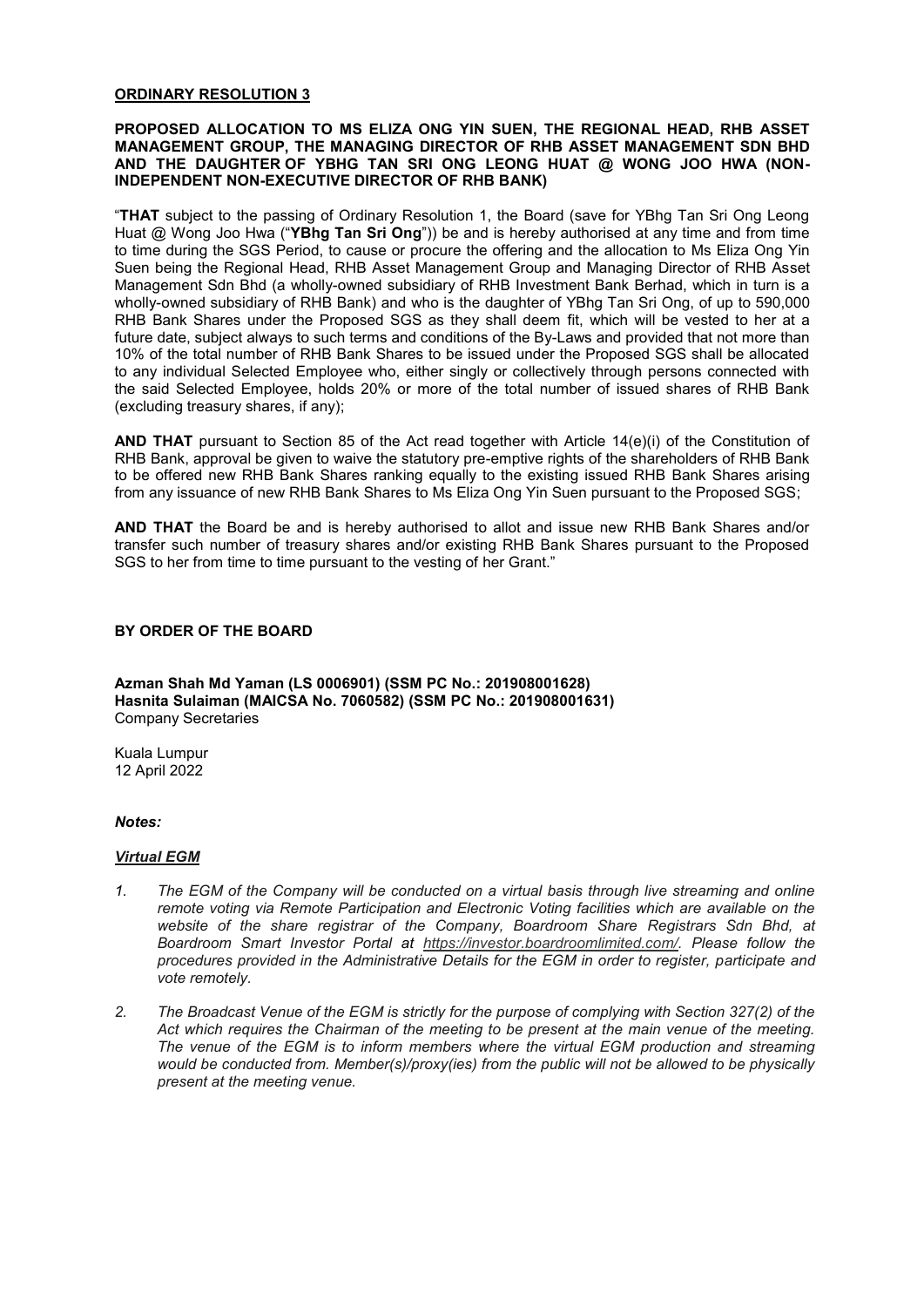# *Appointment of Proxy*

- *1. In respect of the deposited securities, only members whose names appear in the Record of Depositors on 20 April 2022 (General Meeting Record of Depositors) shall be entitled to*  participate and vote remotely at the forthcoming EGM using the remote participation and *electronic voting facilities.*
- *2. A member of the Company entitled to participate and vote remotely at the forthcoming EGM is entitled to appoint one or more proxies to participate and vote remotely in his/her place. A proxy may but need not be a member of the Company.*
- *3. The Form of Proxy must be signed by the appointer or his/her attorney duly authorised in writing or in the case of a corporation, be executed under its common seal or under the hand of its attorney duly authorised in writing.*
- *4. If the Form of Proxy is returned without any indication as to how the proxy shall vote, the proxy will vote or abstain as he/she thinks fit.*
- *5. Where a member appoints two proxies, the appointment shall be invalid unless he/she specifies the proportion of his/her holdings to be represented by each proxy. Where a member of the Company is an authorised nominee as defined under the Securities Industry (Central Depositories) Act 1991 ("SICDA"), it may appoint at least one proxy in respect of each securities account which is credited with ordinary shares of the Company.*
- *6. Where a member of the Company is an exempt authorised nominee which holds ordinary shares in the Company for multiple beneficial owners in one securities account ("Omnibus Account"), there is no limit to the number of proxies which the exempt authorised nominee may appoint in respect of each Omnibus Account it holds. An exempt authorised nominee refers to an authorised nominee defined under SICDA which is exempted from compliance with the provisions of subsection 25A(1) of SICDA.*
- *7. The Form of Proxy or other instruments of appointment must be deposited at the office of the share registrar of the Company, Boardroom Share Registrars Sdn Bhd, 11th Floor, Menara Symphony, No. 5, Jalan Prof. Khoo Kay Kim, Seksyen 13, 46200 Petaling Jaya, Selangor, Malaysia or lodged electronically via "Boardroom Smart Investor Portal" at https://investor.boardroomlimited.com/ not later than 48 hours before the time fixed for holding the forthcoming EGM or any adjournment thereof.*

#### **Explanatory Notes**

#### **Ordinary Resolutions 1, 2 and 3 – Proposed SGS, Proposed Allocation to Encik Mohd Rashid Mohamad and Proposed Allocation to Ms Eliza Ong Yin Suen**

Pursuant to Section 85 of the Act read together with Article 14(e)(i) of our Constitution, our shareholders have a statutory pre-emptive right to be offered any new shares which rank equally to existing shares issued by our Company.

By you voting in favour of the proposed Ordinary Resolutions 1, 2 and 3, you will be waiving your statutory pre-emptive right and the proposed Ordinary Resolutions 1, 2 and 3 if passed, will exclude your statutory pre-emptive right to be offered any new shares to be issued by our Company pursuant to the Proposed SGS.

The details of the Proposed SGS are set out in the Circular to shareholders dated 12 April 2022 which is available on our Company's website at www.rhbgroup.com.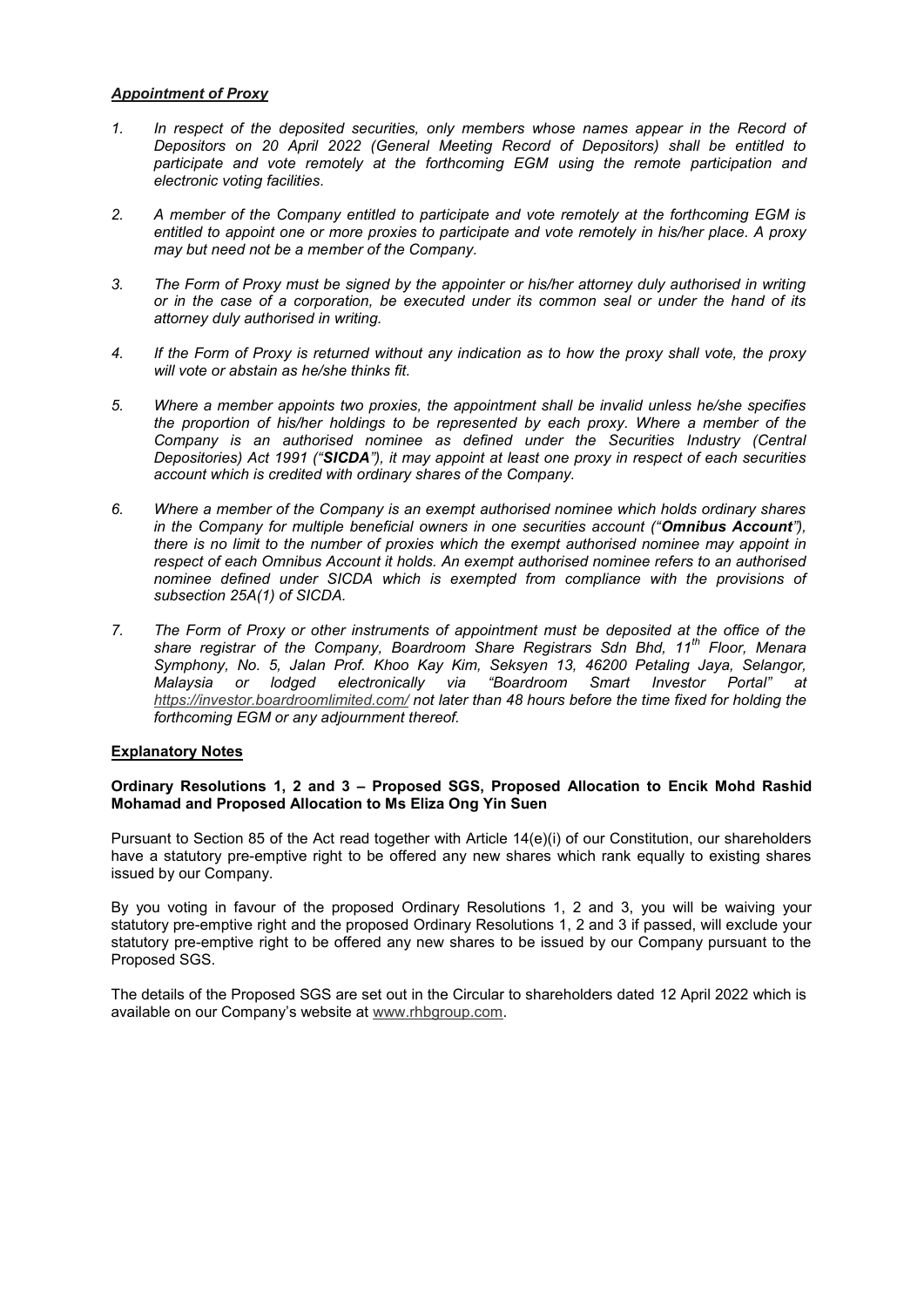# PROXY FORM

No. of Ordinary Shares held CDS Account No.

| <b>RHB+</b>                          |
|--------------------------------------|
| Registration No. 196501000373 (6171- |

Registration No. 196501000373 (6171-M) (Incorporated in Malaysia under the then Companies Ordinances, 1940 - 1946)

| I/We                                                                                                                                                                                                                           |                         | NRIC/Passport/Company No.                                                   |
|--------------------------------------------------------------------------------------------------------------------------------------------------------------------------------------------------------------------------------|-------------------------|-----------------------------------------------------------------------------|
|                                                                                                                                                                                                                                | (Name in block letters) |                                                                             |
| of                                                                                                                                                                                                                             |                         |                                                                             |
|                                                                                                                                                                                                                                |                         | (Full address)                                                              |
|                                                                                                                                                                                                                                |                         | being a member of RHB BANK BERHAD ("RHB Bank" or "Company") hereby appoint: |
| Name                                                                                                                                                                                                                           |                         | NRIC No. (Mandatory)                                                        |
|                                                                                                                                                                                                                                | (Name in block letters) |                                                                             |
| of the contract of the contract of the contract of the contract of the contract of the contract of the contract of the contract of the contract of the contract of the contract of the contract of the contract of the contrac |                         |                                                                             |
|                                                                                                                                                                                                                                |                         | (Full address, Email & Tel No.)                                             |
| and/or*                                                                                                                                                                                                                        |                         |                                                                             |
| Name                                                                                                                                                                                                                           |                         | NRIC No. (Mandatory)                                                        |
|                                                                                                                                                                                                                                | (Name in block letters) |                                                                             |
| οf                                                                                                                                                                                                                             |                         |                                                                             |
|                                                                                                                                                                                                                                |                         | (Full address, Email & Tel No.)                                             |

or failing him/her, the CHAIRMAN OF THE MEETING, as my/our\* proxy to vote for me/us\* and on my/our\* behalf at the Extraordinary General Meeting ("**EGM**") of the Company to be held on a virtual basis at the broadcast venue at Meeting Room 3, Level 16, Tower Three, RHB Centre, Jalan Tun Razak, 50400 Kuala Lumpur, Malaysia ("**Broadcast**  RHB Tun **Venue**"), on Wednesday, 27 April 2022 at 11.30 a.m. or immediately following the conclusion or adjournment (as the case may be) of the 56<sup>th</sup> Annual General Meeting of RHB Bank Berhad, which is scheduled to be held on the same day at 10.00 a.m., whichever is later. 27 April 2022 at 11.30 a.m. or immediately following the conclusion or adjournment (as the<br>Annual General Meeting of RHB Bank Berhad, which is scheduled to be held on the same<br>ver is later.

The proportion of my/our\* holding to be represented by my/our\* proxies are as follows:-

| First Proxy (1) |  |
|-----------------|--|
|-----------------|--|

Second Proxy (2)

My/Our proxy\* is to vote as indicated below:

| <b>Resolutions</b>           |                                                                                                                                                                                                                                                                                             | For | <b>Against</b> |
|------------------------------|---------------------------------------------------------------------------------------------------------------------------------------------------------------------------------------------------------------------------------------------------------------------------------------------|-----|----------------|
| <b>Ordinary Resolution 1</b> | Proposed establishment of a share grant scheme of RHB Bank<br>and its subsidiaries of up to 2% of the total number of issued<br>shares of RHB Bank (excluding treasury shares, if any) at any                                                                                               |     |                |
|                              | point in time.                                                                                                                                                                                                                                                                              |     |                |
| Ordinary Resolution 2        | Proposed allocation to Encik Mohd Rashid Mohamad, the Group<br>Managing Director and Group Chief Executive Officer of RHB<br>Banking Group.                                                                                                                                                 |     |                |
| Ordinary Resolution 3        | Proposed allocation to Ms Eliza Ong Yin Suen, the Regional<br>Head, RHB Asset Management Group, the Managing Director of<br>RHB Asset Management Sdn Bhd and the daughter of YBhg Tan<br>Sri Ong Leong Huat @ Wong Joo Hwa (Non-Independent Non-<br>Executive Director of RHB Bank Berhad). |     |                |

(Please indicate with an "X" in the spaces provided above as to how you wish to cast your vote. If no specific directions as to voting are given, the proxy shall vote or abstain from voting at his/her full discretion)

Dated \_\_\_\_\_\_\_\_\_\_\_\_\_\_\_\_\_\_\_, 2022

**Signature** *(If shareholder is a corporation, this part should be executed under its seal)*

\* Delete if not applicable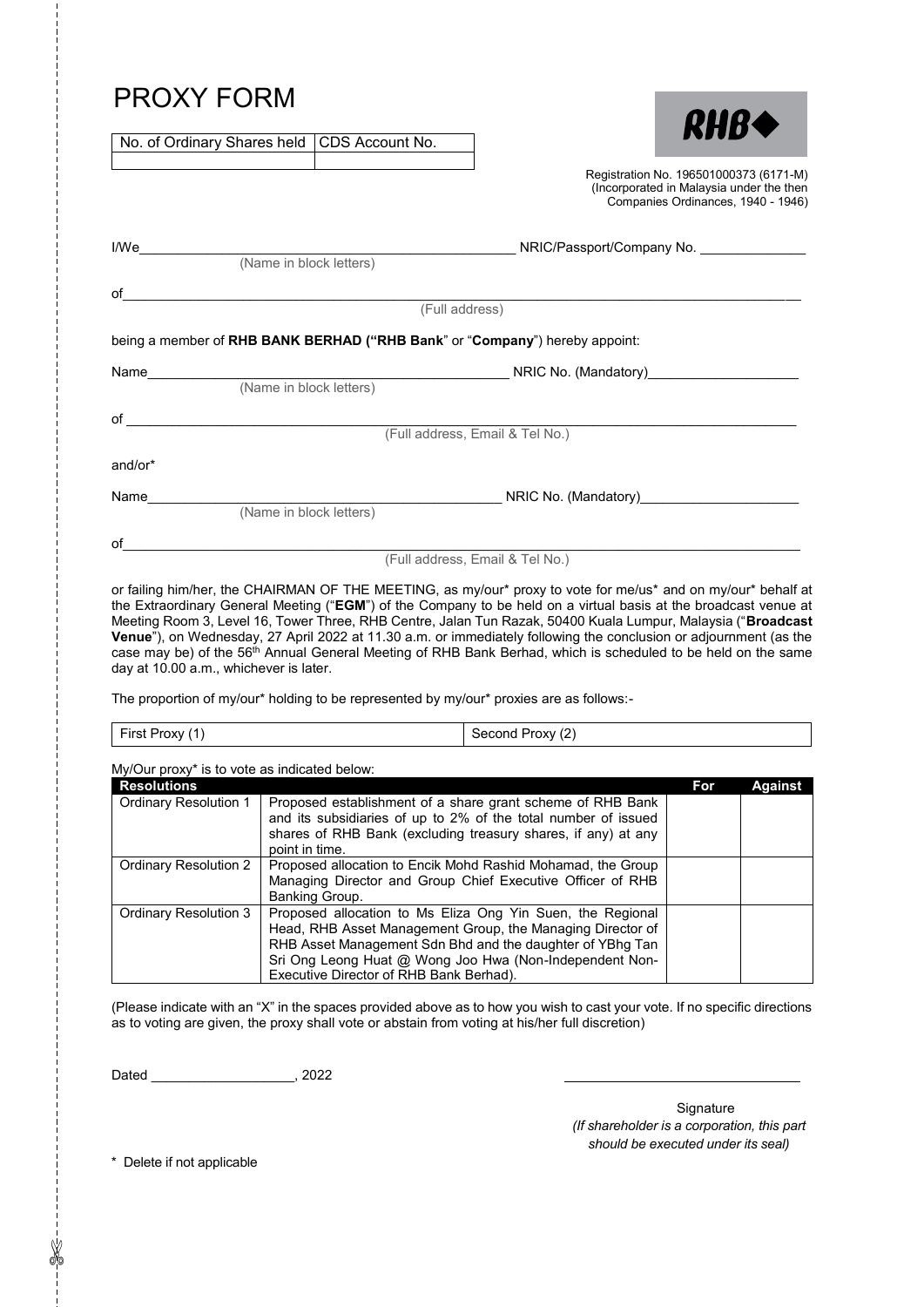# *Notes:*

- *1. In respect of the deposited securities, only members whose names appear in the Record of Depositors on 20 April 2022 (General Meeting Record of Depositors) shall be entitled to participate and vote remotely at the forthcoming EGM using the remote participation and electronic voting facilities.*
- *2. A member of the Company entitled to participate and vote remotely at the forthcoming EGM is entitled to appoint one or more proxies to participate and vote remotely in his/her place. A proxy may but need not be a member of the Company.*
- *3. The Form of Proxy must be signed by the appointer or his/her attorney duly authorised in writing or in the case of a corporation, be executed under its common seal or under the hand of its attorney duly authorised in writing.*
- *4. If the Form of Proxy is returned without any indication as to how the proxy shall vote, the proxy will vote or abstain as he/she thinks fit.*
- *5. Where a member appoints two proxies, the appointment shall be invalid unless he/she specifies the proportion of his/her holdings to be represented by each proxy. Where a member of the Company is an authorised nominee as defined under the Securities Industry (Central Depositories) Act 1991 ("SICDA"), it may appoint at least one proxy in respect of each securities account which is credited with ordinary shares of the Company.*
- *6. Where a member of the Company is an exempt authorised nominee which holds ordinary shares in the Company for multiple beneficial owners in one securities account ("Omnibus Account"), there is no limit to the number of proxies which the exempt authorised nominee may appoint in respect of each Omnibus Account it holds. An exempt authorised nominee refers to an authorised nominee defined under SICDA which is exempted from compliance with the provisions of subsection 25A(1) of SICDA.*
- *7. The Form of Proxy or other instruments of appointment must be deposited at the office of the share registrar of the Company, Boardroom Share Registrars Sdn Bhd, 11th Floor, Menara Symphony, No. 5, Jalan Prof. Khoo Kay Kim, Seksyen 13, 46200 Petaling Jaya, Selangor, Malaysia or lodged electronically via "Boardroom Smart Investor Portal" at https://investor.boardroomlimited.com/ not later than 48 hours before the time fixed for holding the forthcoming EGM or any adjournment thereof.*